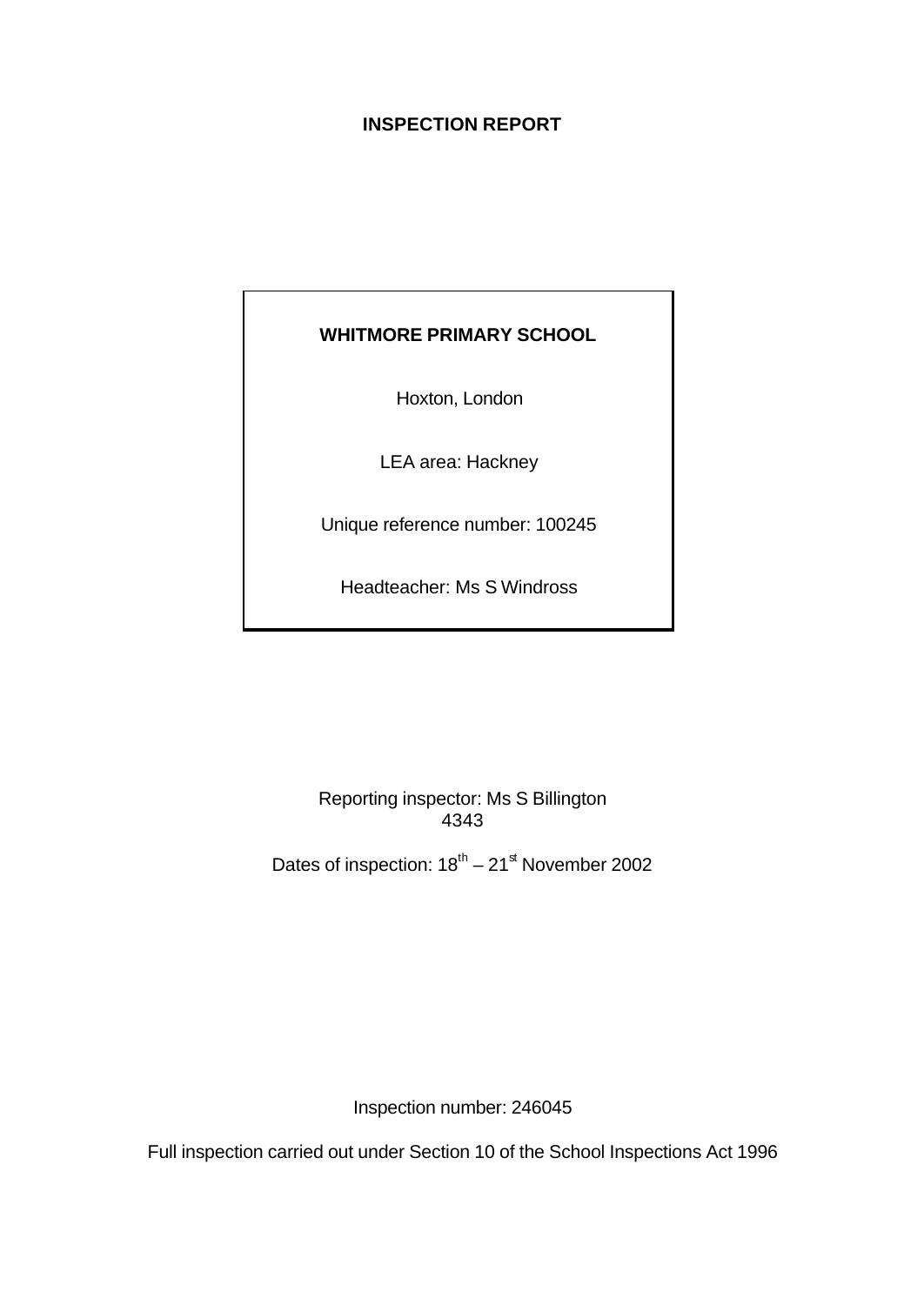# **INFORMATION ABOUT THE SCHOOL**

| Type of school:             | Primary                                 |
|-----------------------------|-----------------------------------------|
| School category:            | Community                               |
| Age range of pupils:        | 3 to 11 years                           |
| Gender of pupils:           | <b>Mixed</b>                            |
|                             |                                         |
| School address:             | 113 Bridport Place<br>Hackney<br>London |
| Postcode:                   | <b>N1 5JN</b>                           |
| Telephone number:           | 020 7739 7973                           |
| Fax number:                 | 020 7613 4682                           |
|                             |                                         |
| Appropriate authority:      | The governing body                      |
| Name of chair of governors: | Mr D Asquith                            |
|                             |                                         |

Date of previous inspection: 9<sup>th</sup> October 2000

## © Crown copyright 2003

This report may be reproduced in whole or in part for non-commercial educational purposes, provided that all extracts quoted are reproduced verbatim without adaptation and on condition that the source and date thereof are stated.

Further copies of this report are obtainable from the school. Under the School Inspections Act 1996, the school must provide a copy of this report and/or its summary free of charge to certain categories of people. A charge not exceeding the full cost of reproduction may be made for any other copies supplied.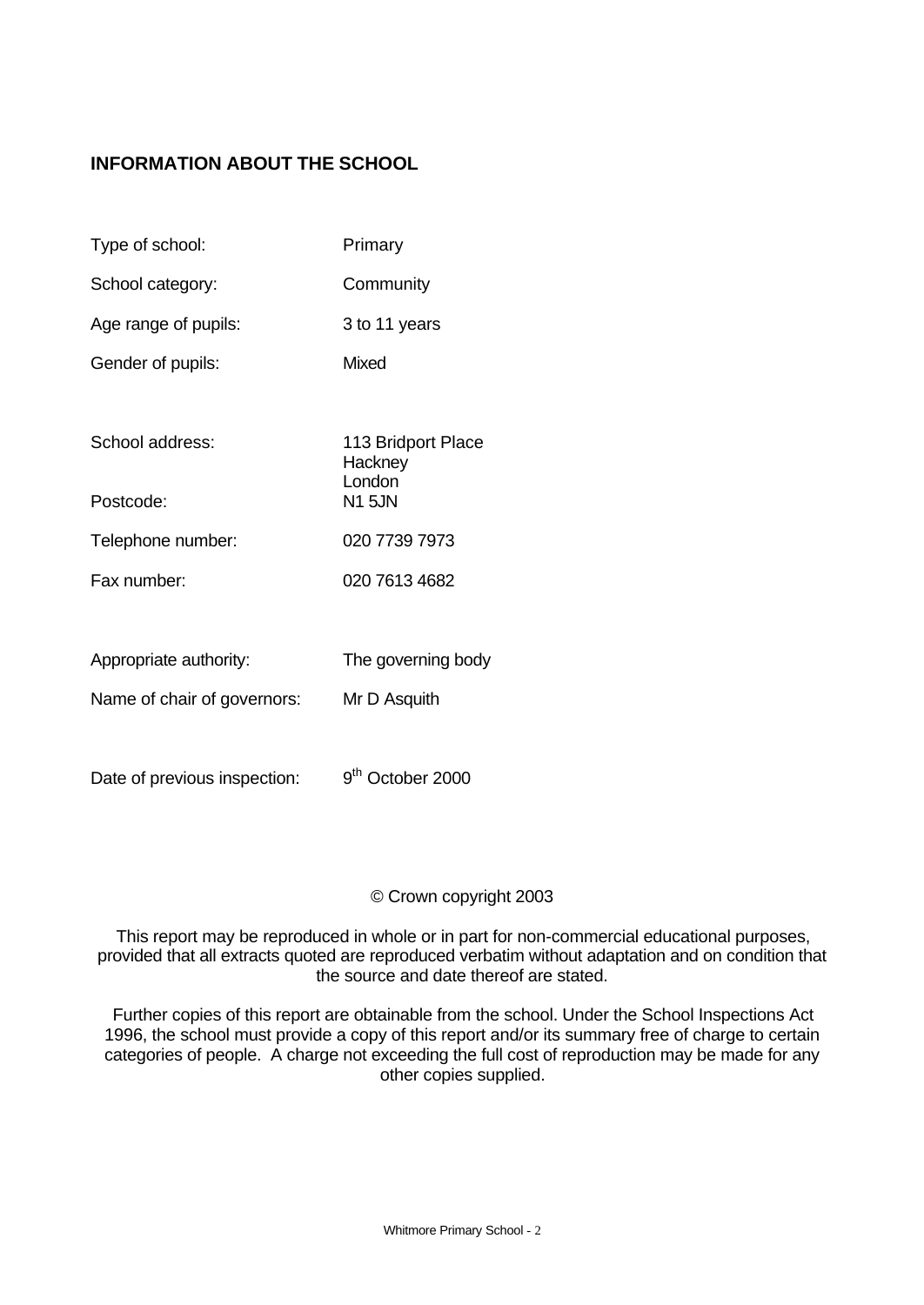# **INFORMATION ABOUT THE INSPECTION TEAM**

| <b>Team members</b> |              |                         | <b>Subject responsibilities</b>                                                                                                     | <b>Aspect responsibilities</b>                                                                                                                                                                        |
|---------------------|--------------|-------------------------|-------------------------------------------------------------------------------------------------------------------------------------|-------------------------------------------------------------------------------------------------------------------------------------------------------------------------------------------------------|
| 4343                | S Billington | Registered<br>inspector | <b>Mathematics</b>                                                                                                                  | What sort of school is it?<br>How high are standards?<br>The school's results and<br>pupils' achievements<br>How well are pupils taught?<br>What should the school do to<br>improve further?          |
| 15181               | M Hackney    | Lay inspector           |                                                                                                                                     | How high are standards?<br>Pupils' attitudes, values and<br>personal development<br>How well does the school care<br>for its pupils?<br>How well does the school work<br>in partnership with parents? |
| 32336               | A Meek       | Team<br>inspector       | English<br>Art & design<br>Special educational needs                                                                                |                                                                                                                                                                                                       |
| 15023               | A Haouas     | Team<br>inspector       | Geography<br>History<br>Physical education<br>Educational inclusion including race<br>equality<br>English as an additional language |                                                                                                                                                                                                       |
| 1782                | A Lyons      | Team<br>inspector       | Science<br>Information and communication<br>technology<br>Design and technology                                                     | How good are the curricular and<br>other opportunities offered to<br>pupils?                                                                                                                          |
| 32257               | R Chalkley   | Team<br>inspector       | <b>Music</b><br>Religious education<br><b>Foundation Stage</b>                                                                      | How well is the school led and<br>managed?                                                                                                                                                            |
| 16930               | J Plumb      | Team<br>inspector       |                                                                                                                                     | The work of the resource base                                                                                                                                                                         |

The inspection contractor was:

Bench Marque Limited National Westminster Bank Chambers Victoria Street Burnham-on-Sea Somerset TA8 1AN

Any concerns or complaints about the inspection or the report should be raised with the inspection contractor. Complaints that are not satisfactorily resolved by the contractor should be raised with OFSTED by writing to:

> The Complaints Manager Inspection Quality Division The Office for Standards in Education Alexandra House 33 Kingsway London WC2B 6SE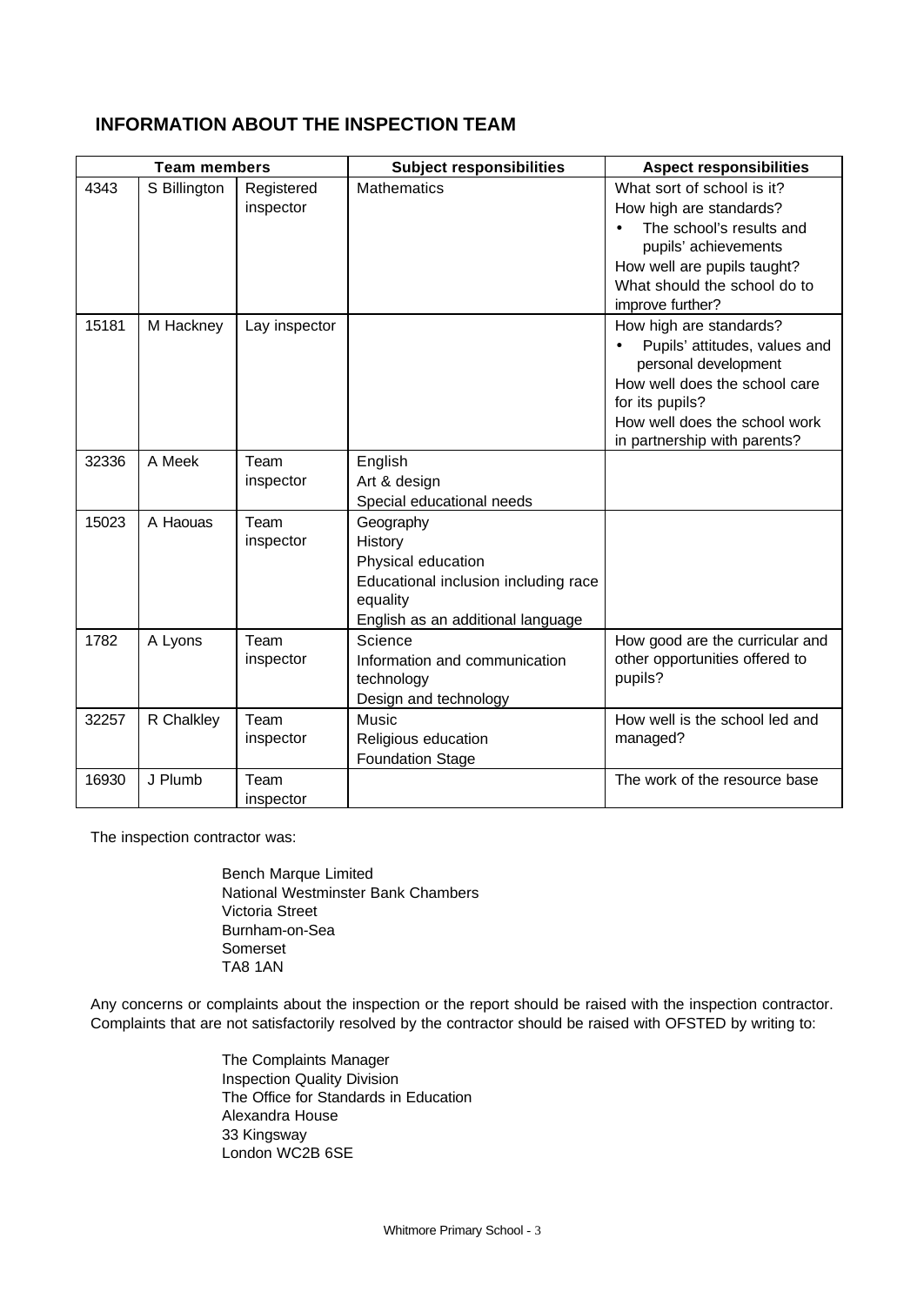# **REPORT CONTENTS**

|                                                                                                                                                                                                                                                                                                                                                                          | Page |
|--------------------------------------------------------------------------------------------------------------------------------------------------------------------------------------------------------------------------------------------------------------------------------------------------------------------------------------------------------------------------|------|
| <b>PART A: SUMMARY OF THE REPORT</b>                                                                                                                                                                                                                                                                                                                                     | 5    |
| Information about the school<br>How good the school is<br>What the school does well<br>What could be improved<br>How the school has improved since its last inspection<br><b>Standards</b><br>Pupils' attitudes and values<br>Teaching and learning<br>Other aspects of the school<br>How well the school is led and managed<br>Parents' and carers' views of the school |      |
| <b>PART B: COMMENTARY</b>                                                                                                                                                                                                                                                                                                                                                |      |
| <b>HOW HIGH ARE STANDARDS?</b>                                                                                                                                                                                                                                                                                                                                           | 10   |
| The school's results and pupils' achievements<br>Pupils' attitudes, values and personal development                                                                                                                                                                                                                                                                      |      |
| <b>HOW WELL ARE PUPILS TAUGHT?</b>                                                                                                                                                                                                                                                                                                                                       | 12   |
| <b>HOW GOOD ARE THE CURRICULAR AND OTHER</b><br><b>OPPORTUNITIES OFFERED TO PUPILS?</b>                                                                                                                                                                                                                                                                                  | 14   |
| <b>HOW WELL DOES THE SCHOOL CARE FOR ITS PUPILS?</b>                                                                                                                                                                                                                                                                                                                     | 16   |
| <b>HOW WELL DOES THE SCHOOL WORK IN</b><br><b>PARTNERSHIP WITH PARENTS?</b>                                                                                                                                                                                                                                                                                              | 18   |
| <b>HOW WELL IS THE SCHOOL LED AND MANAGED?</b>                                                                                                                                                                                                                                                                                                                           | 19   |
| WHAT SHOULD THE SCHOOL DO TO IMPROVE FURTHER?                                                                                                                                                                                                                                                                                                                            | 21   |
| <b>PART C: SCHOOL DATA AND INDICATORS</b>                                                                                                                                                                                                                                                                                                                                | 22   |
| <b>PART D: THE STANDARDS AND QUALITY OF TEACHING IN</b><br>AREAS OF THE CURRICULUM, SUBJECTS AND COURSES                                                                                                                                                                                                                                                                 | 27   |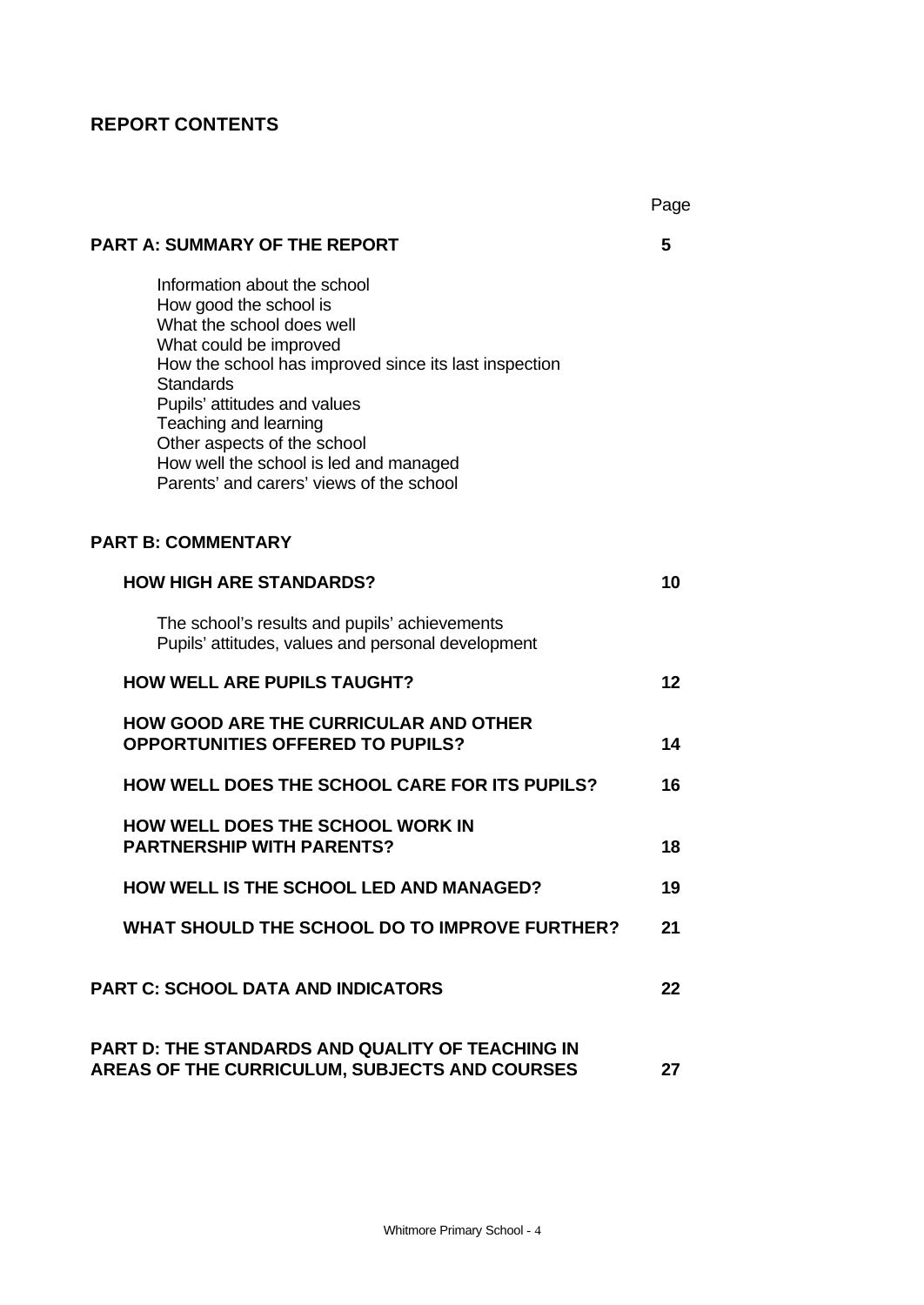# **PART A: SUMMARY OF THE REPORT**

# **INFORMATION ABOUT THE SCHOOL**

This is large primary school with 361 pupils on roll aged 5 to 11. An additional 32 children attend the nursery; 20 on a full-time basis and 12 part-time. The school serves a diverse community and works in challenging circumstances:

- 204 pupils speak English as an additional language, a much higher proportion than is usually found. Fiftyeight of these children are in the early stages of learning English. The main languages spoken other than English are Yoruba and Turkish.
- The proportion of pupils that is eligible for free school meals is close to 50 per cent, which is well above average.
- The school has a high proportion of pupils with special educational needs; almost a third of those on roll. There are 28 pupils with statements of special educational needs, including ten who have special provision in a small class<sup>1</sup>. The range of special educational needs is wide and includes autism, learning or social and emotional difficulties and medical disorders.
- There are 28 children who have refugee status and three children from traveller families.
- Children's skills when they start school are wide-ranging but overall are well below average. Many children join the school in year groups other than the reception classes; the proportion that comes and goes each year is much higher than is normally found.

The school receives significant funding from a local regeneration scheme that is targeted to fund some extra teachers to support reading and planned improvements to the accommodation.

# **HOW GOOD THE SCHOOL IS**

Overall the school provides a satisfactory quality of education. Good teaching is leading to an improvement in standards. The governing body provides good leadership and the school is well managed. All pupils are valued, whatever their backgrounds or individual needs, and staff work hard to help them to get the best from their time in school. Many pupils achieve well in important subjects such as science. They are achieving satisfactory levels in English and standards in this subject are improving, but they could do better in mathematics. The school provides satisfactory value for money.

#### **What the school does well**

- Teaching is good and some aspects are very good.
- Pupils have positive attitudes to learning and the majority behave well.
- There is good provision for pupils' personal development.
- Pupils achieve well in music, physical education aspects of information and communication technology (ICT) and science.
- There is good provision for pupils with special educational needs.
- Children in the nursery and reception classes get a good start to learning.
- The ethos is positive and celebrates the diversity of the school community.

#### **What could be improved**

l

- Standards in mathematics and religious education.
- The use of ICT to support learning across the curriculum.
- Assessment procedures, particularly to check the progress of the different groups in the school.
- The extension of pupils' literacy skills in subjects such as history and geography.

*The areas for improvement will form the basis of the governors' action plan.*

 $1$  Referred to throughout the report as the resource base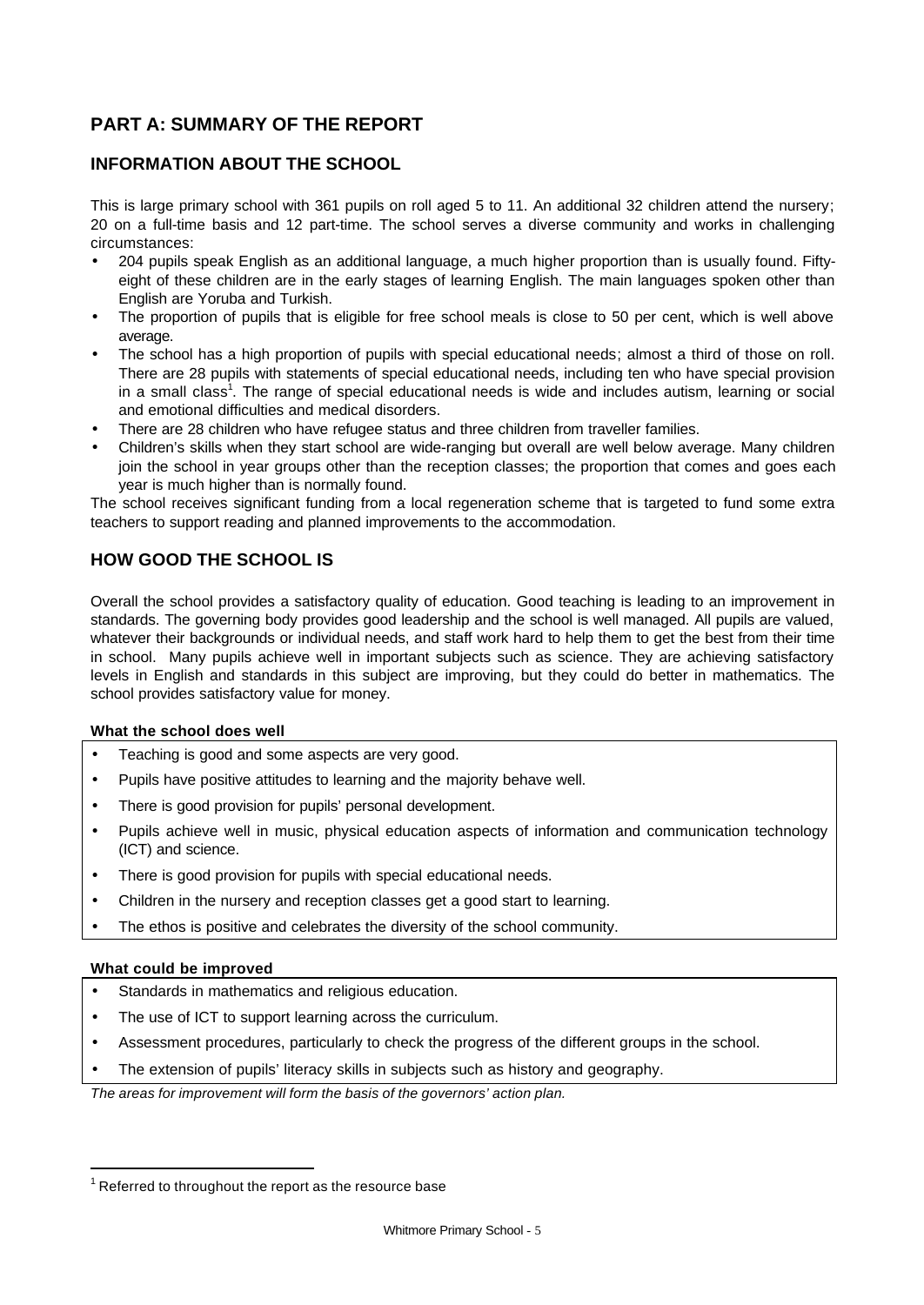# **HOW THE SCHOOL HAS IMPROVED SINCE ITS LAST INSPECTION**

The school was last inspected in October 2000. Since then there has been good improvement so that the school no longer has serious weaknesses – this has been achieved despite the very high turnover of staff in the last two years.

Standards overall have improved. This is reflected in pupils' improved performance in national tests, particularly this year (2002).

The school has worked hard to tackle the weaknesses found in the last inspection:

- The roles and responsibilities of senior managers are clear; however, staff turnover has had an impact on aspects of management so developments are hindered to some extent.
- Information from assessment is being used to track pupils' progress and this has had an impact on raising standards, though there is scope for more work in this area.
- Behaviour has improved overall and is now good, though that of a minority still has a negative impact on the quality of teaching and learning in some classes.
- There is now a systematic approach to monitoring health and safety and regular risk assessments are carried out.
- Attendance levels remain poor but the school is doing all it can to promote regular attendance and punctuality.

## **STANDARDS**

The table shows the standards achieved by pupils at the end of Year 6 based on average point scores in National Curriculum tests.

|                 |      |             | compared with |                           |  |                                     |                  |
|-----------------|------|-------------|---------------|---------------------------|--|-------------------------------------|------------------|
| Performance in: |      | all schools |               | similar<br>Key<br>schools |  |                                     |                  |
|                 | 2000 | 2001        | 2002          | 2002                      |  |                                     |                  |
| English         | E    | E           | E             | B                         |  | well above average<br>above average | A<br>B           |
| mathematics     | E    | $E^*$       | E             | B                         |  | average<br>below average            | $\mathsf C$<br>D |
| science         | Ε    | $E^*$       | D             | A                         |  | well below average                  | Ε                |

The overall picture is of improving standards. Results of tests taken by eleven-year-olds have risen, having been in the bottom five per cent of schools nationally at times. Standards in English, though well below average, have shown good improvement and overall the proportion of pupils attaining at least average levels in national tests is higher than that in similar schools. Science has also shown good improvement, with a high proportion of pupils attaining above average levels in tests. Mathematics results have improved, but not at the same rate as English or science. Girls have generally performed much better than boys in national tests, but this trend was halted this year when boys did better than girls, particularly in English and science. Challenging targets for pupils' performance in national tests in 2002 were exceeded.

Results of tests taken by seven-year-olds also show improvement in reading and particularly in writing – but mathematics is a weaker area.

Inspection findings largely bear out the test results. Overall, pupils achieve as well as they should in English and they are doing very well in science but they underachieve in mathematics. The school does not track the attainment of different groups of pupils, so cannot check on whether the learning of some groups is better or worse than others. This is a weakness.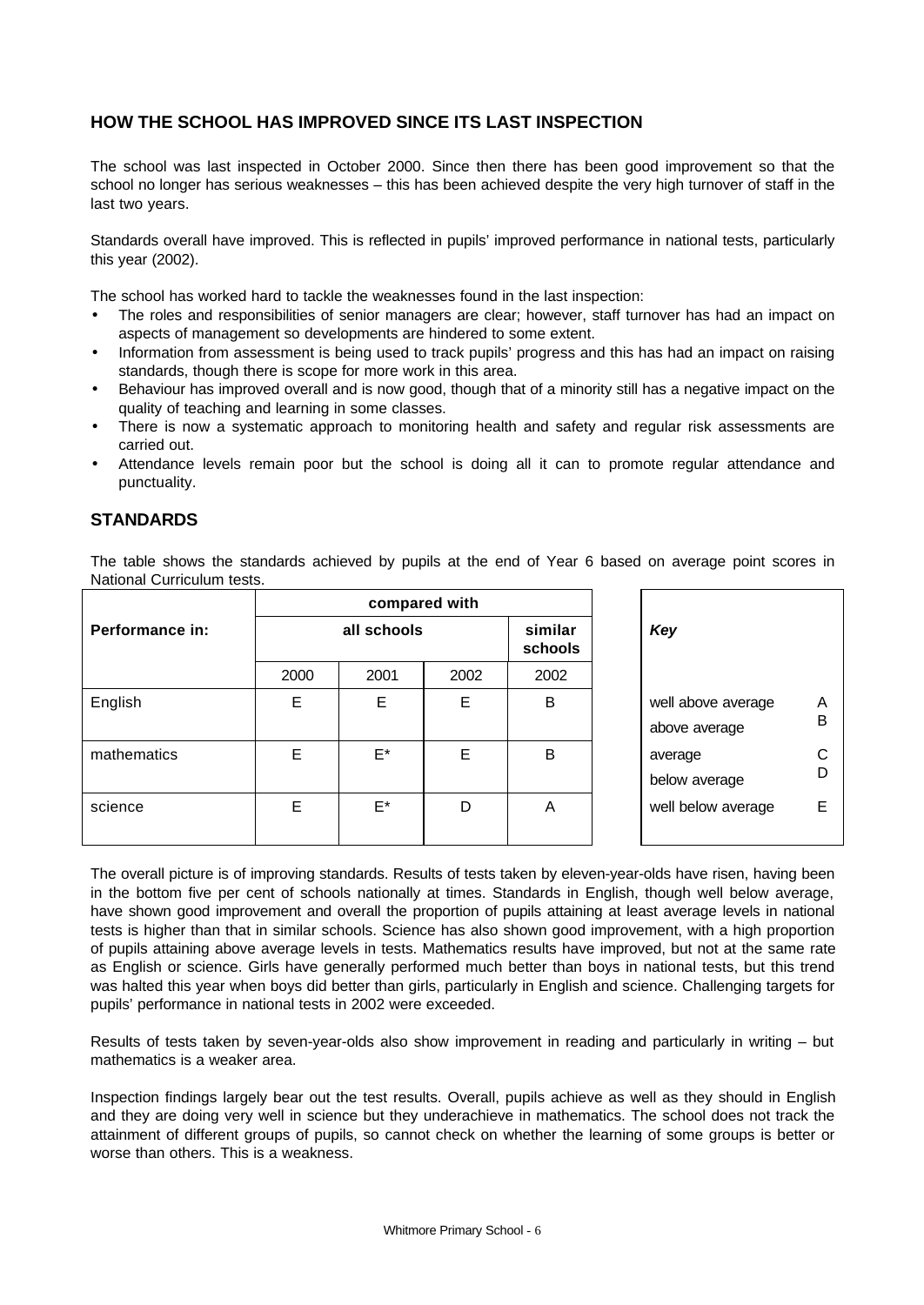In other subjects, pupils generally achieve as well as they should and they do well in physical education and music. They develop good skills in aspects of ICT but these are not yet being used effectively to support learning in other subjects. Limitations in pupils' skills in research, and their ability to get to grips with some abstract ideas, restricts their progress in subjects such as history and geography.

Children in the nursery and the reception year get a good start to their learning. They make good gains in their personal and social development and in their skills in communication. However, because they come into school with a low base, few are on course to meet the expected levels in all areas of learning at the start of Year 1.

| <b>Aspect</b>                             | <b>Comment</b>                                                                                                                                |
|-------------------------------------------|-----------------------------------------------------------------------------------------------------------------------------------------------|
| Attitudes to the school                   | Good. Pupils enjoy coming to school and the majority become readily involved<br>in activities in and out of the classroom.                    |
| Behaviour, in and out of<br>classrooms    | Good overall but some pupils exhibit challenging behaviour that is difficult to<br>manage.                                                    |
| Personal development and<br>relationships | Pupils form good relationships and mix well. Opportunities for personal<br>development are limited by the need for firm behaviour management. |
| Attendance                                | Poor, with levels well below average. Many pupils arrive late each day.                                                                       |

# **PUPILS' ATTITUDES AND VALUES**

Although the vast majority of pupils have positive attitudes to school, a significant proportion do not have wellestablished work habits and this affects their learning. The school does all it can to promote regular attendance and punctuality, but with limited success.

## **TEACHING AND LEARNING**

| Teaching of pupils in: | Nursery and Reception | Years 1 – 2 | Years $3-6$ |
|------------------------|-----------------------|-------------|-------------|
| Quality of teaching    | Good                  | Good        | Good        |

*Inspectors make judgements about teaching in the range: excellent; very good; good; satisfactory; unsatisfactory; poor; very poor. 'Satisfactory' means that the teaching is adequate and strengths outweigh weaknesses.*

Teaching overall is good and this is a key factor in the improving standards. There is good teaching throughout the school and in most subjects. The strongest teaching is in the nursery and reception year – ensuring that the youngest children get off to a good start – and in Years 5 and 6, which is helping pupils to make up some lost ground at this stage. There is good and sometimes very good teaching from teachers providing specific support for pupils with special educational needs and those learning English as an additional language. Shared teaching by class teachers and these support staff is effective in ensuring the successful integration of pupils in lessons.

Teaching of English is generally good. Teaching of mathematics is satisfactory, but needs some improvement.

Teachers generally work hard to plan and prepare their lessons and to cater for the range of needs in their classes. In the best lessons, there is a good pace and tasks are appropriate to pupils' levels of understanding. In some weaker lessons, tasks are not modified enough to challenge higher attaining pupils or to enable lower attainers to cope. Time lost to manage some difficult behaviour slows the rate of learning in some classes. This sometimes happens even where teaching is good.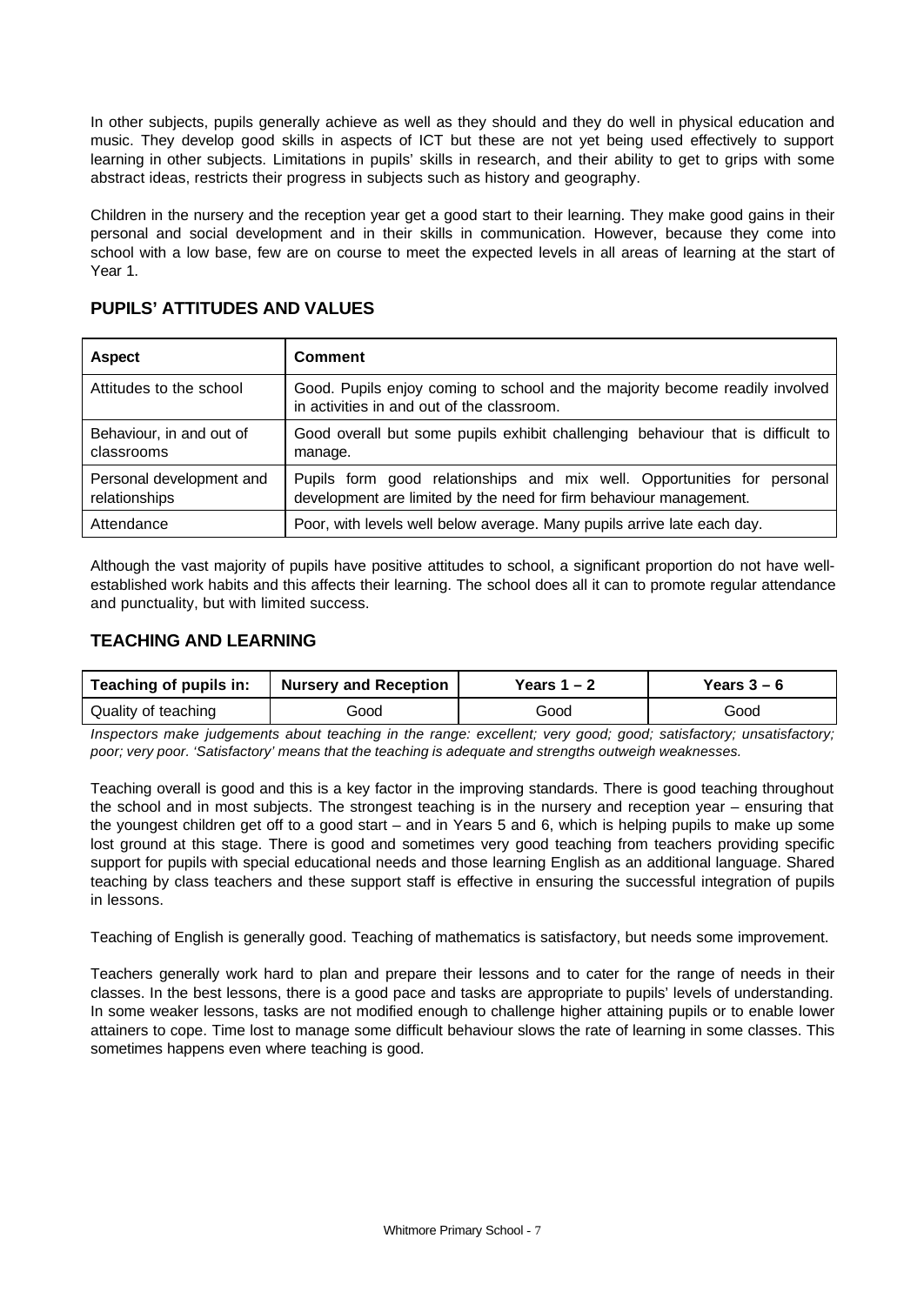# **OTHER ASPECTS OF THE SCHOOL**

| <b>Aspect</b>                               | Comment                                                                                                                                                                          |
|---------------------------------------------|----------------------------------------------------------------------------------------------------------------------------------------------------------------------------------|
| The quality and range of the                | Satisfactory overall. There is limited time for teaching some subjects and the                                                                                                   |
| curriculum                                  | curriculum lacks balance.                                                                                                                                                        |
| Provision for pupils with                   | Good. Support is well organised to help pupils to make progress. Provision                                                                                                       |
| special educational needs                   | in the resource base is also good.                                                                                                                                               |
| Provision for pupils with                   | Good when pupils are taught in small groups by specialist teachers. In many                                                                                                      |
| English as an additional                    | lessons, class teachers show good awareness of the need to promote                                                                                                               |
| language                                    | pupils' understanding of English, but this is not consistent.                                                                                                                    |
| Provision for pupils' personal,             | Good, particularly in moral and social development, and very good for                                                                                                            |
| including spiritual, moral,                 | cultural development. The school values individuals and celebrates diversity.                                                                                                    |
| social and cultural                         | Pupils are made aware of a range of values and beliefs and encouraged to                                                                                                         |
| development                                 | appreciate the needs of others.                                                                                                                                                  |
| How well the school cares for<br>its pupils | Satisfactory. Pupils are well known and well cared for; there are some good<br>assessment procedures in place to track their progress, but these need to<br>be extended further. |

The school is largely successful in meeting the diverse needs of its pupils. There is good provision to support new arrivals, including refugees.

# **HOW WELL THE SCHOOL IS LED AND MANAGED**

| <b>Aspect</b>                  | <b>Comment</b>                                                                                         |
|--------------------------------|--------------------------------------------------------------------------------------------------------|
| Leadership and management      | Satisfactory. The school is well managed by the headteacher, deputy                                    |
| by the headteacher and other   | headteacher and established staff. Some senior staff are new to their roles                            |
| key staff                      | and are not yet making an impact on developments.                                                      |
| How well the governors fulfil  | Good. Governors are well organised and well informed. They play a key role                             |
| their responsibilities         | in shaping the direction of the school.                                                                |
| The school's evaluation of its | Satisfactory. The school is beginning to use information to identify key areas                         |
| performance                    | for development, but this needs to be more systematic.                                                 |
| The strategic use of resources | Good. Resources are carefully targeted to support the learning of individuals<br>and groups of pupils. |

The school has a good level of staffing but there are some gaps in middle management positions that hinder developments. Some key staff do not have enough time to effectively fulfil their roles. Governors seek best value when making decisions about expenditure.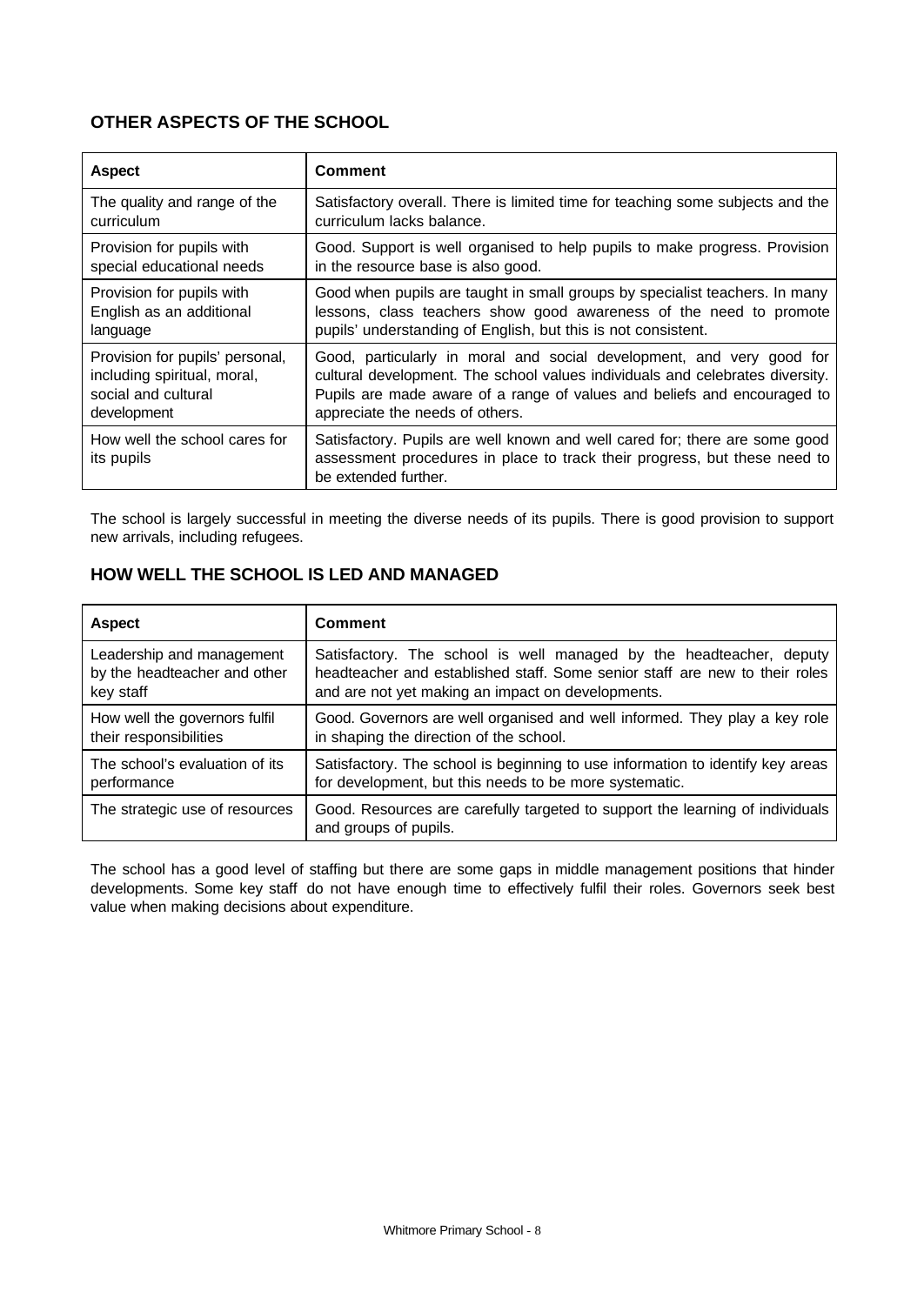# **PARENTS' AND CARERS' VIEWS OF THE SCHOOL**

|                                    | What pleases parents most                                                                | What parents would like to see improved                    |
|------------------------------------|------------------------------------------------------------------------------------------|------------------------------------------------------------|
| The majority of parents feel that: |                                                                                          | A significant minority of parents feel that their children |
|                                    | their children like school, are helped to become<br>mature and are making good progress; | do not get the right amount of work to do at home.         |
|                                    | behaviour is good and children are expected to<br>work hard;                             |                                                            |
|                                    | the school is well led and managed;                                                      |                                                            |
|                                    | teaching is good;                                                                        |                                                            |
|                                    | they would feel comfortable approaching<br>the<br>school.                                |                                                            |

The above views are based on the comments of 16 parents who attended a meeting before the inspection and the returns of questionnaires that around 20 per cent of parents sent to the team. Several parents felt that they could not comment on some areas because their children are new to the school. The inspection confirmed parents' positive views. Parents have mixed views on homework, some feeling that their children should get none at all and others feeling that there is not nearly enough. The inspection found that pupils are given a reasonable amount of homework; this increases as they get older and Year 6 pupils get a good amount that helps them to prepare for national tests.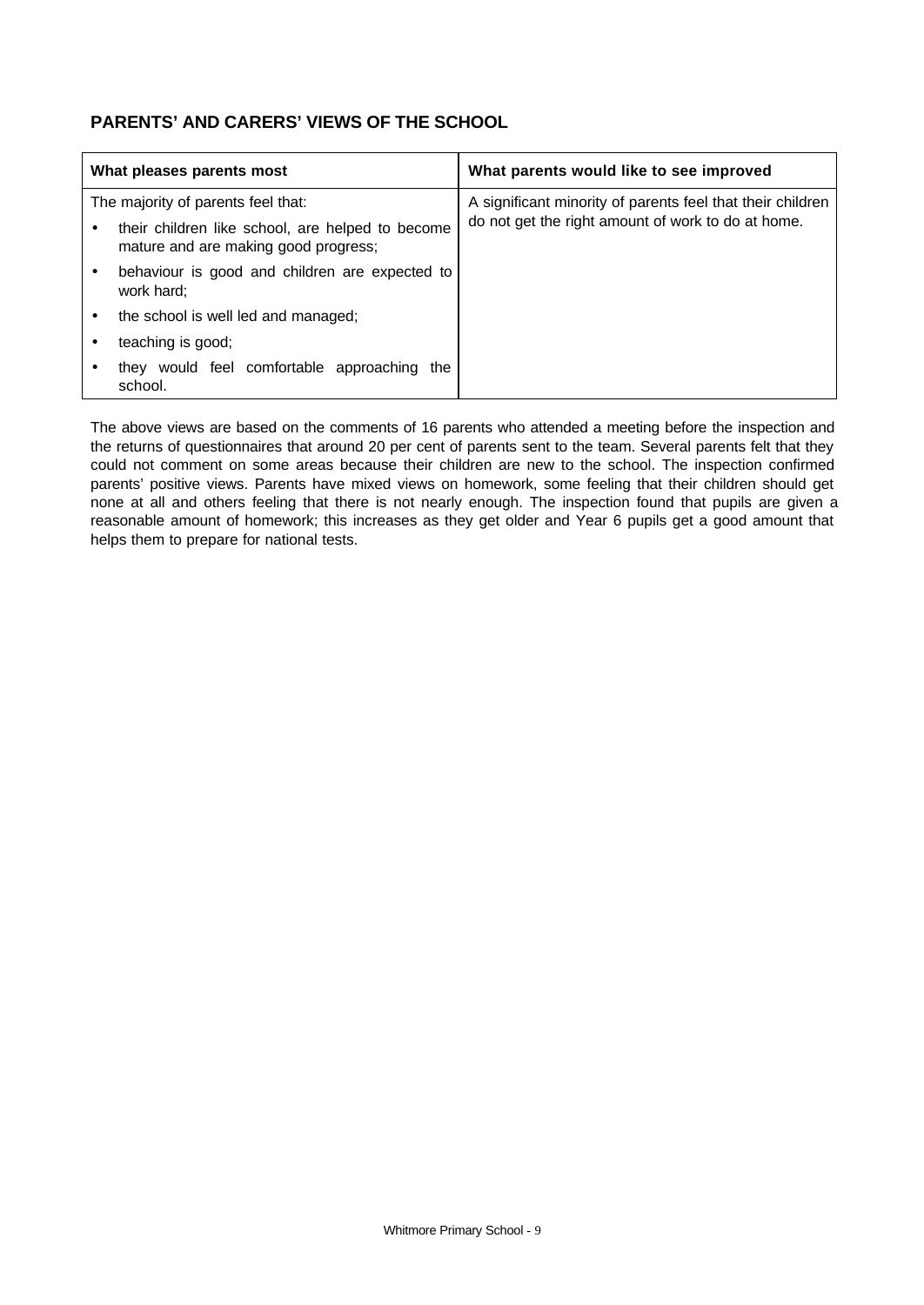# **PART B: COMMENTARY**

## **HOW HIGH ARE STANDARDS?**

### **The school's results and pupils' achievements**

- 1. The overall picture is of improving standards. The most recent results from standardised tests (2002) show improvements in performance for seven-year-olds in reading and writing tests. Test results for eleven-year-olds improved in English, mathematics and science. Compared to similar schools, results were above average. Pupils' overall performance was at the highest level for three years in terms of the proportion that reached at least average levels in the tests.
- 2. The last inspection found that pupils were underachieving in many areas. This is no longer the case – given their starting points, the majority of pupils are achieving as well as they should in most subjects. In some areas they are achieving well. Inspection findings are as follows:

| <b>Subject</b>                                       | <b>Standards compared to</b><br>national expectations | <b>Achievement</b>                    |
|------------------------------------------------------|-------------------------------------------------------|---------------------------------------|
| English                                              | Well below average - but<br>improving                 | Satisfactory                          |
| <b>Mathematics</b>                                   | Well below average                                    | Unsatisfactory                        |
| Science                                              | Average                                               | Good                                  |
| Art and design                                       | Average                                               | Satisfactory- good in some<br>aspects |
| Design & technology                                  | <b>Insufficient evidence</b>                          | Insufficient evidence                 |
| Geography                                            | Below average                                         | Satisfactory                          |
| History                                              | Below average                                         | Satisfactory                          |
| Information and<br>communication<br>technology (ICT) | Average                                               | Good                                  |
| <b>Music</b>                                         | Average                                               | Good                                  |
| Physical education                                   | Above average                                         | Good                                  |
| Religious education                                  | Well below average                                    | Unsatisfactory                        |

- 3. In subjects that are largely practical, pupils' work is at expected levels and they achieve well overall. In subjects such as geography, history and religious education, weaknesses in planning and in pupils' literacy skills have an impact on their levels of attainment. Although standards in English have improved, pupils' skills in independent research are limited and their ability to express their understanding in written form is also weak.
- 4. In mathematics, underachievement is related to weaknesses in the way the subject is taught. In particular, not enough attention is paid to improving pupils' skills in mental mathematics and this hinders their progress. Good teaching in Years 5 and 6, and some intensive support before national tests are taken, result in pupils making up some lost ground at the top end of the school. However, even at this stage, as well as lower down the school, many pupils are not secure in basic number facts and operations.
- 5. Pupils with special educational needs benefit from well-targeted support. They generally make good progress and achieve well when work is well planned to support the targets on their individual education plans (IEPs). Pupils in the resource base who are not able to relate well to, or to understand, the impact of their behaviour on others, make satisfactory progress. They learn to collaborate with other pupils because of well-structured and planned activities.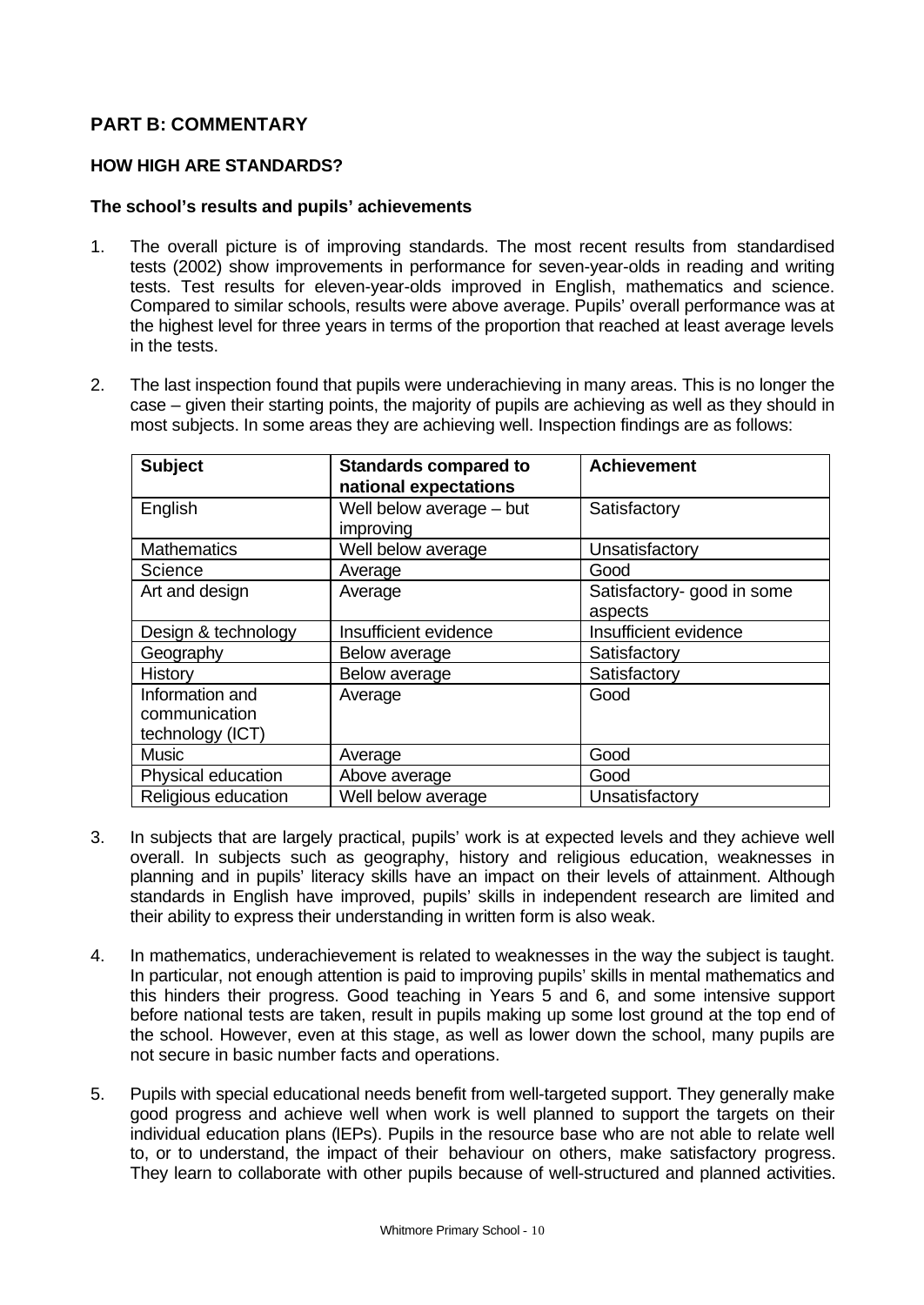Those pupils with very challenging behaviour make satisfactory gains in managing their behaviour. This is because of the skilful support given by teaching assistants which enables them to be fully included in planned activities and so experience the same learning opportunities as other pupils. The achievement of lower attainers in communication is satisfactory because of the patient use of techniques to enable them to begin to make informed and independent choices, for example in what they would like for a snack. The achievement of some higher attainers in reading and spelling is good.

- 6. Pupils who speak English as an additional language make good progress and achieve well when they are supported by members of the ethnic minorities achievement (EMA) team. In lessons where support is not available, progress varies. Where teachers make good use of resources and introduce and explain key vocabulary carefully, pupils' understanding of the subject improves. In some lessons, where work is not sufficiently adapted to take account of pupils' limited understanding of English, progress slows and some important ideas are not made sufficiently accessible to the pupils. The school does not analyse the attainment of different groups of pupils and thus is not in a position to rigorously evaluate the effectiveness of provision to ensure that all achieve as well as they should. However, underachievement by black Caribbean boys has been identified as a cause for concern and the school is taking steps to address this. The inspection found no differences in the attainment of specific group of pupils, whether from different ethnic minority groups, traveller families or refugees.
- 7. Children in the nursery make good progress in their time there. Those in the reception class also make good progress, particularly in their personal and social development and skills in speaking and listening. In the reception class there is a strong focus on improving children's skills in literacy and this is having a positive impact.

## **Pupils' attitudes, values and personal development**

- 8. Most pupils, including those with special educational needs and those for whom English is an additional language, have a good attitude towards school. This is an improvement since the last inspection. Children in the nursery and reception class are very settled and secure and they respond very positively to the full range of learning activities. An example of this was seen during a music lesson when children in the nursery enjoyed taking part in a dance routine, going on a 'bear hunt' and playing percussion instruments. The majority of pupils of all races and backgrounds work and play happily together and they are involved well in established school routines. Most pupils are co-operative, friendly and polite towards adults. In all classes the majority of pupils are interested and keen to learn. Overall, the school is an orderly environment where most pupils are caring and supportive of each other. During lessons, most pupils concentrate well on their work and, when given the opportunity, they work well independently and in groups. However, time is often wasted during lessons due to a few pupils causing disruption and not listening sufficiently well to their teachers. This has a negative effect on their own achievements and on the progress of others.
- 9. Behaviour is generally good, especially in those lessons which are well managed and where pupils receive appropriate support. Since the last inspection the majority of pupils have responded well to the school's revised behaviour policy and they know the 'golden rules' well. The majority of pupils know what is expected of them and they show a good level of selfdiscipline whilst moving around the school. In the playground and during assemblies boys and girls and pupils of different races get on well together and are generally well behaved. The lunchtime meal is an orderly affair and most pupils behave politely as they sit together in the dining hall. Most pupils respond well to the school's positive approach to praising good behaviour and they are co-operative and involved. During lessons most pupils are keen to listen to their teachers and to answer questions. However, the school has a significant number of pupils with challenging behavioural problems, and lessons and other activities are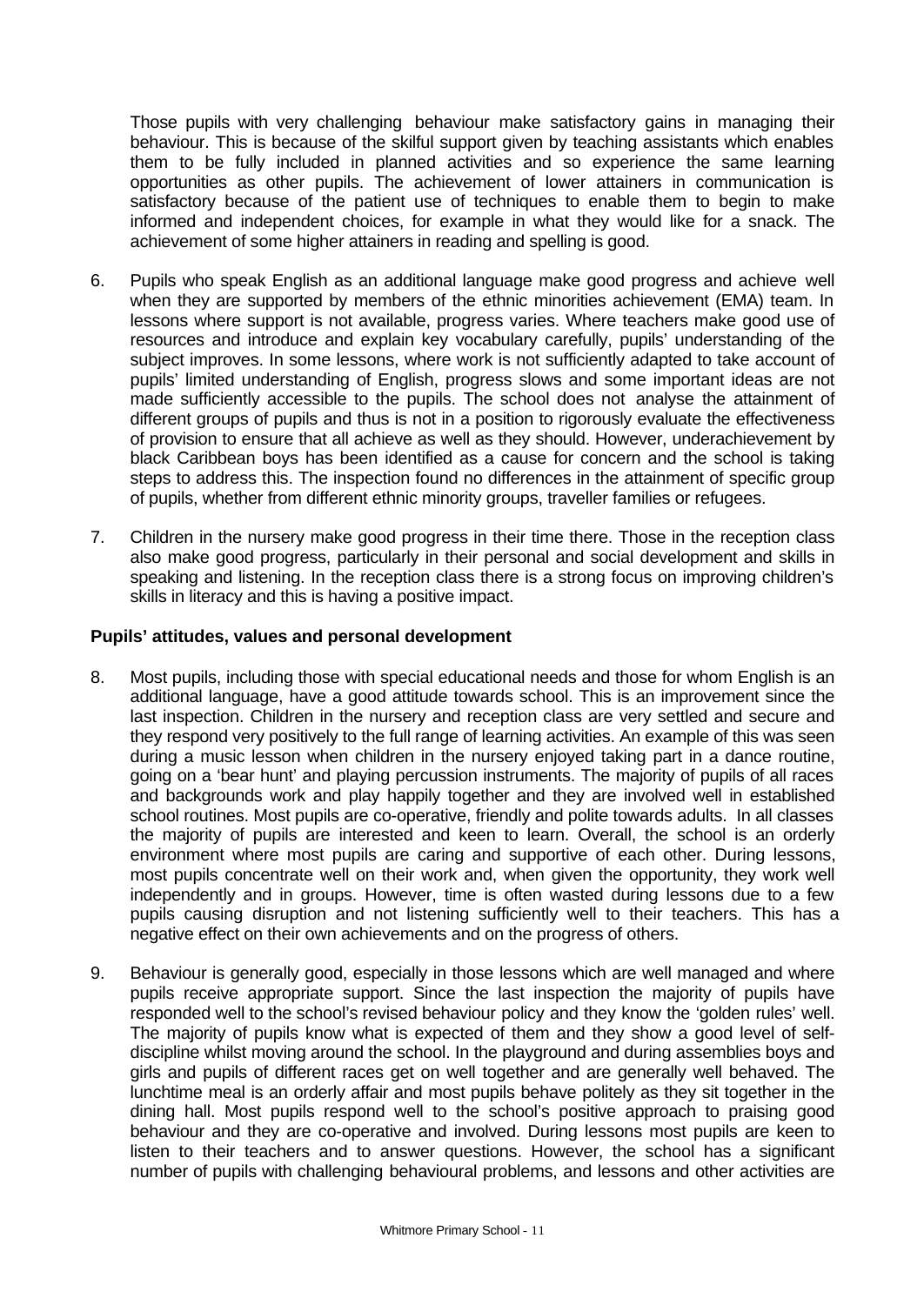often disrupted by their noisy behaviour and poor listening skills. There are many pupils throughout the school whose narrow vocabulary and low attainment often inhibits their ability to express themselves clearly. Most pupils know the difference between right and wrong and are very respectful towards the cultural diversity within the school. Through the effective provision for personal and social education, stories and assembly themes, most pupils understand the need to care for themselves and for others. Pupils take care of the school environment and they are careful when handling resources. Although there are occasional incidents of bullying, pupils know that staff are readily available to help them with any difficulties. During the last academic year there have been seven exclusions which is a lower number than at the time of the last inspection.

- 10. Relationships are good amongst pupils and between staff and pupils. The very positive manner in which pupils of all cultures and backgrounds relate to each other is a strength of the school. Pupils with special educational needs and those with English as an additional language are very well integrated. During lessons, most pupils work well with partners and in groups and they share resources sensibly and co-operatively. The good relationships and inclusive ethos of the school make an effective contribution to pupils' progress and achievements.
- 11. Pupils' personal development is satisfactory, but is often inhibited by the need for tight behaviour management to maintain class control. Limited opportunity is provided for older pupils to take responsibility for their own learning and to develop their research skills. In all classes, pupils help as classroom monitors and older pupils act as playground friends and help with younger children in the nursery and reception classes at lunchtime. Representatives from each class are appointed to the newly formed school council and they value the opportunity to make suggestions for improvements to the life of the school. Older pupils are enthusiastic about their involvement in the publication of 'Whitmore's World' magazine and they are keen to improve its contents and presentation. For example, during a school council meeting, two Year 6 pupils decided to set up a suggestion box to encourage others to contribute ideas and articles for publication.
- 12. Personal development is a strong focus of the resource base. Through introducing the structure of the numeracy and literacy hours, pupils are prepared to cope with being included in mainstream classes. Demanding teaching which challenges pupils helps equip them to be sufficiently robust to cope with inclusion in mainstream classes. Once there, they are well supported so that they become increasingly independent.
- 13. Attendance levels are poor although the school works very hard to encourage regular attendance. Levels are well below the national average and unauthorised absence is high. A number of pupils take extended holidays to their country of origin during term time. Punctuality is a constant problem with a significant number of pupils regularly arriving late in the morning. However, the majority of pupils are punctual and ready for registration and lessons, which start on time. This has a positive effect on their attitude towards school and on their achievements and progress.

# **HOW WELL ARE PUPILS TAUGHT?**

14. The overall quality of teaching is good and has improved significantly since the last inspection. During the inspection 57 per cent of lessons were good or better, including 18 per cent that were very good or excellent. Eight per cent of lessons were unsatisfactory or worse. Most of the unsatisfactory lessons were taught by inexperienced or temporary teachers. There is good teaching throughout the school and in most subjects but there is still too much variation in the quality – teaching ranges from excellent to very poor. Teaching in the nursery and reception year is consistently good and this ensures that children get off to a good start to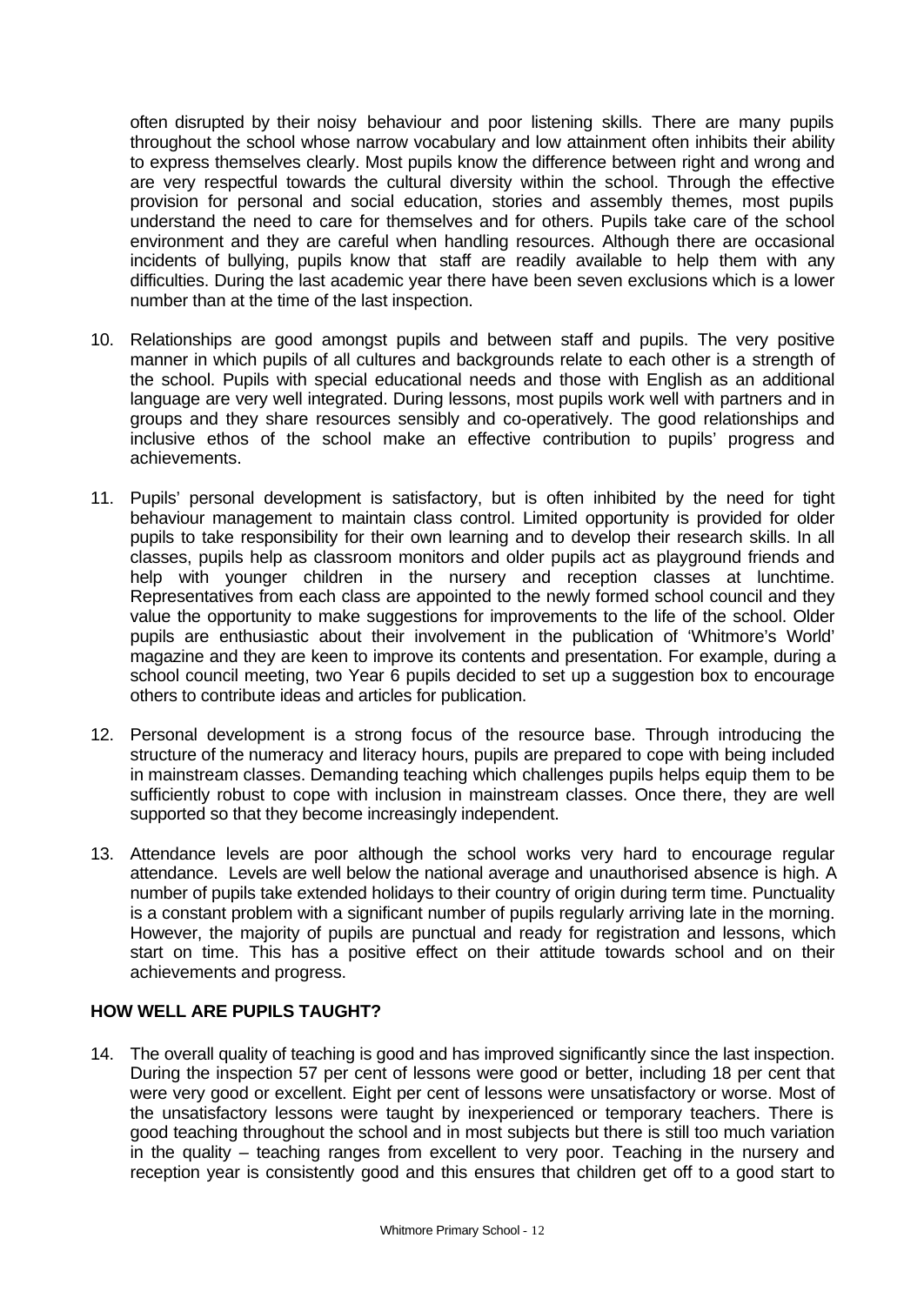learning. Teaching in Years 5 and 6 is also consistently good and often very good, particularly in Year 6. This ensures that pupils make up some lost ground in their last two years in school and is leading to an overall improvement in the standards attained by eleven-year-olds. The teaching by special needs teachers, including those in the resource base, and by teachers in the EMA team is generally good or very good.

- 15. The quality of teaching in the nursery and reception is good. The teachers and the support staff have a good knowledge and understanding of the needs of the children in their care. They successfully provide a good range of opportunities for children's academic and social development by ensuring an appropriate balance of activities for direct teaching and exploration through play. Appropriate and challenging activities are set up in the classrooms which help to develop the children's independence and learning as they freely choose to move from one activity to the next. Assessment takes place throughout the day as children participate in these activities and this is used effectively for planning future lessons and setting challenging targets for future learning. Of particular note is the very good management of the children's behaviour. Teachers establish the rules and routines quietly, quickly and effectively which results in the children acquiring new skills and making very good progress in their personal and social development.
- 16. In Years 1 to 6, the best lessons have a good level of pace and challenge. Pupils are given a good idea of what they need to achieve, often by sharing the aims of the lesson with them at the start. Teachers plan carefully to meet the range of needs in the class so that higher attainers are given challenging activities and lower attainers have tasks adapted so that they can cope and succeed at what they are doing. Teachers pay careful attention to the vocabulary that they use, explaining what specific terms mean and encouraging pupils to use these themselves. This is a feature of successful teaching in science, for example.
- 17. There are three main areas of weaknesses in teaching, that are sometimes found even in lessons that are satisfactory – or good – overall. Sometimes time is lost because of the need to continually call pupils to attention. Tasks are sometimes not modified enough to meet the range of needs in the class – this means that higher attainers occasionally mark time in subjects such as mathematics but also that lower attainers struggle to cope with what they are asked to do. In some lessons in subjects such as history and geography, not enough attention is paid to ensuring that pupils understand the language that is being used. This affects the learning of those with English as an additional language.
- 18. The teaching of pupils with special educational needs is good and very good at times when they are taught individually or in small groups. Relationships between these pupils, teachers and support staff are good; adults place a strong emphasis on praise and celebrating pupils' successes, however small, thus boosting their self-esteem. Teachers are generally skilled in managing pupils with learning and emotional or behavioural difficulties. In the most effective lessons, work is carefully modified so that pupils can cope with the tasks they are given. On occasions, this is not done, and pupils struggle with activities that are too difficult for them or get through the task because they are guided by a teaching assistant.
- 19. The quality of teaching in the resource base is satisfactory overall and at times it is very good. The best teaching challenges pupils so successfully that it encourages them to go beyond their 'comfort zone' and so make very good gains in their learning. In a literacy lesson, a pupil who had grasped long vowels wanted to demonstrate her knowledge and understanding by spelling the word 'teeth'. The teacher knew that she could spell this word with considerable ease and gently, but persuasively, encouraged her to tackle the spelling of the word 'chair'. After a dogged resistance to being challenged the pupil responded to the high expectation of her teacher, arriving at a reasonably plausible spelling for 'chair'; she was delighted with her progress. Where teaching is satisfactory overall there are some shortcomings often because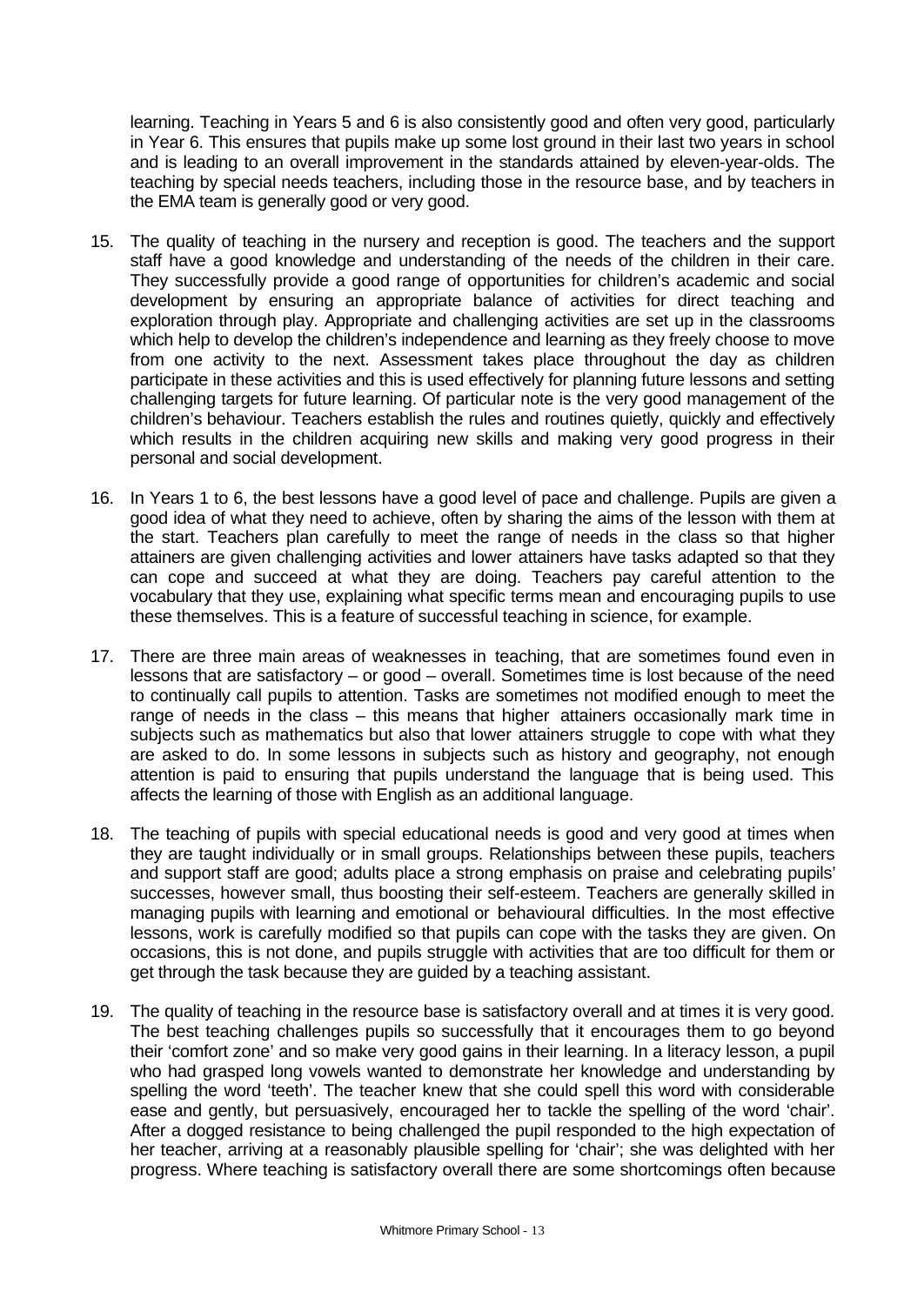IEPs are not used as effectively as they might be. For example, in a literacy lesson for lower attainers, the teaching assistant failed to use a very specific literacy target on a pupil's IEP to support him with his development of writing skills. Arrangements for the integration of pupils in mainstream lessons vary from good to poor. A Year 5 pupil made very good gains in collaborating with a peer through an interesting activity to find mini-beasts in a range of habitats. His gains in identifying the different features of different habitats was satisfactory because he was allowed to record his findings using a series of drawings. Where teachers lack confidence in dealing with autism, inclusion arrangements can be inappropriate and cause pupils some distress.

- 20. The quality of support provided by the EMA teachers is effective in the majority of lessons. This results in pupils consolidating their learning and making good progress. EMA teachers have good knowledge of the needs of individual pupils and use a range of skills and methods to motivate them and to maximise their learning. The grouping of a small number of pupils learning English as an additional language is used well to enable them to practise language in a meaningful context and make gains in key aspects such as vocabulary and grammar. There is often good collaborative teaching between class and EMA teachers. In a history lesson with Year 4, the class teacher provided excellent explanations of terms such as 'invasion' and used pupils' own experiences to distinguish between 'emigrate' and 'immigrate'. The EMA teacher used a timeline to help pupils to distinguish between different periods of history. Helpful questioning and clear explanation helped pupils to understand some of the characteristics of the past.
- 21. Despite overall good teaching, the quality of learning in Years 1 to 6 is only satisfactory. This is because many pupils do not yet have well-established work habits and teachers spend time reminding them of routine matters such as the need to look carefully at what is being demonstrated or to listen carefully to instructions. The high proportion of pupils with special educational needs, particularly with behavioural or emotional difficulties, also slows the rate of learning in some classes.

## **HOW GOOD ARE THE CURRICULAR AND OTHER OPPORTUNITIES OFFERED TO PUPILS?**

- 22. The school provides a broad curriculum that includes all the subjects of the National Curriculum and takes account of the national strategies for literacy and numeracy. Because of the low level of pupils' skills in English, the school makes this area a priority. The National Literacy Strategy has been effectively implemented and this is helping to raise standards. Additional sessions for teaching specific aspects of English also feature on the timetable, but these often occur at the end of the morning; for younger pupils the impact of these lessons is limited because by this stage they have been sitting still for too long. Efforts to raise standards in English have been aided by the effective support of the regeneration project that provides extra staff and expertise to help pupils raise their attainment through a specific reading programme. To do this, pupils come out of their normal lessons for an additional lesson that is taught by a specialist teacher. Although this withdrawal takes place at a different time each week, inevitably it has some impact on pupils' access to a full curriculum. The school and the project leaders are looking at every way to minimise the disruption. Early evaluation of the project indicates that it is meeting with considerable success in improving pupils' skills in reading.
- 23. The National Numeracy Strategy has been implemented, but needs some adaptation to meet the needs of the pupils. A higher than average time is allocated to mathematics to try to improve standards in this subject. In science, more time is allocated in Year 6 to allow pupils to catch up and prepare effectively for national tests. The heavy emphasis on English, mathematics and science means that there is less time than is allocated in most schools for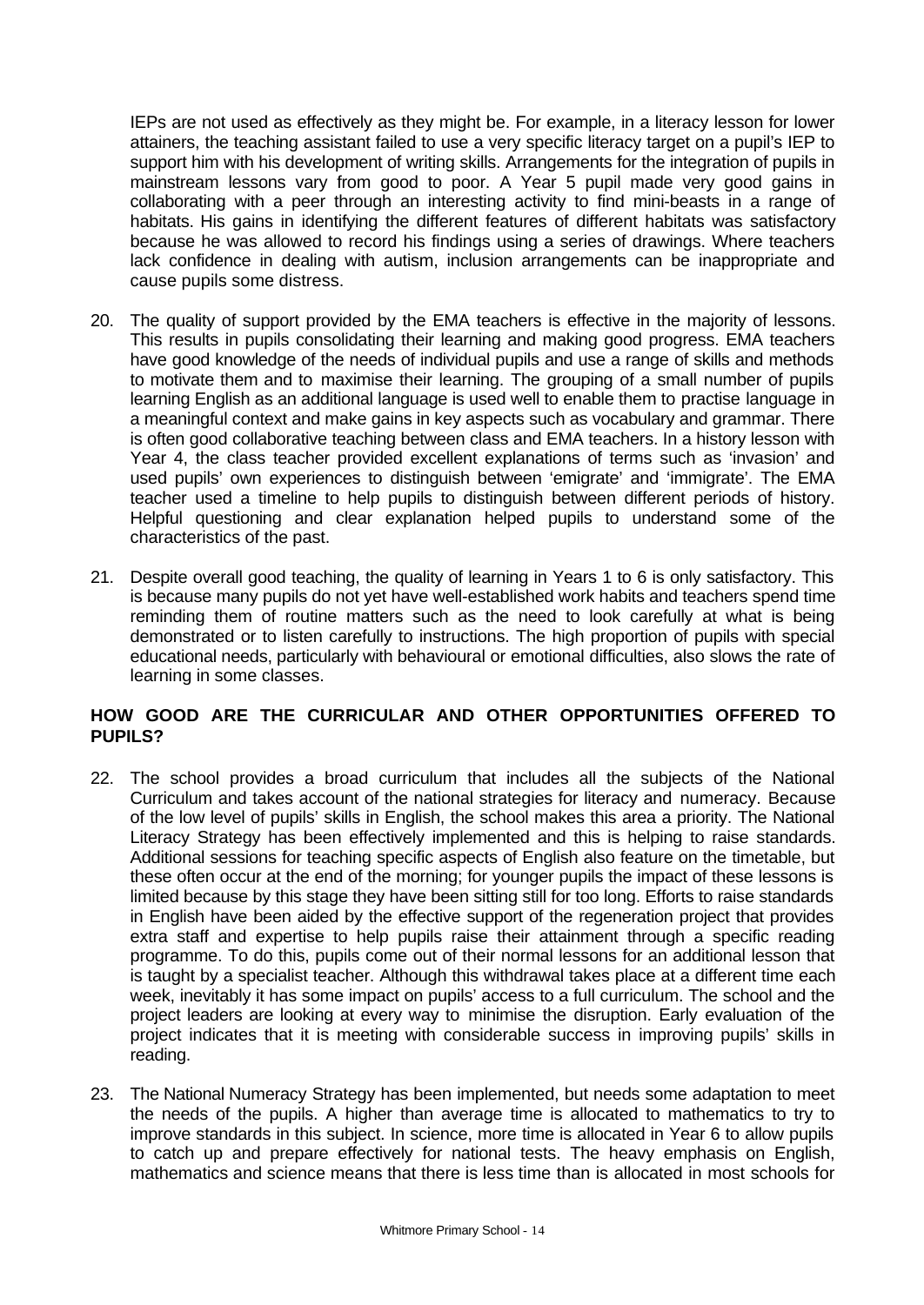other subjects. This is making it difficult for teachers to cover all aspects that need to be taught and get pupils to expected levels of attainment. This has a negative impact on subjects like geography and design and technology.

- 24. Guidance on planning is in place for all subjects and this is an improvement since the last inspection. However, subjects such as design and technology and religious education lack a clear structure to ensure that pupils' skills are systematically developed as they move through the school. The new ICT suite is being used in the afternoons for lessons for all classes. However, the suite is not used and neither are computers in classrooms, to aid learning sufficiently in the subjects across the curriculum.
- 25. The curriculum is good for children in the nursery and reception classes. Good use is made of the recommended guidance for planning to provide an appropriate range of activities.
- 26. Good strategies are in place to enable pupils to access the full range of curriculum experiences. For pupils with special educational needs, additional support by teaching assistants is largely successful in ensuring that pupils are enabled to understand and participate in all activities. Provision for pupils in the resource base is satisfactory with a number of good features. The focus on building self-esteem and confidence is so successful that some pupils begin to recognise the benefits that come from requesting support, which they are able to do independently. Planning indicates that they access the National Curriculum at a level appropriate to their levels of understanding. A range of strategies is used effectively to modify challenging behaviour, to improve pupils' communication skills and to facilitate improved concentration.
- 27. Provision for personal, social and health education (PSHE) is satisfactory. The co-ordinator for this area of learning has only recently taken over responsibility and is currently developing a policy and an action plan for the school. Weekly lessons for PSHE and circle time are timetabled throughout the school and cover a range of moral and social issues. Good attention is paid to the cultural diversity of the school in selecting topics but teaching about these is often restricted due to a lack of resources. Satisfactory provision is made for sex education and drugs awareness for pupils in Years 5 and 6. A limited range of extra-curricular activities is available to older pupils and the school has identified this as an area for improvement.
- 28. Overall, the quality of provision for pupils' spiritual, moral, social and cultural development is good and has been well maintained since the last inspection. In all classes teachers contribute well to pupils' personal development through different areas of the curriculum.
- 29. Since the last inspection spiritual development has remained satisfactory. The school encourages pupils of all cultures to reflect on a set of values, principles and beliefs on which to base their lives. Pupils' contributions are valued and this effectively raises their self-esteem and feelings of wellbeing. Opportunities are provided during assemblies and in lessons such as science and literacy for pupils to reflect on aspects of their own lives and the wonder of the world around them. Limited opportunities are provided through religious education. Examples of spiritual development were seen in the nursery, for example, as children were introduced to percussion instruments and exhibited fascination and joy at the sounds they were able to make. Pupils in Year 2 have created a Book of Dreams inspired by their work on the life of Martin Luther King. Some of their poems are thoughtful and reflective with ideas such as 'I have a dream that people should be allowed to have the same rights without fighting for it and should share' and 'I have a dream that people go to the same school even if they have a different colour skin'.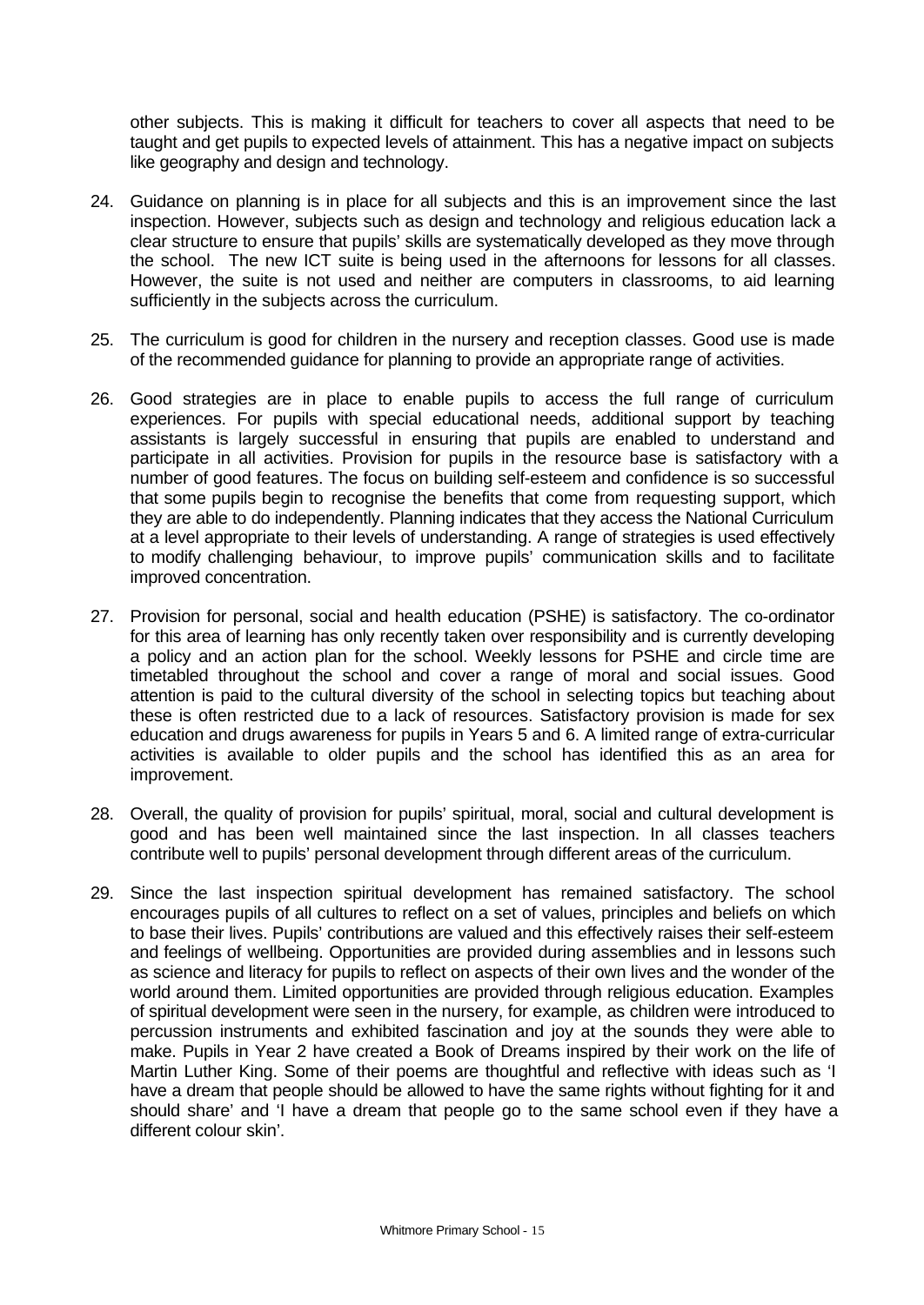- 30. Provision for pupils' moral development is good. The school promotes a clear moral code for behaviour and respect for the feelings and beliefs of all, whatever their culture and background. Teachers and other adults in the school have high expectations of pupils' behaviour linked to a firm and consistent behaviour policy. Staff are consistent and very effective in explaining to pupils how their actions affect the wellbeing of others and the importance of showing care and consideration. Pupils are encouraged to appreciate equality and to develop personal values. For example, during an assembly which was very well presented, pupils in Year 6 dramatised a story about the injustices of slavery which they ended with singing together 'I am determined to walk in freedom'. Throughout the curriculum, often using stories and discussion, pupils are given the opportunity to explore moral principles and values such as truth and justice for all.
- 31. Provision for pupils' social development is good. The school is an inclusive community where every pupil is valued and praised for their achievements. During lessons pupils are given plenty of opportunity to work in groups and with partners. For example, during a physical education lesson pupils in Year 4 worked well in small groups to create a dance sequence which they performed for the rest of the class. Pupils take on responsibilities within their own classrooms and older pupils act as playground friends and help to care for the youngest pupils at lunchtime. During assemblies pupils are provided with positive corporate experiences such as singing together and taking part in class presentations.
- 32. Provision for pupils' cultural development is very good. The broad ethnic diversity of the school is celebrated and valued with a focus on learning about a range of festivals and faiths. The school uses pupils' backgrounds well to enhance their learning, for instance through a regular focus on themes such as slavery and personal achievement. Pupils are provided with opportunities to gain an insight into the different cultures of the community in which they live through music, stories, paintings and artefacts. The school has been involved in 'black history' month and older pupils have studied 'Journeys to Freedom' which has helped them to empathise with characters in history. A range of books reflecting a diversity of cultures and the use of musical instruments from around the world promote learning well. Visitors into school such as the Mirage Theatre Company, Caribbean poets and a Turkish storyteller enrich the curriculum and support pupils' cultural development. Pupils go on a range of visits to places of educational interest such as the Florence Nightingale Museum which also enhances provision for their personal development.

# **HOW WELL DOES THE SCHOOL CARE FOR ITS PUPILS?**

- 33. Since the last inspection the school has continued to provide all pupils with effective pastoral care. Satisfactory procedures ensure that all aspects of pupils' welfare and safety are well managed and monitored. In all classes, teachers and support staff know their pupils well and they are alert to their individual, physical and emotional needs. This makes a positive contribution to pupils' progress and their attitude towards school. There are good arrangements for supporting pupils who join the school during the academic year. Assessments carried out in their home language and additional support are used well to help pupils to be quickly integrated into their classes. The good support that pupils with special educational needs receive enables them to take part in all educational opportunities. Good induction procedures into the nursery and reception class ensure that children and their parents understand how the school operates and that children settle quickly into the established routines evident in a very happy and secure environment. Although pupils in Year 6 transfer to a number of different secondary schools, they receive good support to ease their transition into the next stage of their education.
- 34. The procedures for monitoring health and safety issues are satisfactory and have improved since the last inspection. The deputy headteacher and governors have overall responsibility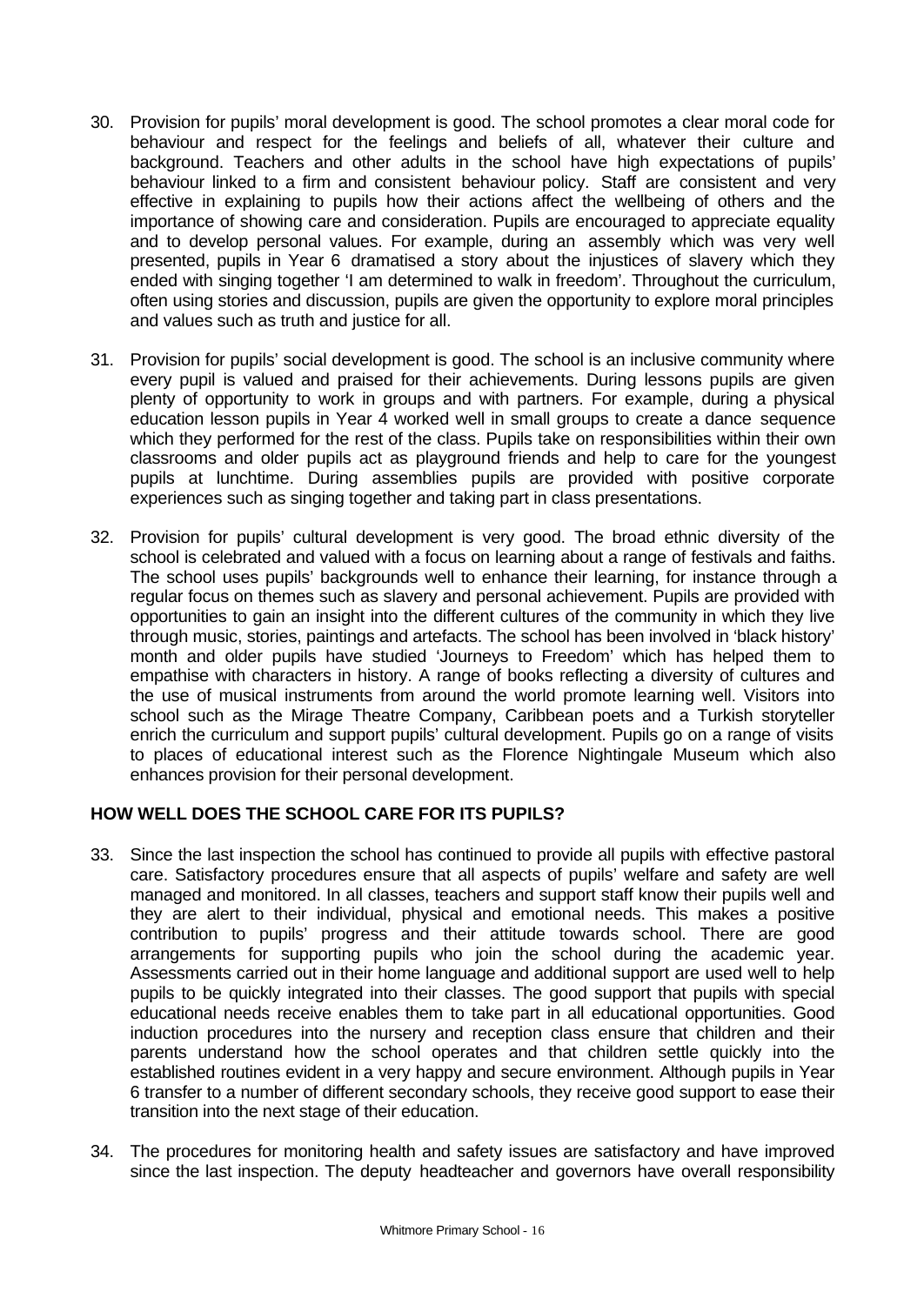and a risk assessment is completed regularly and any concerns dealt with promptly. During lessons and in the playground pupils are well supervised and staff ensure that they are made aware of safe practices. Electrical equipment is checked regularly. Good provision is made for minor accidents with a number of qualified first aiders on site. Parents are contacted where necessary and accidents are well recorded. Regular fire drills ensure that all concerned know how to evacuate the building in an emergency.

- 35. The school follows satisfactory procedures for child protection. The headteacher and deputy headteacher work closely with the designated person in the close monitoring and recording of a significant number of pupils for whom there are concerns. All staff, including lunchtime supervisors, are familiar with procedures. New staff are made aware of health and safety and child protection arrangements. Satisfactory individual records are kept for all pupils and these are used well to support their personal needs.
- 36. Very good procedures are followed for monitoring and promoting attendance which the school works hard to try to improve. Computerised registers are completed accurately and consistently. Parents receive regular letters and pupils are constantly reminded of the importance of good attendance and punctuality and its effect on progress. A large number of pupils now attend the breakfast club and this has had a positive effect on the attendance of some pupils. Unauthorised absence is followed up promptly. Punctuality is monitored daily by a teaching assistant who records the names of latecomers. Pupils are rewarded with certificates for good attendance and punctuality. Classes with the highest weekly percentage for attendance win the Smartie prize and the clock prize for punctuality. However, there is no analysis of the impact of poor attendance on the attainment of individuals or groups of pupils and this is a weakness.
- 37. The procedures for monitoring and promoting behaviour are good. The school has adopted a positive behaviour management structure. In most classes this is well implemented and this ensures that the school is generally an orderly environment. There is a good system of reward and celebration and this contributes well towards raising pupils' self-esteem. Sanctions for unacceptable behaviour are used appropriately and pupils understand the steps that are taken if their behaviour is disruptive. The procedures for monitoring and eliminating bullying and racism are good. Any incidents are well recorded and dealt with promptly. The school's procedures for monitoring and supporting pupils' personal development are satisfactory. Staff know pupils well and their personal achievements are effectively recorded both formally and informally.
- 38. Good use is made of outside agencies to support and advise on provision for pupils with special educational needs. All staff share in the reviews of IEPs which are well matched to needs, including behavioural needs. For staff working in the resource base, access to quality support and training for working with pupils with autism is limited. The quality of speech therapy support is good, particularly in working to support teachers and teaching assistants  $\overline{\text{confidence}}$  in using PECS<sup>2</sup>. Assessment procedures for pupils in the resource base are satisfactory. Communication, personal development and social imagination needs are identified reasonably well and sharp IEP targets are written in response to these needs. Unfortunately these good IEPs are not used consistently to inform teacher planning.
- 39. Assessment procedures for English, mathematics and science have been improved considerably since the last inspection. Systems are now in place to track pupils' progress in these subjects as they move through the school. The information is used to set targets for pupils' learning in the short-term and for overall levels of achievement by each year group. Some analysis of information from standardised tests is used to identify areas for

l

 $2$  Picture Exchange Communication System – a way of helping children to communicate independently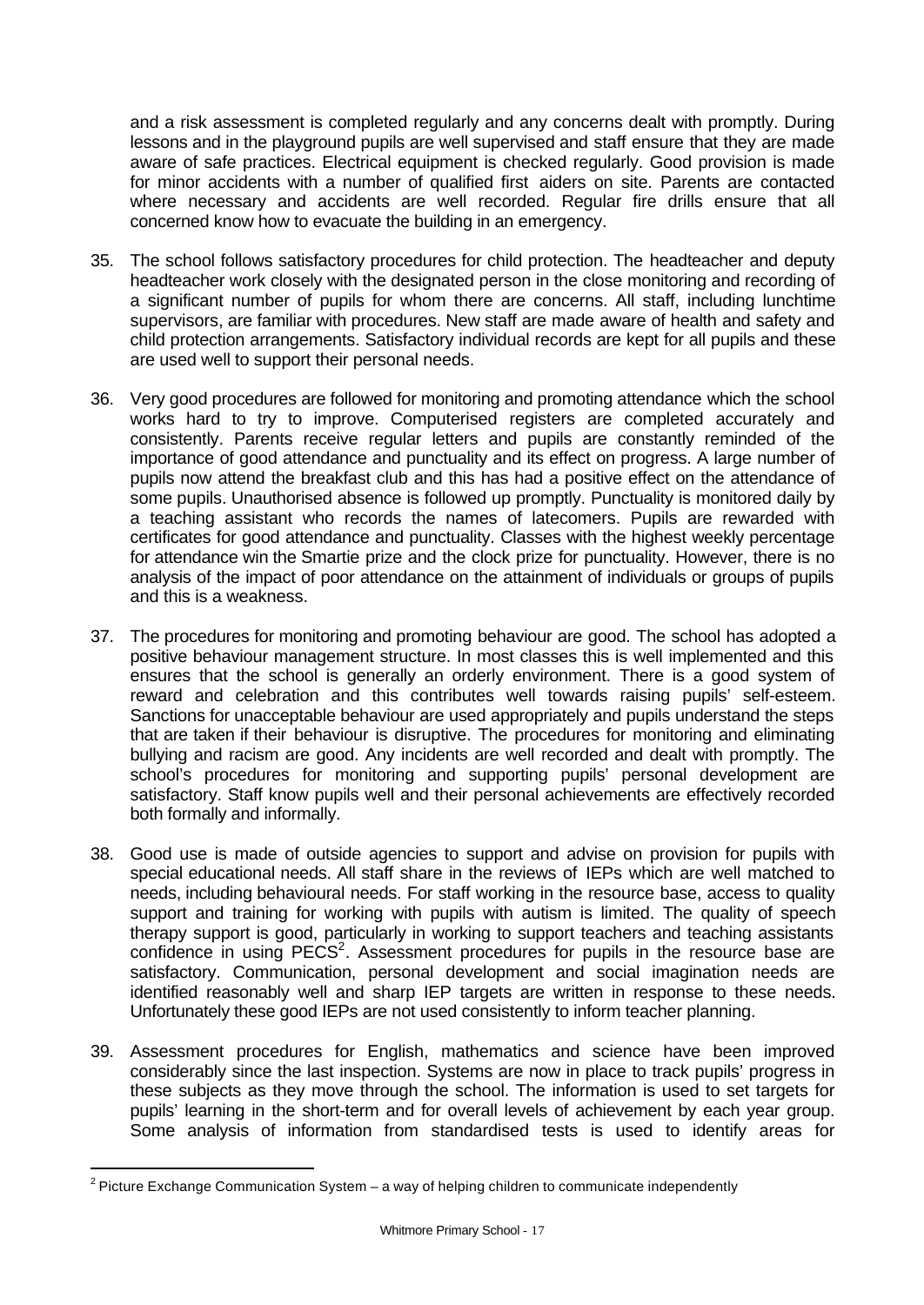development in individual subjects. Information from tests is also used to group pupils for targeted teaching – this is particularly effective in Years 5 and 6 where some intensive work leads to pupils achieving well in aspects of English and mathematics. However, there is no assessment in place for subjects other than English, mathematics and science. This has an adverse impact on pupils' progress in some areas; for instance in history, lack of information on pupils' levels of understanding means that work is sometimes provided that is inappropriate, particularly given the high proportion of pupils speaking English as an additional language.

40. EMA teachers use assessment well to inform their planning. The school's procedures for assessment serve well those pupils who are learning to speak English as an additional language. However, not enough use is made of this information by class teachers when planning work in subjects other than English – in particular to identify the levels at which pupils might cope with the language demands. There are no systems in place for collecting assessment information and analysing it in terms of ethnicity and the attainment of specific groups, such as refugees. Some work has gone on to analyse attainment by gender and strategies have been put in place to try to raise boys' self-esteem and levels of achievement, with some success.

## **HOW WELL DOES THE SCHOOL WORK IN PARTNERSHIP WITH PARENTS?**

- 41. The school works hard to involve parents and maintains a satisfactory partnership with them. Parents are satisfied with the work of the school and feel that their children make good progress. Most parents consider that the school works closely with them and they feel welcome and part of the school community. The headteacher and senior staff are often in the playground as parents and children arrive in the morning and teachers are readily available to speak to parents at the end of the school day. The school recently sent out a questionnaire to parents to canvass their views on a range of issues affecting the life of the school and it was encouraged by the number of positive returns. The provision of lessons in English organised for parents and the 'training for life' course held in the school attract a small number of parents. Although some parents actively help their children at home with reading and homework topics, there are many who find it difficult to support their children's learning. Parents of children in the nursery and reception class provide good support for their children and many of them work closely with teachers to provide help at home. This additional support has a very positive impact on progress and standards of the youngest children. Parents of pupils with special educational needs are generally supportive and the school encourages them to attend all assessment and review meetings.
- 42. Younger pupils have home/school reading diaries that are taken home with books, but very little use is made of these as a communication between home and school. Some parents choose books regularly with their children in the library and in classrooms, and the school makes good provision to assist them with translations in community languages where necessary. A small number of parents help regularly with activities mainly in the youngest classes. More parents usually offer to help when pupils go out on visits, although some trips have been cancelled due to lack of support and parental help. The governing body parent/community committee took over the responsibility of organising small fund-raising events when the parent teacher association folded due to lack of support.
- 43. The quality of information for parents is satisfactory. Notice boards for parents contain a range of useful information including school policies and are well located in central areas. The headteacher provides regular monthly newsletters containing helpful information about organisation and events including a list of relevant dates. Good arrangements are made for translations in all community languages to be available for parents. Regular consultation evenings for parents provide good information about the arrangements for homework and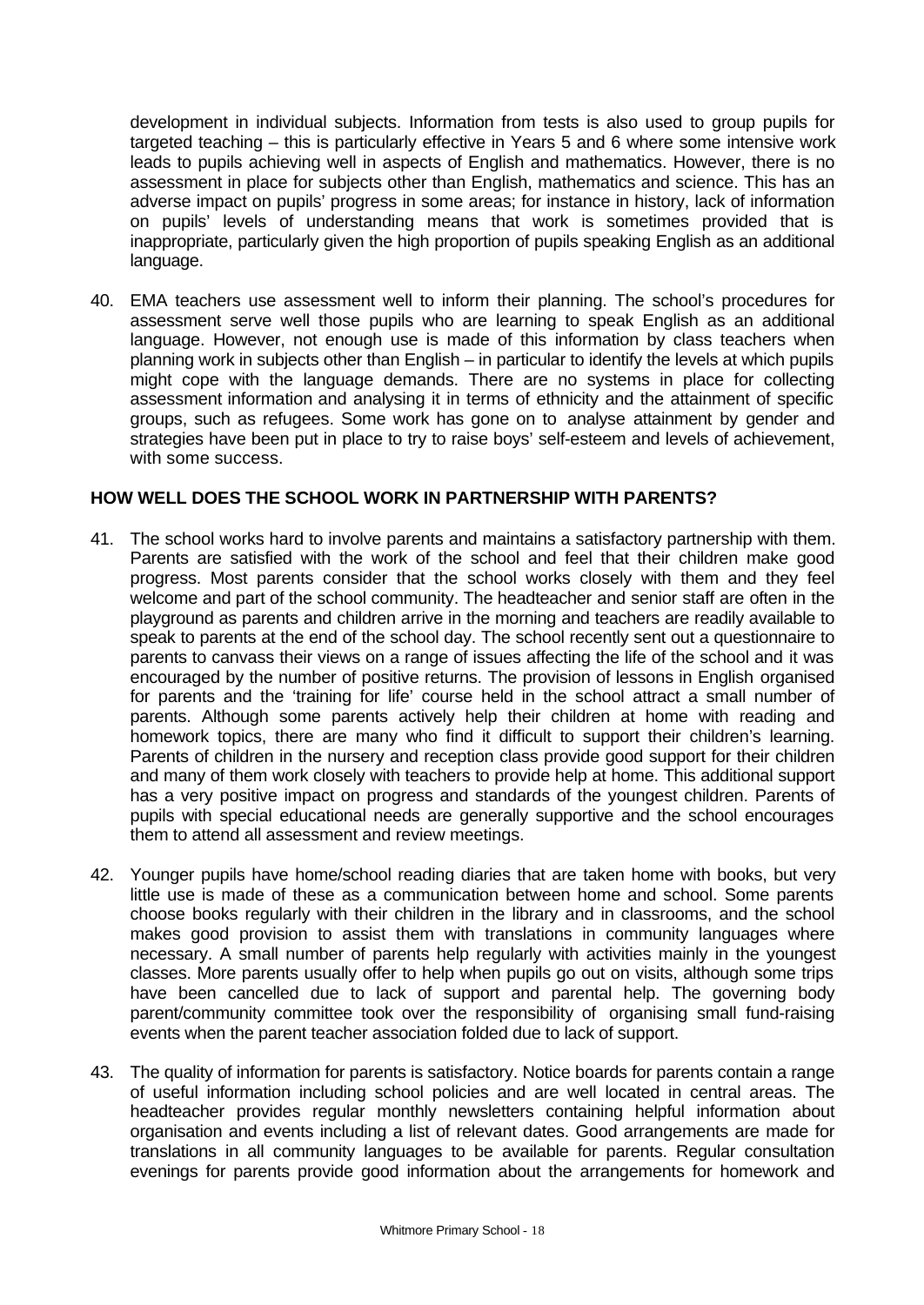pupils' individual targets. Parents have the opportunity to see the work in classrooms and to talk to teachers about their children's progress. Although some class teachers provide parents with a list of topics to be taught each term this is not a consistent practice throughout the school. The reception class teacher provides helpful information to assist parents when listening to reading at home.

44. Reports to parents contain limited information about attainment and progress particularly in subjects such as history and geography. Parents feel that reports are detailed and those with children who have special educational needs welcome the fact that they receive two reports each year. Reports do not contain targets for improvement but the school provides parents with these verbally at consultation evenings. Since the last inspection the prospectus and governors' annual report to parents have been reviewed. The resulting documents contain a good amount of information about the school's aims and organisation and now meet statutory requirements.

## **HOW WELL IS THE SCHOOL LED AND MANAGED?**

- 45. Leadership and management of the school are satisfactory. The headteacher has a clear view of the strengths and weaknesses of the school and has taken appropriate steps to improve standards since the last inspection. She is aware of the future needs of the school and the ways in which it could be further improved. However, staff turnover, particularly of those teachers with key co-ordinator roles, has hindered the progress of some important developments. It has also resulted in the need to appoint new teachers to management positions. Where management arrangements have remained stable, for example in English, the standards have improved, Despite the number of new, and often inexperienced, staff the school has made progress. The headteacher has taken care in making new appointments, with the expectation that standards will improve further as the staff concerned consolidate their new positions. Overall, the subject co-ordinators are clear about their role and the ways in which they intend to continue to raise standards.
- 46. An area of improvement since the last inspection is the establishment of a more effective senior management team. Four senior teachers now meet with the headteacher on a weekly basis to discuss and plan strategies and actions for future development. There is a greater emphasis on a 'whole-school/team approach' for improvement. The senior managers have clearly defined roles and responsibilities and work closely with the headteacher in realising the aims of the school. Good management systems are now in place. The headteacher and deputy headteacher work effectively to ensure that the school runs well on a day-to-day basis. In the very near future the deputy headteacher will be further released from a heavy teaching commitment in order to assist teachers throughout the school by monitoring their work, providing demonstration lessons and identifying and sharing examples of good practice. The headteacher and senior managers have a shared responsibility for carrying out the monitoring procedures which identify individual and whole-school needs. These procedures include observation of lessons and analysis of pupils' work. The current focus is for the senior management team to evaluate the impact of recent initiatives upon standards throughout the school.
- 47. Arrangements for the induction of newly qualified teachers and new staff to the school are satisfactory overall. Some inexperienced staff lack practical guidance and support in issues related to behaviour management. This has a negative impact on the quality of teaching and learning in some classes.
- 48. The governing body is well organised and fulfils its statutory requirements. The governors are supportive of the headteacher and the work of the school. They have a good understanding of its areas of strength and weakness and the ways in which it might improve. Since the last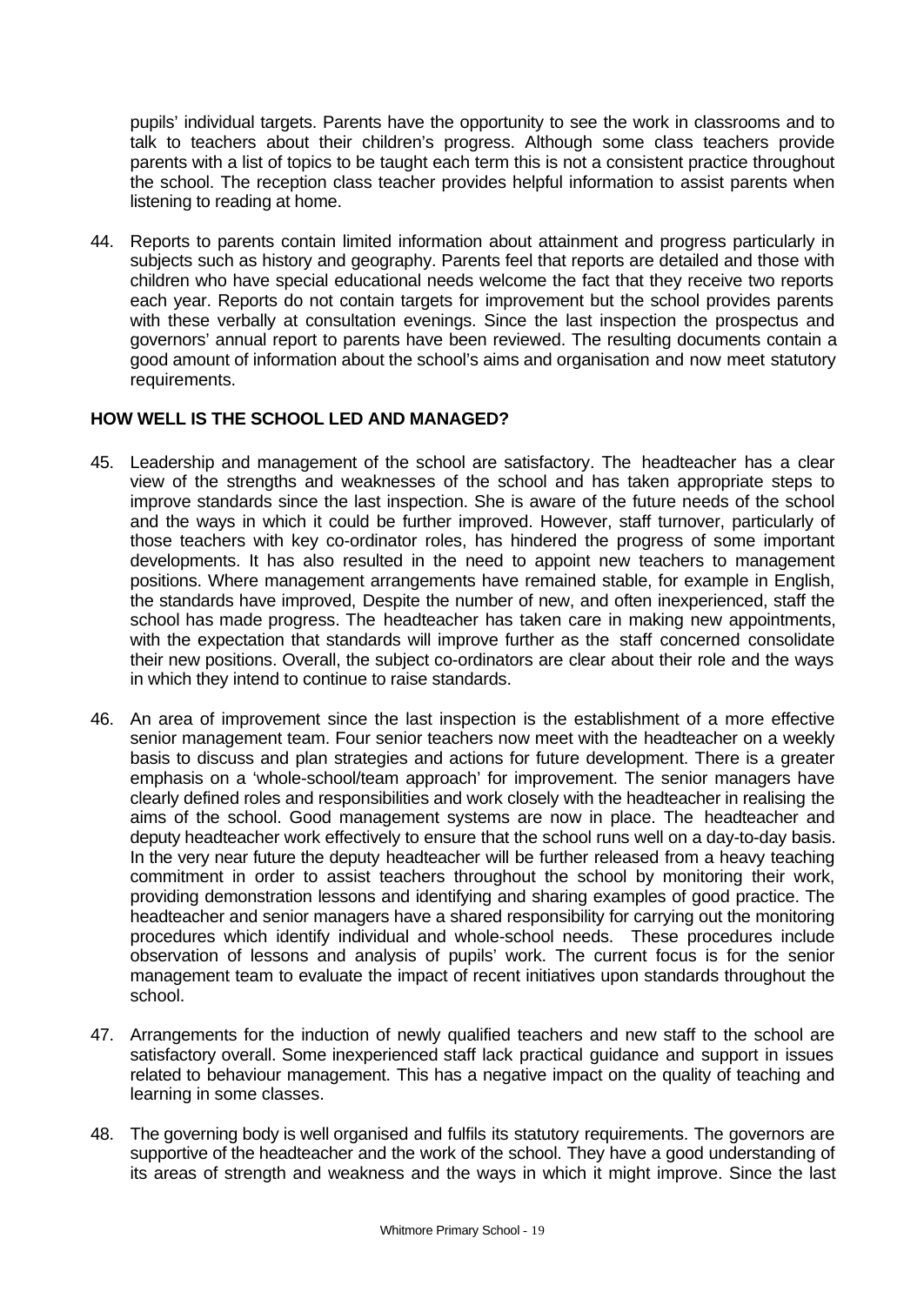inspection, governors have increased their involvement in the school and are now more active in monitoring teaching and learning. Most subjects are supported by governors who visit to see lessons being taught and discuss progress with the co-ordinators.

- 49. Financial planning and management are good. A finance committee of governors in conjunction with the headteacher, carefully considers the budget each financial year. The administrative officer uses a computerised system to ensure that the finances of the school are kept in good order. Monthly statements are provided to enable the governors and headteacher to monitor the financial situation on a regular basis. The current underspend of funds is identified for the planned improvements to the nursery and reception class accommodation and resources. This is an ambitious, but much needed, project to improve the provision for the youngest children.
- 50. The co-ordinator for special educational needs is recently appointed and her availability is restricted because she is also a reading recovery teacher. However, she is involved in advising on the setting of targets for IEPs and is making progress on systems for tracking pupils' progress. The governor with responsibility for special educational needs is well informed and very supportive. Funds for pupils with special educational needs and classroom support are well used. The support given to these pupils is good and is reflected in the good progress they make through the school. Teaching assistants play an effective role in supporting pupils with special educational needs in mainstream classes. There are occasions, however, when not enough support is available to manage the minority of pupils with behavioural and emotional difficulties and this has an adverse impact on the quality of teaching and learning in some lessons with whole classes and with groups withdrawn for specific teaching.
- 51. Leadership in the resource base is good. However, communication systems are not always effective when pupils from the resource base are included part-time in mainstream classes. Not all mainstream teachers are trained to include pupils with autism in their classes, but this has to be seen in the context of the difficulties surrounding the recruitment and retention of teachers in an inner city school. Staff in the resource base are developing their skills in working with pupils with autism, but opportunities for training and building their knowledge in specific approaches for working with pupils with autism are limited. There are sufficient teaching assistants but they have not been trained in restraint techniques, although they have to manage some very challenging behaviour.
- 52. The school applies the procedures for 'best value' in respect of its financial administration and purchasing procedures. Spending decisions are carefully scrutinised by the finance committee. Senior managers, subject co-ordinators and class teachers submit proposals for financial support prior to finalisation of the budget each year. Learning resources are satisfactory overall and used effectively. Monitoring systems are well established to ensure that funding is used for the designated purpose and within a particular timescale. The school improvement plan is costed and linked to the priorities.
- 53. The accommodation is good and is generally well maintained. Since the last inspection improvements have included the provision of an attractive new library which is beginning to be used effectively as a teaching area. The three-storey accommodation is spacious and provides a good amount of teaching space for the number of pupils on roll and the delivery of the National Curriculum. The design of the building is unsuitable for pupils with physical disabilities and would not allow access to all areas of the school. In classrooms and most central areas displays of pupils' work, pictures and artefacts present an interesting and stimulating environment in which to learn. The large central hall on the first floor is well used and provides a good amount of space for assemblies and physical education. The ICT suite is good but is underused. The resource base provides good facilities and sufficient teaching space. Artists in residence have worked with pupils on a variety of murals on outside walls, and this has improved the school environment.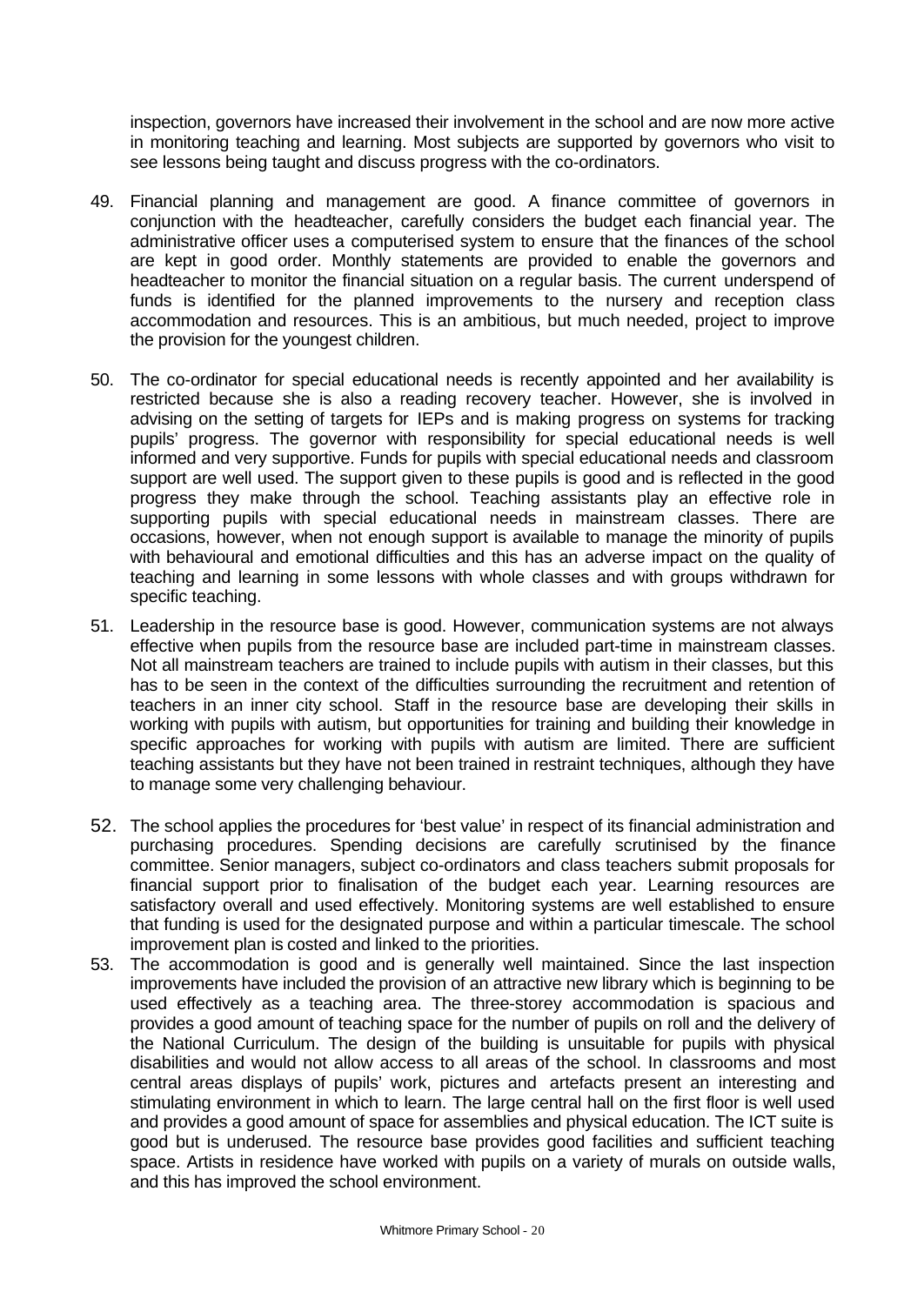# **WHAT SHOULD THE SCHOOL DO TO IMPROVE FURTHER?**

- 54. In order to further raise standards, governors, the headteacher and staff should now:
	- (1) Raise standards in mathematics and religious education by:
		- improving the quality of teaching in both subjects;
		- ensuring that planning meets pupils' needs and levels of understanding. (Paragraphs 84-87, 126-129)
	- (2) Extend the use of ICT to support learning across the curriculum by:
		- improving staff confidence and expertise in using ICT as a tool for learning;
		- identifying opportunities to use ICT in planning for other subjects. (Paragraphs 24,53,111,116)
	- (3) Extend current assessment systems to:
		- include all subjects of the curriculum;
		- particularly focus on pupils' skills in understanding key ideas in each subject;
		- introduce analysis of data to track how well different groups of pupils are doing. (Paragraphs 6,39-40)
	- (4) Improve pupils' skills in literacy through work in subjects such as history and geography by:
		- teaching research skills to enable pupils to extract and re-present information;
		- raising awareness of the specific demands of the language associated with each subject.
			- (Paragraphs 77,107,110)

## **Minor issues**

Allow adequate time for the teaching of design and technology and ensure that there is clear guidance on planning.

Continue to seek ways of enabling key senior staff to monitor, evaluate and support the work of colleagues through the school.

Continue with the efforts to improve attendance levels and punctuality.

# **PART C: SCHOOL DATA AND INDICATORS**

## *Summary of the sources of evidence for the inspection*

Number of lessons observed

Number of discussions with staff, governors, other adults and pupils 19

| 80 |  |
|----|--|
| 19 |  |

## *Summary of teaching observed during the inspection*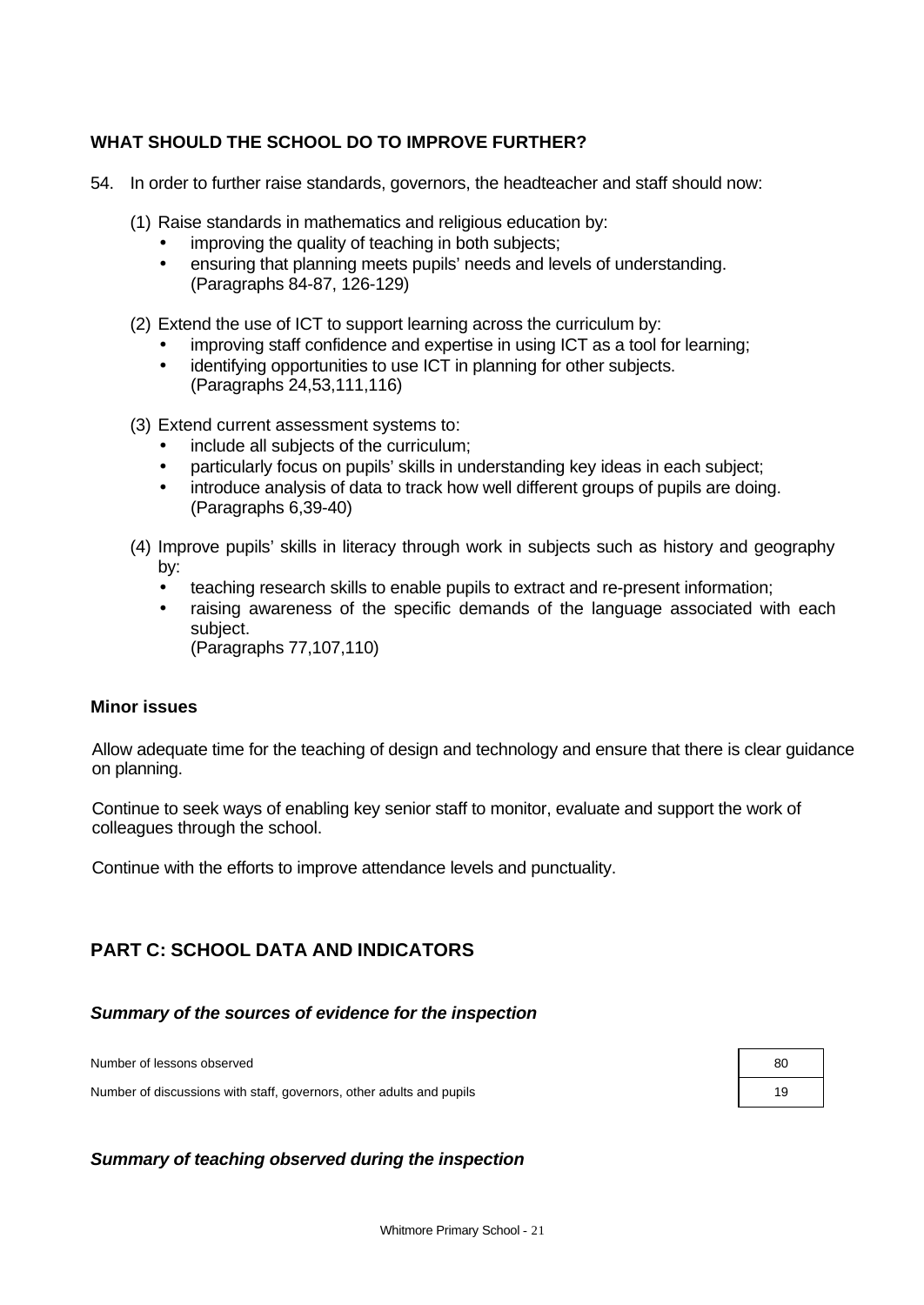|               | Excellent | Very good | Good | Satisfactory | Unsatisfactor | Poor | Very Poor |
|---------------|-----------|-----------|------|--------------|---------------|------|-----------|
| <b>Number</b> |           | 12        | 31   | 29           |               |      |           |
| Percentage    |           | 15        | 39   | 36           |               |      |           |

*The table gives the number and percentage of lessons observed in each of the seven categories used to make judgements about teaching.*

# *Information about the school's pupils*

| Pupils on the school's roll                                           | Nurserv | $YR - Y6$ |
|-----------------------------------------------------------------------|---------|-----------|
| Number of pupils on the school's roll (FTE for part-time pupils)      | 26      | 361       |
| Number of full-time pupils known to be eligible for free school meals | N/A     | 183       |

*FTE means full-time equivalent.*

| Special educational needs                                           | Nurserv | $YR - Y6$ |
|---------------------------------------------------------------------|---------|-----------|
| Number of pupils with statements of special educational needs       | N/A     | 28        |
| Number of pupils on the school's special educational needs register |         | 108       |

| English as an additional language                       | No of pupils    |
|---------------------------------------------------------|-----------------|
| Number of pupils with English as an additional language | 20 <sup>2</sup> |

| Pupil mobility in the last school year                                       | No of pupils |
|------------------------------------------------------------------------------|--------------|
| Pupils who joined the school other than at the usual time of first admission | 61           |
| Pupils who left the school other than at the usual time of leaving           | -46          |

## *Attendance*

#### **Authorised absence Unauthorised absence**

|                           | %   |                           | %      |
|---------------------------|-----|---------------------------|--------|
| School data               | 7.4 | School data               | л<br>. |
| National comparative data | 5.4 | National comparative data | 0.5    |

*Both tables give the percentage of half days (sessions) missed through absence for the latest complete reporting year.*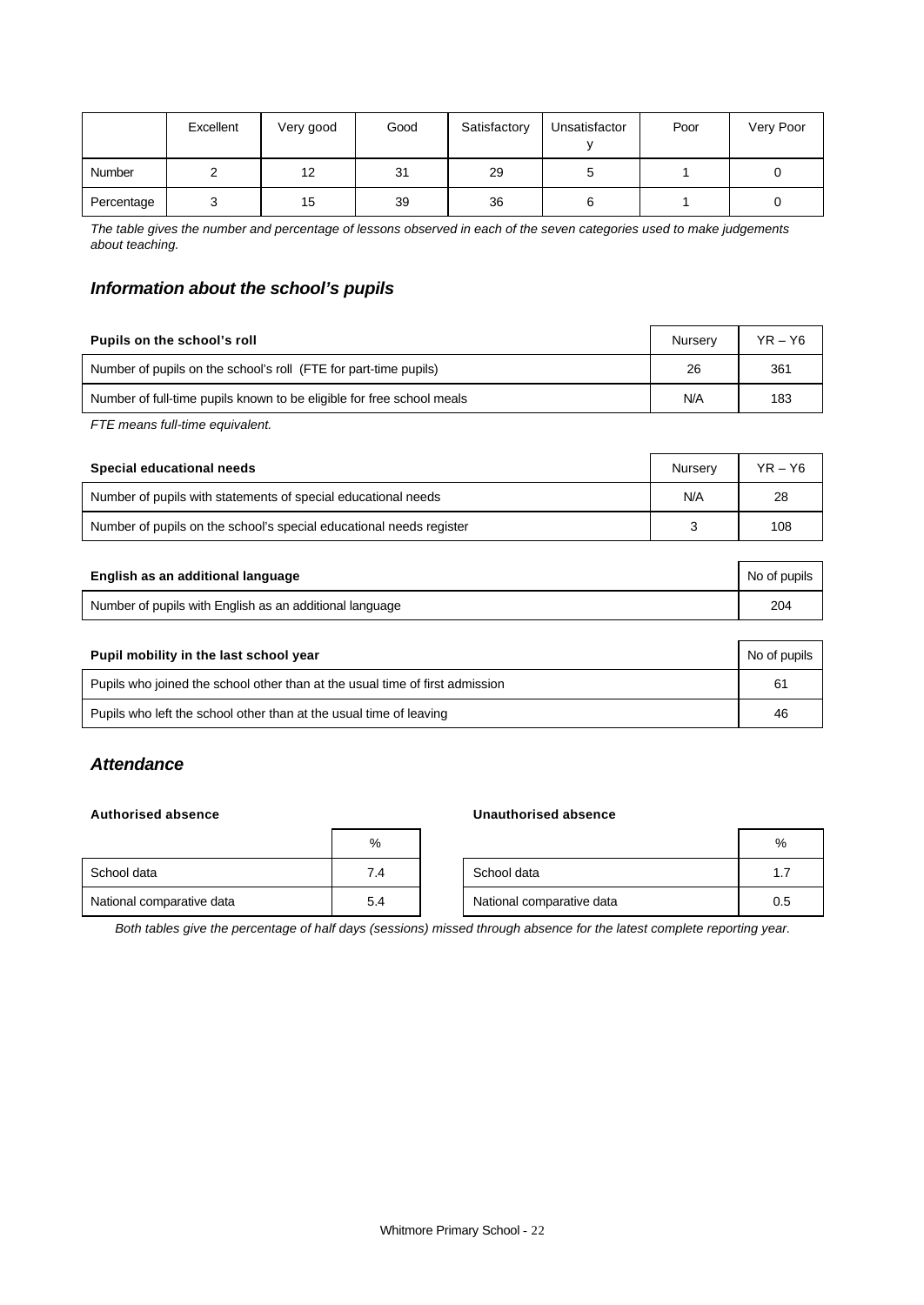# *Attainment at the end of Key Stage 1 (Year 2)*

|                                                                                        |             |         |    | <b>Boys</b> | Girls              | Total |
|----------------------------------------------------------------------------------------|-------------|---------|----|-------------|--------------------|-------|
| Number of registered pupils in final year of Key Stage 1 for the latest reporting year | 2002        | 22.     | 34 | 56          |                    |       |
|                                                                                        |             |         |    |             |                    |       |
| ational Curriculum Test/Task Results                                                   |             | Reading |    | Writing     | <b>Mathematics</b> |       |
|                                                                                        | <b>Boys</b> | 11      |    | 13          |                    | 16    |
| Numbers of pupils at NC level 2<br>and above                                           | Girls       | 20      | 25 |             | 27                 |       |
|                                                                                        | Total       | 31      |    | 38          |                    | 43    |
| Percentage of pupils                                                                   | School      | 55(55)  |    | 68(50)      | 77(67)             |       |
| at NC level 2 or above                                                                 | National    | 84(84)  |    | 86(86)      | 90(91)             |       |

| <b>Teachers' Assessments</b>                 |             | English | <b>Mathematics</b> | <b>Science</b> |
|----------------------------------------------|-------------|---------|--------------------|----------------|
|                                              | <b>Boys</b> | 12      | 15                 | 18             |
| Numbers of pupils at NC level 2<br>and above | Girls       | 24      | 22                 | 26             |
|                                              | Total       | 36      | 37                 | 44             |
| Percentage of pupils                         | School      | 64(52)  | 66(70)             | 79(52)         |
| at NC level 2 or above                       | National    | 85(85)  | 89(89)             | 89(89)         |

*Percentages in brackets refer to the year before the latest reporting year.*

# *Attainment at the end of Key Stage 2 (Year 6)*

|                                                                                        |             |                | Year | <b>Boys</b>        | Girls          | Total |
|----------------------------------------------------------------------------------------|-------------|----------------|------|--------------------|----------------|-------|
| Number of registered pupils in final year of Key Stage 2 for the latest reporting year | 2002        | 22             | 23   | 45                 |                |       |
|                                                                                        |             |                |      |                    |                |       |
| <b>National Curriculum Test/Task Results</b>                                           |             | <b>English</b> |      | <b>Mathematics</b> | <b>Science</b> |       |
|                                                                                        | <b>Boys</b> | 17             | 15   |                    | 20             |       |
| Numbers of pupils at NC level 4<br>and above                                           | Girls       | 15             | 14   |                    | 18             |       |
|                                                                                        | Total       | 32             | 29   |                    | 38             |       |
| Percentage of pupils                                                                   | School      | 75(52)         |      | 69(46)             | 86(65)         |       |
| at NC level 4 or above                                                                 | National    | 75(75)         |      | 73(71)             | 86(87)         |       |

| <b>Teachers' Assessments</b>                 |             | English | <b>Mathematics</b> | <b>Science</b> |
|----------------------------------------------|-------------|---------|--------------------|----------------|
|                                              | <b>Boys</b> | 10      | 15                 | 18             |
| Numbers of pupils at NC level 4<br>and above | Girls       | 12      | 13                 | 13             |
|                                              | Total       | 22      | 28                 | 31             |
| Percentage of pupils                         | School      | 49(46)  | 62(46)             | 69(54)         |
| at NC level 4 or above                       | National    | 73(72)  | 74(74)             | 82(82)         |

*Percentages in brackets refer to the year before the latest reporting year.*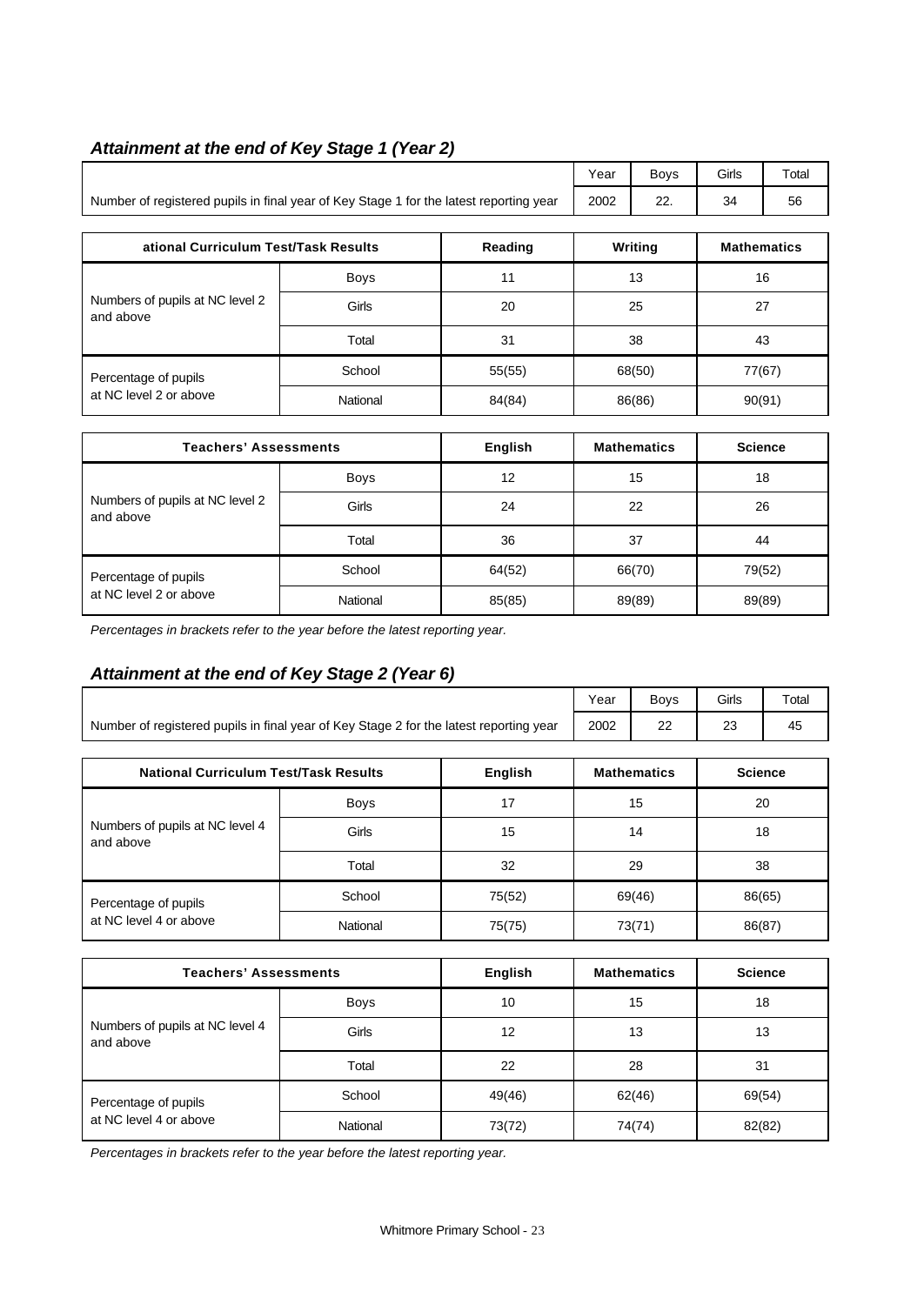# *Ethnic background of pupils Exclusions in the last school year*

| <b>Categories used in the Annual School Census</b>  | No of pupils<br>on roll | Number of<br>fixed period<br>exclusions | Number of<br>permanent<br>exclusions |
|-----------------------------------------------------|-------------------------|-----------------------------------------|--------------------------------------|
| White - British                                     | 70                      | 1                                       | $\mathbf 0$                          |
| White - Irish                                       | 5                       | 0                                       | 0                                    |
| White - any other White background                  | $\mathbf 0$             | $\mathbf 0$                             | 0                                    |
| Mixed - White and Black Caribbean                   | $\mathbf 0$             | 1                                       | 0                                    |
| Mixed - White and Black African                     | $\mathbf 0$             | 3                                       | $\mathbf 0$                          |
| Mixed - White and Asian                             | $\mathbf 0$             | $\mathbf 0$                             | 0                                    |
| Mixed - any other mixed background                  | $\mathbf 0$             | $\Omega$                                | 0                                    |
| Asian or Asian British - Indian                     | 5                       | $\Omega$                                | 0                                    |
| Asian or Asian British - Pakistani                  | 1                       | $\Omega$                                | 0                                    |
| Asian or Asian British - Bangladeshi                | 3                       | $\Omega$                                | 0                                    |
| Asian or Asian British - any other Asian background | $\Omega$                | $\Omega$                                | 0                                    |
| Black or Black British - Caribbean                  | 40                      | 2                                       | $\Omega$                             |
| Black or Black British - African                    | 103                     | $\Omega$                                | $\Omega$                             |
| Black or Black British - any other Black background | 44                      | $\Omega$                                | 0                                    |
| Chinese                                             | 14                      | $\bf{0}$                                | 0                                    |
| Any other ethnic group                              | 76                      | $\Omega$                                | $\Omega$                             |
| No ethnic group recorded                            | 0                       | $\Omega$                                | 0                                    |

*The table refers to pupils of compulsory school age only. It gives the number of exclusions, which may be different from the number of pupils excluded.*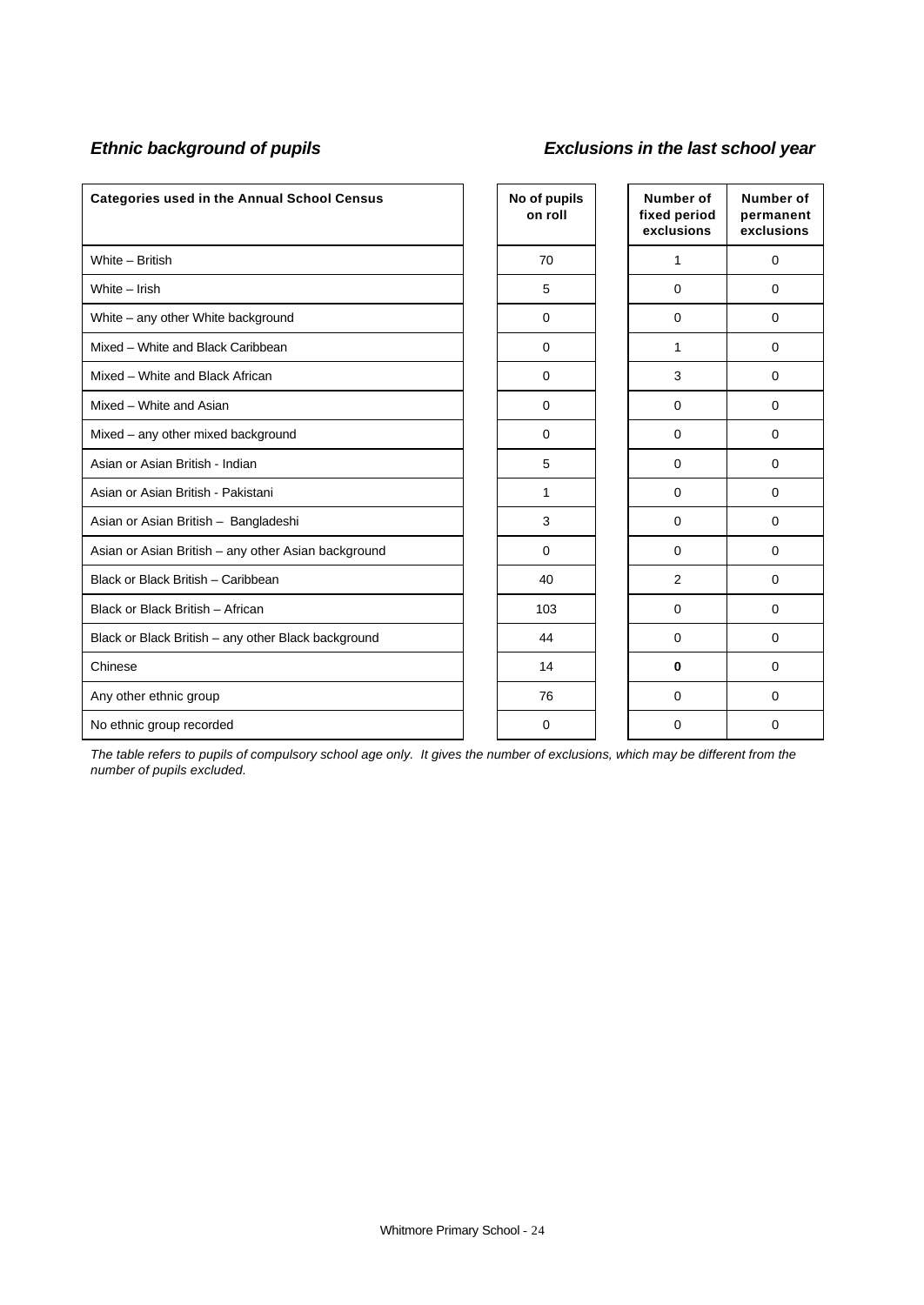# *Teachers and classes Financial information*

## **Qualified teachers and classes: YR – Y6**

| Total number of qualified teachers (FTE)      | 22   | Financial year                             | 2001/200 |
|-----------------------------------------------|------|--------------------------------------------|----------|
| Number of pupils per qualified teacher        | 16.4 |                                            |          |
| Average class size                            | 28   |                                            | £        |
| Education support staff: YR - Y6              |      | Total income                               | 1,381,02 |
| Total number of education support staff       | 22   | Total expenditure                          | 1,335,54 |
| Total aggregate hours worked per week         | 552  | Expenditure per pupil                      | 3451     |
| Qualified teachers and support staff: nursery |      | Balance brought forward from previous year | 52.021   |

| Total number of qualified teachers (FTE) |      |
|------------------------------------------|------|
| Number of pupils per qualified teacher   | 26   |
| Total number of education support staff  |      |
| Total aggregate hours worked per week    | 25   |
| Number of pupils per FTE adult           | 11.3 |

| Total number of qualified teachers (FTE)      | 22   |                                            | Financial year                       | 2001/2002 |
|-----------------------------------------------|------|--------------------------------------------|--------------------------------------|-----------|
| Number of pupils per qualified teacher        | 16.4 |                                            |                                      |           |
| Average class size                            | 28   |                                            |                                      | £         |
| Education support staff: YR - Y6              |      |                                            | Total income                         | 1,381,025 |
| Total number of education support staff       | 22   |                                            | Total expenditure                    | 1,335,543 |
| Total aggregate hours worked per week         | 552  |                                            | Expenditure per pupil                | 3451      |
| Qualified teachers and support staff: nursery |      | Balance brought forward from previous year | 52,021                               |           |
| Total number of qualified teachers (FTE)      |      |                                            | Balance carried forward to next year | 97,503    |

*FTE means full-time equivalent.*

# *Recruitment of teachers*

| Number of teachers who left the school during the last two years                                               |  |
|----------------------------------------------------------------------------------------------------------------|--|
| Number of teachers appointed to the school during the last two years                                           |  |
|                                                                                                                |  |
| Total number of vacant teaching posts (FTE)                                                                    |  |
| Number of vacancies filled by teachers on temporary contract of a term or more (FTE)                           |  |
| Number of unfilled vacancies or vacancies filled by teachers on temporary contract of less than one term (FTE) |  |

*FTE means full-time equivalent.*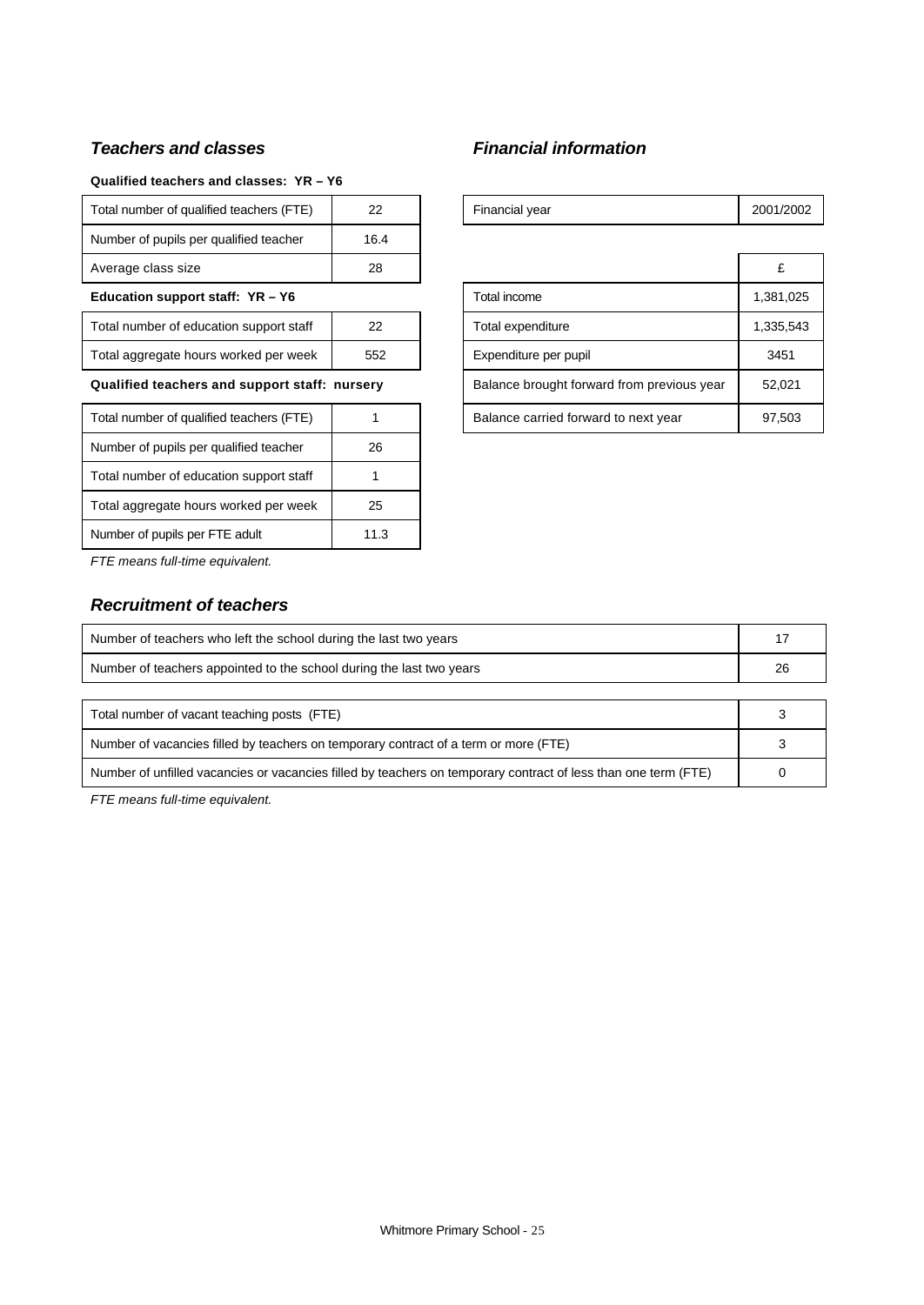## *Results of the survey of parents and carers*

**Questionnaire return rate**

| Number of questionnaires sent out | 393 |
|-----------------------------------|-----|
| Number of questionnaires returned | 77  |

#### **Percentage of responses in each category**

|                                                                                       | Strongly<br>agree | Tend to<br>agree | Tend to<br>disagree | Strongly<br>disagree | Don't<br>know |
|---------------------------------------------------------------------------------------|-------------------|------------------|---------------------|----------------------|---------------|
| My child likes school.                                                                | 70                | 29               | 1                   | 0                    | $\Omega$      |
| My child is making good progress in school.                                           | 45                | 48               | 5                   | 0                    | 1             |
| Behaviour in the school is good.                                                      | 52                | 35               | 8                   | 1                    | 4             |
| My child gets the right amount of work to do at<br>home.                              | 34                | 35               | 10                  | 10                   | 10            |
| The teaching is good.                                                                 | 52                | 39               | 4                   | $\Omega$             | 5             |
| I am kept well informed about how my child is<br>getting on.                          | 43                | 35               | 17                  | 1                    | 4             |
| I would feel comfortable about approaching the<br>school with questions or a problem. | 56                | 32               | 3                   | $\mathbf 0$          | 9             |
| The school expects my child to work hard and<br>achieve his or her best.              | 65                | 27               | 4                   | $\Omega$             | 4             |
| The school works closely with parents.                                                | 45                | 35               | 14                  | 0                    | 5             |
| The school is well led and managed.                                                   | 49                | 39               | 3                   | 1                    | 8             |
| The school is helping my child become mature and<br>responsible.                      | 56                | 32               | 5                   | $\Omega$             | 6             |
| The school provides an interesting range of<br>activities outside lessons.            | 29                | 31               | 10                  | 8                    | 22            |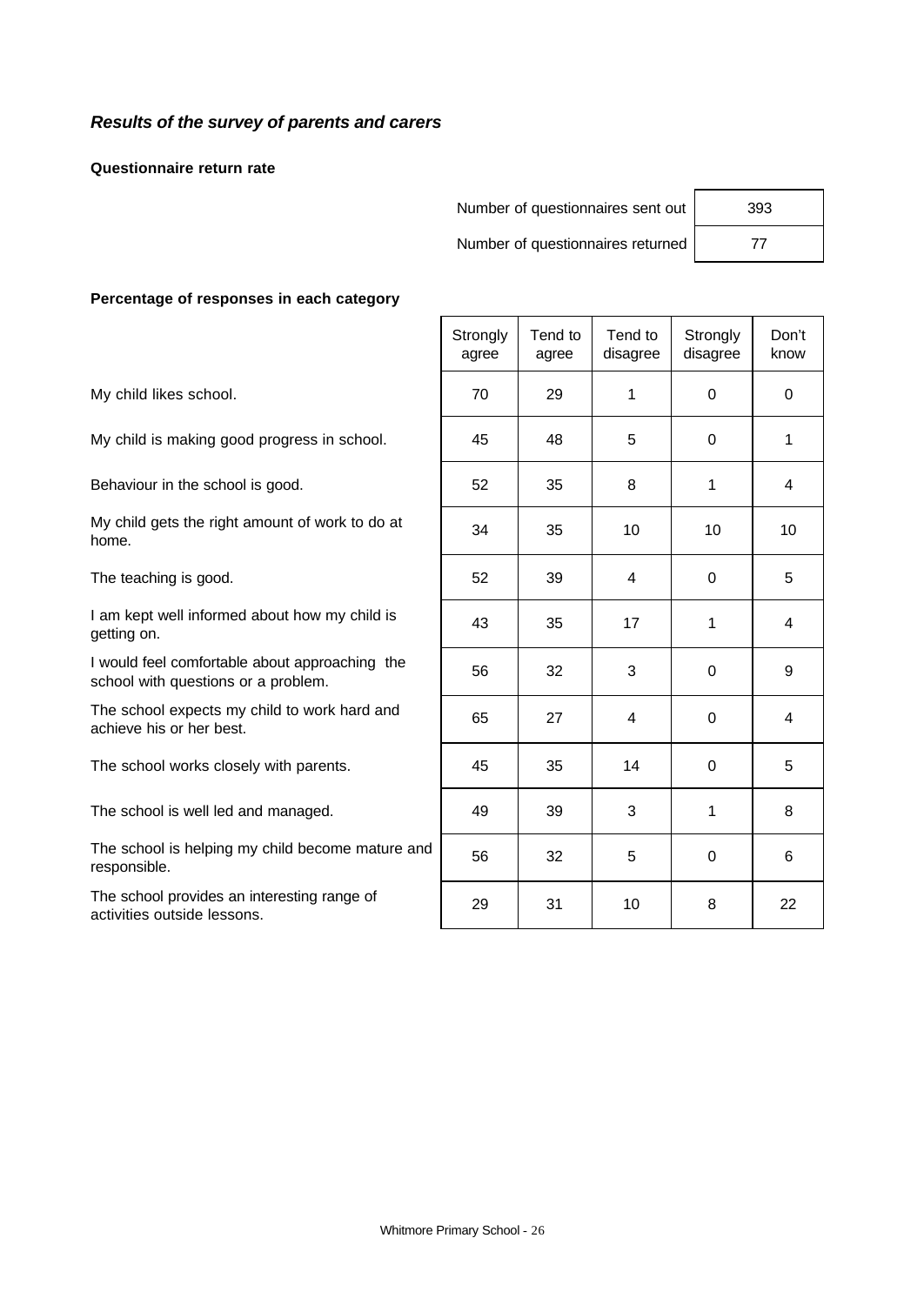# **PART D: THE STANDARDS AND QUALITY OF TEACHING IN AREAS OF THE CURRICULUM, SUBJECTS AND COURSES**

## **AREAS OF LEARNING FOR CHILDREN IN THE FOUNDATION STAGE**

- 55. Provision for children in the nursery and reception classes is good overall. This is an improvement since the previous inspection.
- 56. Children enter the nursery class with very low levels of attainment, particularly in communication skills. Only about half the children who go into the reception year have the benefit of nursery experience. In the reception classes the children's levels of achievement overall are well below those generally found. Children make good progress throughout the Foundation Stage. However, despite this good progress, because many begin from such a low base, their attainment is still below the expected levels in four of the six areas by the end of the reception year. A high proportion is on course to attain expected levels in their personal and social development, giving them a good basis for future learning. The majority is also on course to attain expected levels in physical development.
- 57. The quality of teaching in the Foundation Stage is good. The teachers and support staff work as an effective team. All staff plan the curriculum together to ensure that the children gain worthwhile experiences in all the recommended areas for learning. A wide range of activities is provided and children move freely from one to another which develops their independence and self-confidence. Teachers are aware of the need to ensure that all children are supervised and supported in their learning throughout the day and, therefore, the involvement of the support staff is jointly planned and monitored. This generally helps to make certain that their time and skills are utilised to support all of the children in their learning. All staff work with specific groups and join with activities that the children have selected independently, encouraging and helping individual children in their activities in order to extend their learning. Most areas of learning are well provided for. The plans to improve the classrooms and outdoor facilities are well developed and should provide excellent opportunities to further extend the learning opportunities for the children. The school has recently appointed two parttime teachers who share responsibility for co-ordinating Years 1 and 2 and the Foundation Stage. It is too early to make judgements on the impact of their leadership and management in the nursery and reception classes.

#### **Personal, social and emotional development**

- 58. On starting in the nursery most children are not communicative and have personal and social skills below the standard for their age. During the Foundation Stage the teachers and other adults are skilful in the way they help children to become more confident and independent so that they choose their own activities and begin to form friendships and play happily alongside each other. In the nursery class the parents come in with the children and join them for a few minutes in the first activity. This not only helps to provide a quiet and orderly start to the day but also helps parents to learn more about the ways in which the children are educated.
- 59. Teaching and learning are good and expectations are high. Children quickly learn to follow the classroom routines and behave well. They usually tidy up after themselves and dress and undress for physical education with little help. There are good opportunities for children to develop skills in learning to share and co-operate with each other. For example, nursery children in the outside area took turns to ride the wheeled toys whilst learning the rules of the road at a zebra crossing during a role-play activity. In reception, children helped each other to arrive at the correct answer to the teacher's questions during the reading of a story.

#### **Communication, language and literacy**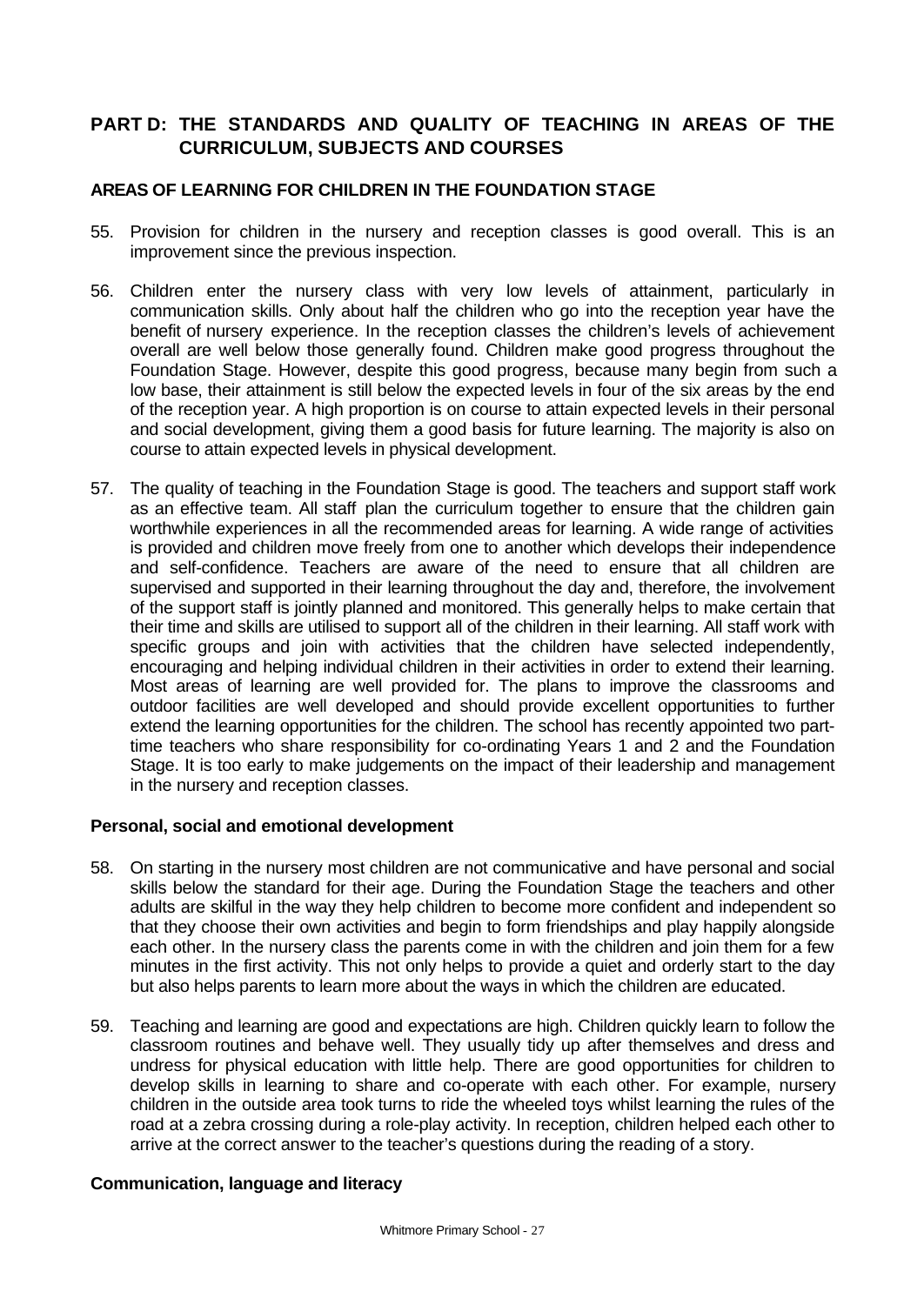- 60. Most children enter the Foundation Stage with very poor communication skills in English. As a result of the good teaching they receive, and the many opportunities that are provided to develop their vocabulary, the children make good, rapid progress. Adults are good at encouraging responses from children, asking questions and praising children for their efforts. This results in children listening attentively to their teacher and to each other and developing both their understanding and use of language.
- 61. Children listen attentively to stories and respond enthusiastically. Through good use of stories they are helped to learn to recognise sounds and individual words. In one activity, a group of higher attaining reception children read words describing colours and wrote them in the correct place in their books. In another, children were independently reading very simple books. As they become more confident children are encouraged to write words on their own. In the nursery, children made their own version of a storybook by writing simple words to complete a sentence. In reception children write words to label their drawings and use short sentences to compare forms of transport on a remote island with transport in a busy city. Overall, good opportunities are provided for children to develop their early literacy skills. They practise writing independently and look at books in the reading areas or listen to pre-recorded story tapes. However, children will still be working towards the expected levels when they enter Year 1.

## **Mathematical development**

- 62. Children's understanding of mathematical ideas is poor when they start nursery. Overall, they make good progress and improve their understanding of basic number as they show in registration sessions at the start of the day. These times are well used to develop children's understanding of time and number. Good questions are asked by the teachers that require, for instance, children to count the number of days so far this week or the number of special awards given to each child that are marked on the wall. These and other activities, for example, play in 'the shop', help children to become more aware of the use of number in everyday situations.
- 63. Teaching and learning are good because the activities provided are appropriate to the levels of achievement of individual children and their experience. Children's displayed work in number, time, money, shape and space demonstrates a good rate of progress since the start of term. They are provided with an adequate range of resources that are used effectively to learn about two-dimensional and three-dimensional shapes, money, size and weight. In one good activity, a teacher used a variety of differently weighted toy cars which were released down a short ramp. The teacher was effectively developing the ability of the children to predict by asking them which one would travel the furthest and to draw conclusions, with some success. Aspects of the numeracy strategy are used to good effect; for example, when practising counting forwards the teacher questions the children rigorously which ensures a good knowledge of their understanding and keeps the group focused on the task.

## **Knowledge and understanding**

64. Teaching and learning are good. All children develop their skills in the use of tools, for example scissors, pastry cutters, glue spreaders and large needles. With good support they make good progress as they experiment with a range of materials and construct large and small objects. In the nursery, some children made recognisable objects that represented a 'treasure box', a 'tower' or a 'musical shaker'. In the reception class, following the reading of a story, a large representation of an ostrich had been constructed by some children. The higher attaining children were extending their skills by constructing models of fish by sewing shapes together with a large needle.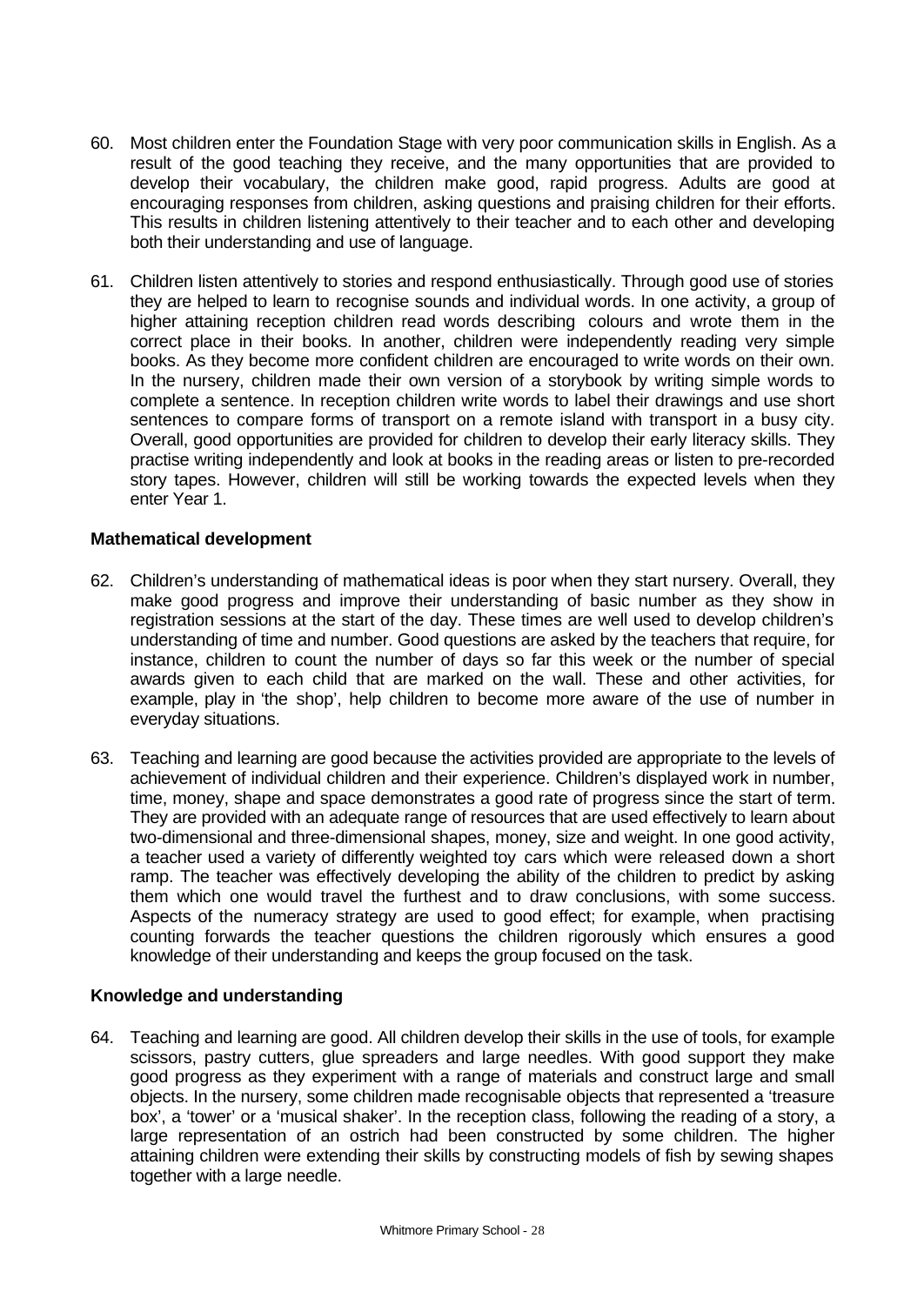- 65. The good displays around the classrooms showed that children have the opportunity to learn about the human body, growth of plants, the four seasons and festivals that are celebrated in religions from around the world. Overall, the children are encouraged to use their five senses to explore their world in a range of activities. As a result, they become confident, for example, in expressing preference for new foods that they try. Some described as 'smelly' the pictures that they made from the peelings of vegetables used for a cooking activity. They observe differences in what they see when using mirrors or magnifying glasses.
- 66. Children enjoy using computers and good use is made of these to support learning across the curriculum. Children are confident and enthusiastic when using the mouse to construct pictures or solve problems through the use of appropriate computer software.

## **Physical development**

- 67. Teachers provide a broad range of activities and, with good teaching, children make good progress in their physical development. Nursery children play safely on wheeled toys and have the control to avoid others using the outside area. The majority of children in the reception class are able to undress and dress themselves before and after a physical education session. They demonstrate reasonable control of their body movements and responded correctly to extend movements 'shorter' or 'longer'. Many can jump, hop and skip in a controlled manner.
- 68. Children learn to handle tools, objects and materials safely and with increasing control. The wide range of activities, which include Play-Doh, Sticklebricks, sand, paint, Play-People, cutting and sticking*,* helps children to develop their control of smaller objects and tools.
- 69. All children are encouraged to recognise the importance of keeping healthy. The adults provide good role models each day as they join with the children in eating healthy food during circle times when fresh fruit is handed to each child and adult to eat during the session. Children show good awareness of space, of themselves, and of others as seen on those occasions when required to form a line or move into a circle which they do quickly and without fuss.

## **Creative development**

- 70. Children make good progress as a result of the good teaching they receive throughout the Foundation Stage. The emphasis is on providing a wide range of materials, such as paint, glue and crayons which are always available for children to express their ideas and observations. They learn to explore and understand colour and use the materials for appropriate occasions, for example in representing traffic lights.
- 71. Children are provided with a range of opportunities to participate in music-making activities. In one very good lesson, the nursery teacher skilfully combined music and movement to develop the children's creative abilities. As well as learning to move, clap and respond to instructions in rhythm the children had opportunities to experiment with musical instruments which were 'conducted' by a child who required them to play fast and slow.
- 72. During the inspection, little use of the role-play and dressing up areas was observed. Costumes and props are somewhat limited. On the few occasions when children were observed dressing up for role-play, opportunities to develop their language and imagination through structured adult support were missed.

#### **ENGLISH**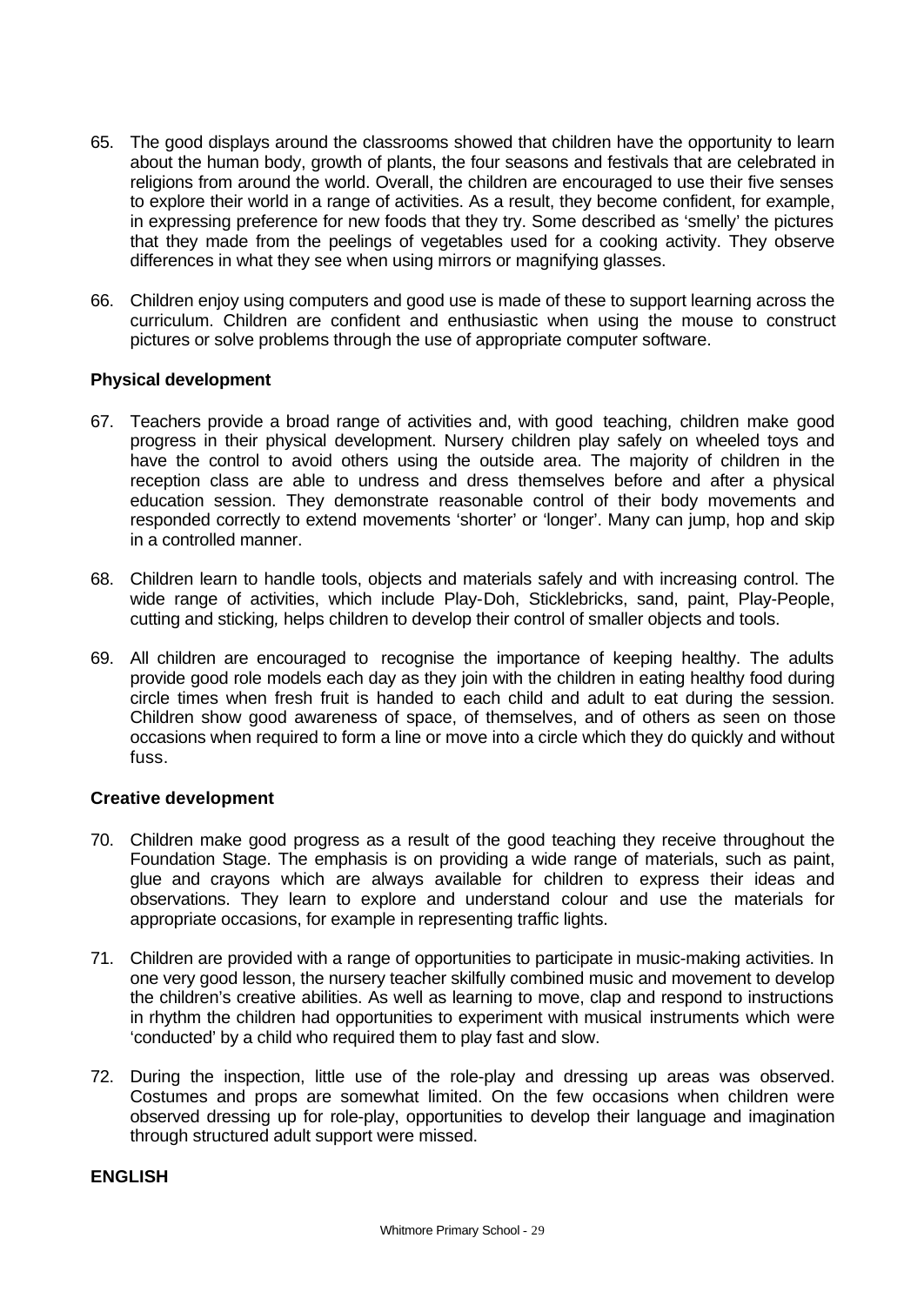73. Standards achieved by seven-year-olds are well below average, although there is evidence of improvement, in particular by higher attaining pupils and in the area of writing. This is reflected in the results of national tests over the last two years. At the age of eleven, standards are still well below the national average, but compare well in relation to those attained in similar schools. Pupils are making good progress, particularly in Years 5 and 6. The general trend shows good improvement since the last inspection.

## **Speaking and listening**

- 74. Many children enter the school with poor language skills, and a high proportion do not have English as their first language. Many pupils joining the school after the age of five have limited skills in speaking English. The school provides a good deal of support for these pupils. Pupils generally listen attentively, in their classrooms, in small groups and in assembly. The large number of support staff make good efforts to ensure that all pupils are actively engaged in class discussions and listen carefully to instructions given by the teacher.
- 75. Most pupils show a willingness to respond to questions and join in discussions enthusiastically. A few pupils at age seven are still struggling with basic English, and their sentences are short and limited in vocabulary. Support work is mainly based on word recognition and sounds of letters, and more opportunities are needed for these pupils to engage in richer conversation. By the age of eleven, many have made good progress and are able to enjoy each other's contributions to lessons, often offering suggestions for improvement or praise. One Year 6 pupil, after listening to a poem read by one of her peers, announced that it had her on the edge of her seat. There was spontaneous applause in one class after a contribution from a pupil with learning difficulties. However, there are still some eleven-year-olds, particularly those who have entered the school after the age of five, for whom speaking is a struggle; this inevitably impedes their progress in English. In some classes the overriding emphasis on class control limits the amount of talking allowed. However, in classes where the teachers are confident in class management, there is lively and well controlled debate. This is particularly good in Year 6.

## **Reading**

- 76. Pupils enjoy reading and the recent establishment of a new library, although at present underused, has focused attention on this area. There is a good supply of reading materials at all levels, including some with dual language and some specifically aimed at boys, such as David Beckham's biography and pupils regularly take books home. In recognition of the poor standards in reading and the difficulties some children have with language, a good deal of support has been introduced, and pupils are regularly withdrawn for groups such as Reading Recovery, ELS (Early Literacy Support), and ALS (Additional Literacy Support). The coordinator has spent a great deal of time planning support programmes and is systematically monitoring the effect on standards. However, the information gained is not shared regularly with the co-ordinator for special educational needs or other key staff in order to agree common targets for individual pupils.
- 77. At the age of seven standards are low for the majority of pupils, but some are beginning to read freely, and can talk about the component parts of a book, such as the index, and the author. They use books to find out information and can predict the end of a story read aloud to them. By the age of eleven, standards, though still low, are rising, and pupils have greater understanding of the characteristics of a book, such as whether it is fiction or non-fiction. Pupils are beginning to tackle unknown words successfully, often using the sense of the text rather than picture or sound cues, as happens earlier. Many can discuss the plot and characterisation of a story and predict the outcomes. However, pupils' skills in using books to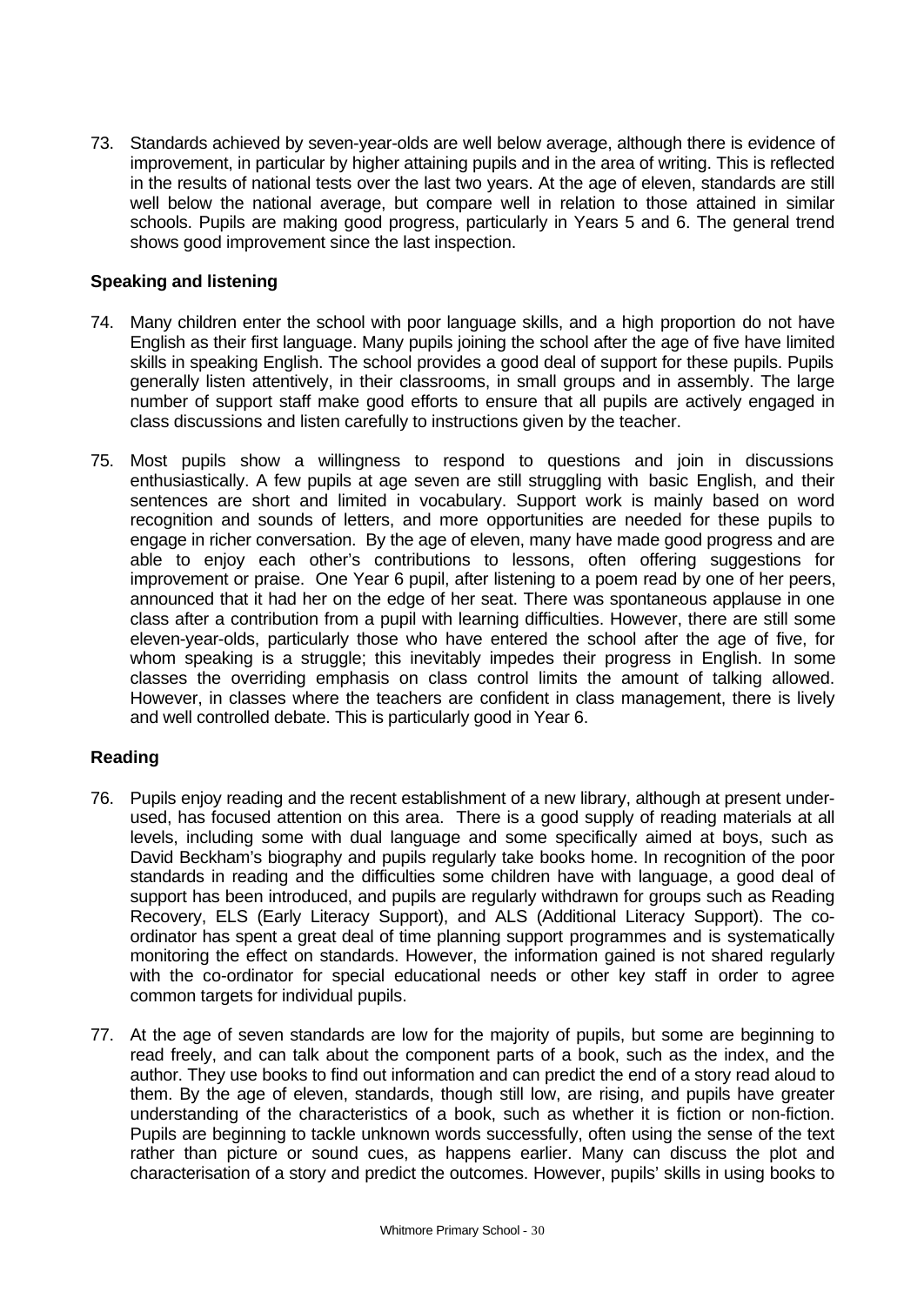find information are generally very limited. The co-ordinator has put together a comprehensive stock of reading resources so that teachers can readily find suitable books to support the teaching of specific skills.

## **Writing**

- 78. Writing is the area showing most improvement with standards achieved by pupils at age seven comparing satisfactorily with schools in similar situations. Higher attaining pupils are making good progress to reach average levels in their reading skills. Pupils successfully use structured materials to help them to organise their written work and are learning how to put a story together. The formation of their handwriting is immature and pupils do not attempt to join their letters. Some pupils struggle to complete a sentence of more than three words, and attempts at sequencing ideas are still at a simple stage. Most pupils identify upper and lower case letters successfully and the majority can write their names.
- 79. By the age of eleven, many pupils have neat, well-formed, joined up writing and work is well presented. However, lower attaining pupils are still in the early stages of attempting to spell common words, make no use of adverbs or adjectives, and some take little pride in their work. They have difficulty in using the past tense, using 'wented' or 'goed' for 'went'. There is little extended writing in pupils' books, although there were some good examples of this on the walls. Pupils at higher attaining levels make creditable attempts at spelling unknown words by trying them out in their books, or using dictionaries and word banks.
- 80. Some imaginative methods of teaching writing were seen, such as compiling 'Our Book of Dreams', using the life of Martin Luther King as the stimulus. Where writing is taught well, pupils learn to write for different audiences and in different styles. A good example of this was a Year 6 class re-telling Cinderella's story in the first person in which one pupil wrote, 'my life was one rushed schedule!' A Year 4 class wrote poems based on the witches from 'Macbeth', one pupil beginning 'double double soil and jumble'. A group of pupils runs the school newspaper, 'Whitmore's World', requesting items of news, biographies and interviews, much of which is put together on the computer. This is giving pupils' written work a high status as the newspaper is published and circulated throughout the school and sent home to parents.
- 81. Teaching of English overall is good, with some very good examples in Years 3 to 6. Where it is very good, lessons have a good pace, activities are well planned to match the pupils' levels of understanding and there is a purposeful attitude from both staff and pupils. Teachers use skilled questioning to include all pupils and have high expectations. Good work at all levels is celebrated and pupils work enthusiastically together, often using each other as 'marking partners'. Where teaching is less good, it is often at the end of the morning in the extended literacy sessions, or it is where constraints of discipline prevent children from talking freely and working collaboratively. Planning is good, with consistent documentation, and all staff are knowledgeable about their subject and the format of the literacy hour. Teachers provide good examples of language for the pupils, know their classes well, and treat all pupils with courtesy and respect. There is some limited use of the ICT to generate ideas for written work. There are some inconsistencies in marking, and lack of written evaluation on written work means that it is often difficult to assess a pupil's skills in producing it.
- 82. The subject is well co-ordinated by a senior member of staff who has a clear vision for the future. He is extremely aware of standards throughout the school, keeps comprehensive and accurate records, and has made sensible predictions based on analysis of pupils' progress to date. He works very hard to support staff by providing systems and resources. He has been pro-active in obtaining funding and additional support and using it judiciously. For example, volunteers from a firm of solicitors come in to the school to hear children read, targeting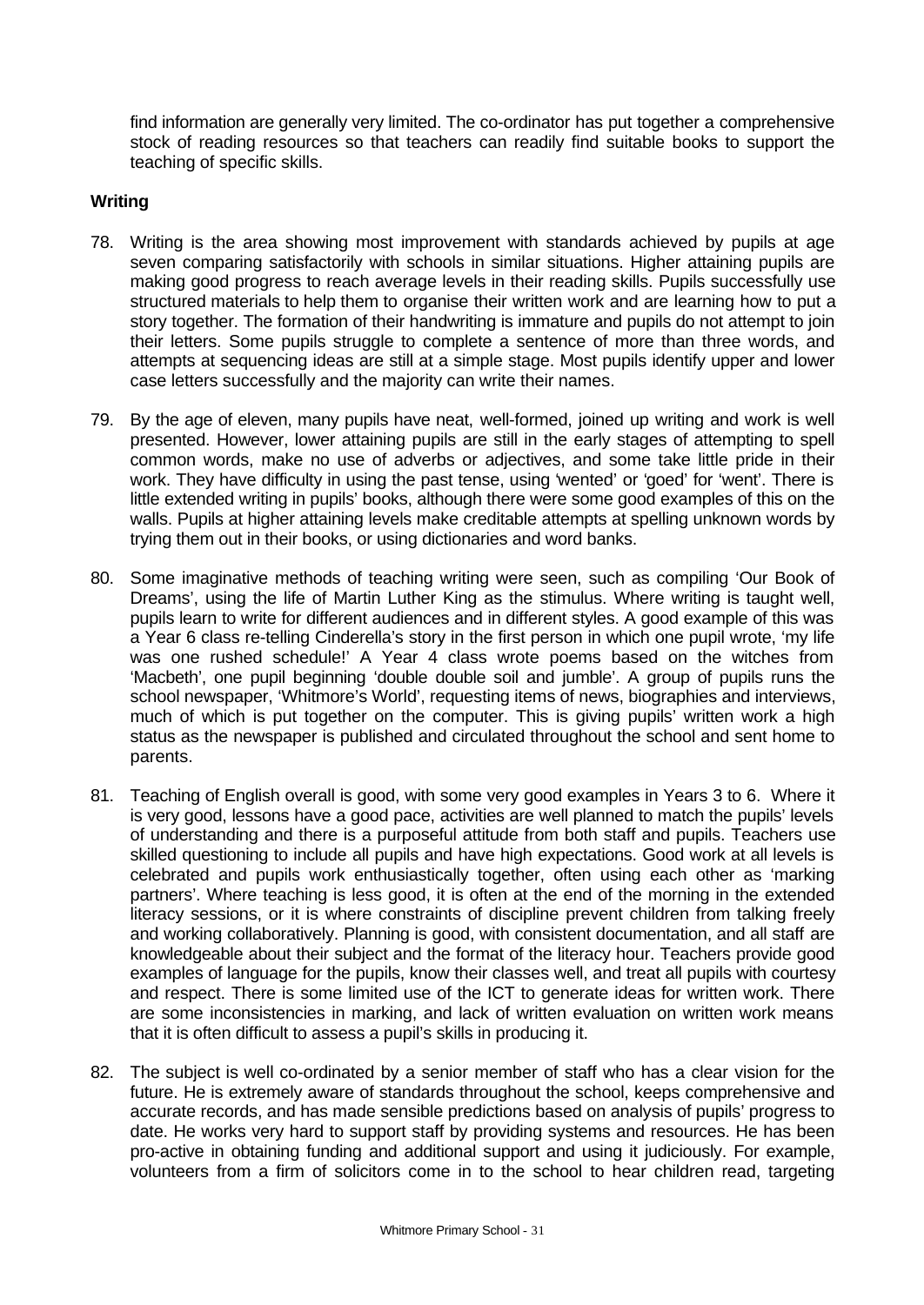underachieving readers. This had a very positive effect on the results of those children in the tests in 2002.

83. The co-ordinator is well supported by the literacy consultant and indications for the future development of English in the school are positive.

## **MATHEMATICS**

- 84. Standards attained by pupils at the end of Year 2 are well below average. At the end of Year 6, standards have improved (since the last test results) to below – rather than well below – average levels. However, the improvement is largely due to pupils in Years 5 and 6 making up lost ground. Pupils do not make progress at a consistent rate as they move through the school and overall they are not achieving as well as they should. There are three main reasons for this:
	- the variation in the quality of teaching;
	- lack of adaptation of the quidance from the National Numeracy Strategy to suit the needs of the pupils;
	- a lack of focus on the teaching of mental skills and strategies for calculation.
- 85. By the end of Year 2, only the small group of higher attaining pupils are working at expected levels. The majority of children are still coming to grips with addition and subtraction up to 100 and are not secure on basic number facts – for instance, some still use their fingers to work out the difference between seven and ten. Pupils have limited knowledge of multiplying numbers by two, five and ten. The low level at which they are working means that they struggle with solving problems, often not recognising the processes that they need to use to arrive at an answer. Higher attaining pupils use a range of methods to add two numbers up to 100, are beginning to recognise the value of tens and units and use standard units to accurately measure length.
- 86. Work of pupils in Years 3 and 4 is still well below average. In Years 5 and 6, good teaching and the grouping of pupils according to their levels of understanding (so that teachers can target work more effectively) means that standards improve. The majority of pupils use the four operations in calculations. They double and halve three digit numbers, increase numbers by 10 and 100 and show an early understanding of decimals to two places. Higher attaining pupils are working well up to average levels. They use what they know to solve problems, for instance using doubling and halving a series of numbers to calculate percentages. They understand the relationship between fractions, percentages and decimals and calculate the perimeter and area of irregular shapes.
- 87. Teaching is satisfactory overall, but it varies from unsatisfactory to excellent. Lessons generally have three main parts, as recommended by the National Numeracy Strategy, but the first and last sessions are usually weaker than the main part. Too often the opening part of the lesson is concerned with giving children number problems without talking about the various strategies that might be used to work out an answer. In some lessons, not enough is done to involve all the pupils in mental calculations – for instance by asking them to show their answers using number cards. Review sessions at the ends of lessons are often used to revisit the learning aims that teachers explain at the beginning – this is helpful in encouraging pupils to see the purpose of what they have been doing. Again, however, there is not enough exploration of the processes that have been used and reinforcement of learning about number as pupils show their completed work.
- 88. In the more effective lessons, teachers 'talk maths' all the way through. In a lesson with Year 5, pupils successfully learned to tackle some work on the value of the digits in six figure numbers. The teacher set a high level of challenge, but by checking pupils' written answers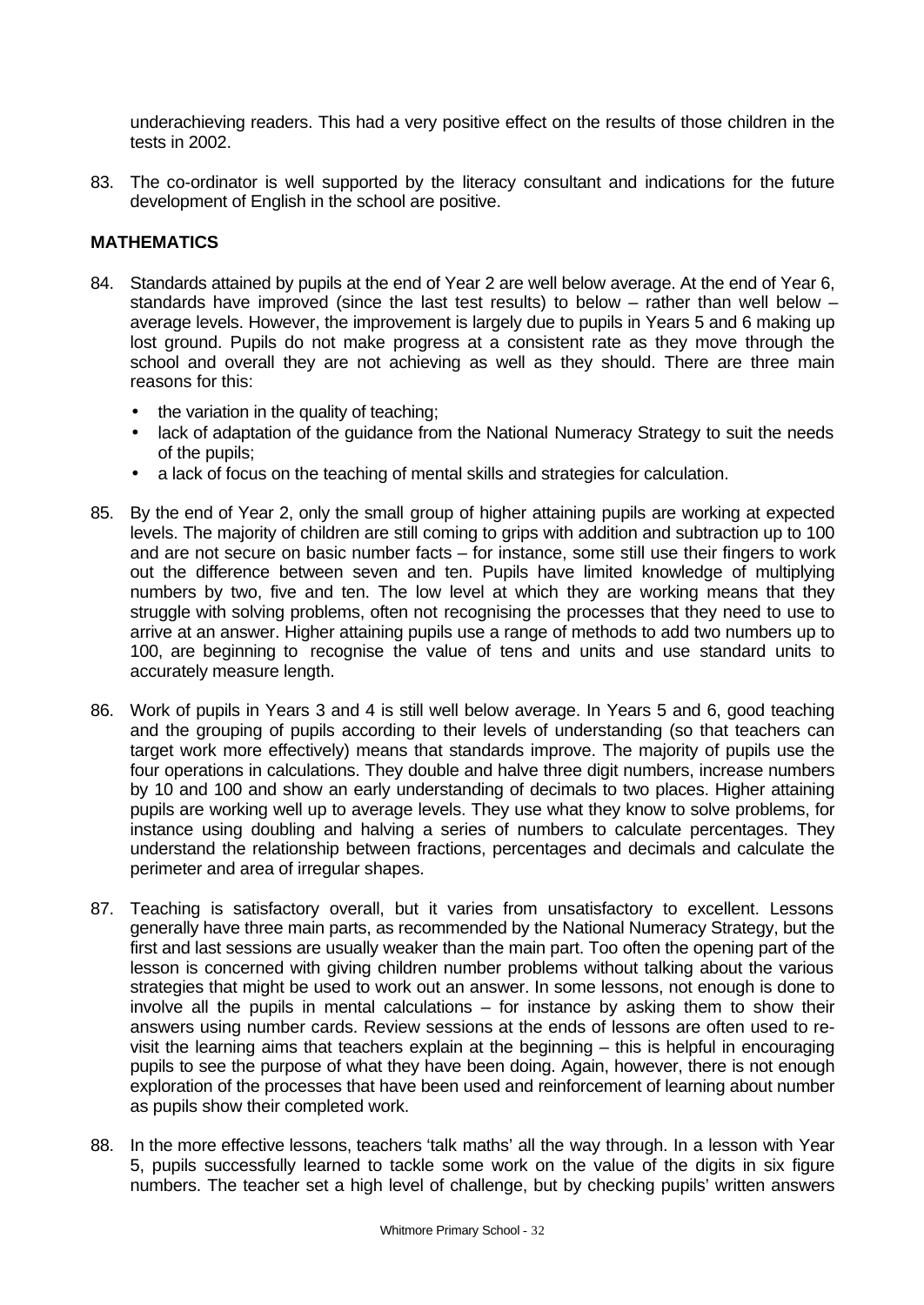on their individual whiteboards, she was able to assess how well they understood the idea. She wrote the right answers on a large whiteboard but, more crucially, she explained, and involved the children in explaining, what each digit represented. This was followed by the exploration of a strategy for subtraction based on place value. Good demonstration by the teacher gave the pupils a good view of how to tackle their individual tasks. In the main parts of lessons, teachers give clear instructions of what pupils need to do, activities are well organised and adults are well deployed to support different groups. Planning is generally based on the numeracy strategy guidance, but teachers often do not modify this sufficiently to match the needs of the pupils. As a result, too much is attempted in some lessons – not enough account is taken of the weaknesses in pupils' skills in calculation which slows their work rate and this means that sometimes they are given work that is too difficult. For higher attaining pupils, there is sometimes a lack of challenge in the work that they are set, because they start at the same point as the rest of the class with some more challenging work coming later. They do not always have enough time to do this and in some lessons they are marking time.

89. Developments in the subject have been hindered to some extent by gaps in management. The last co-ordinator was in post for a year and there is no co-ordinator at present. However, a teacher already in the school will take over responsibility for the area next term and has already put together a sensible action plan to improve teachers' subject knowledge and to make more effective use of assessment information for target setting.

## **SCIENCE**

- 90. Standards attained by pupils at the end of Year 2 are below average; at the end of Year 6 standards have improved to generally average levels. This improvement is largely due to pupils in Year 5 making speedier progress as they are more focused on learning and are organised into teaching groups based on their levels of understanding. In Year 6, progress is even more accelerated as there is increased time for teaching science and the groupings prove to be even more effective. There has been a significant improvement since the last inspection in the standards attained by pupils at the end of Year 6. This is the result of an increased focus on investigative and experimental work and good teaching.
- 91. In Years 1 and 2, pupils make progress in their lessons but often at a slow rate. Sometimes this is because teachers have to spend time ensuring that all the pupils are prepared to learn and are listening and following instructions. Encouraging pupils to understand how to do this often takes up a good deal of the teaching time. These sound behaviour strategies pay off in the long run, so that pupils maintain satisfactory progress through Years 1 to 4, accelerating a little year on year.
- 92. There is, however, a negative impact on the rate of learning. By the age of seven, pupils are expected to start thinking scientifically and to undertake practical activities independently or in small groups. As many are not focused on their learning, teachers understandably do not feel it wise to allow them too much opportunity to take their own decisions and pupils tend to be kept together as a class. By the end of Year 2, only about a third of the pupils are working at expected levels. The majority of pupils still need the help of an adult to tackle experimental work. The prediction of results and the drawing together of conclusions are done as a class activity so that the higher attainers can share their thinking with the other pupils. This is effective in promoting pupils' speaking skills and extending their ability to explain scientific ideas.
- 93. By the age of eleven, pupils are generally able to carry out simple experiments thoughtfully and systematically. They listen carefully to teachers' instructions and organise their tasks well, particularly when working in pairs. Teachers are clear about the importance of sensible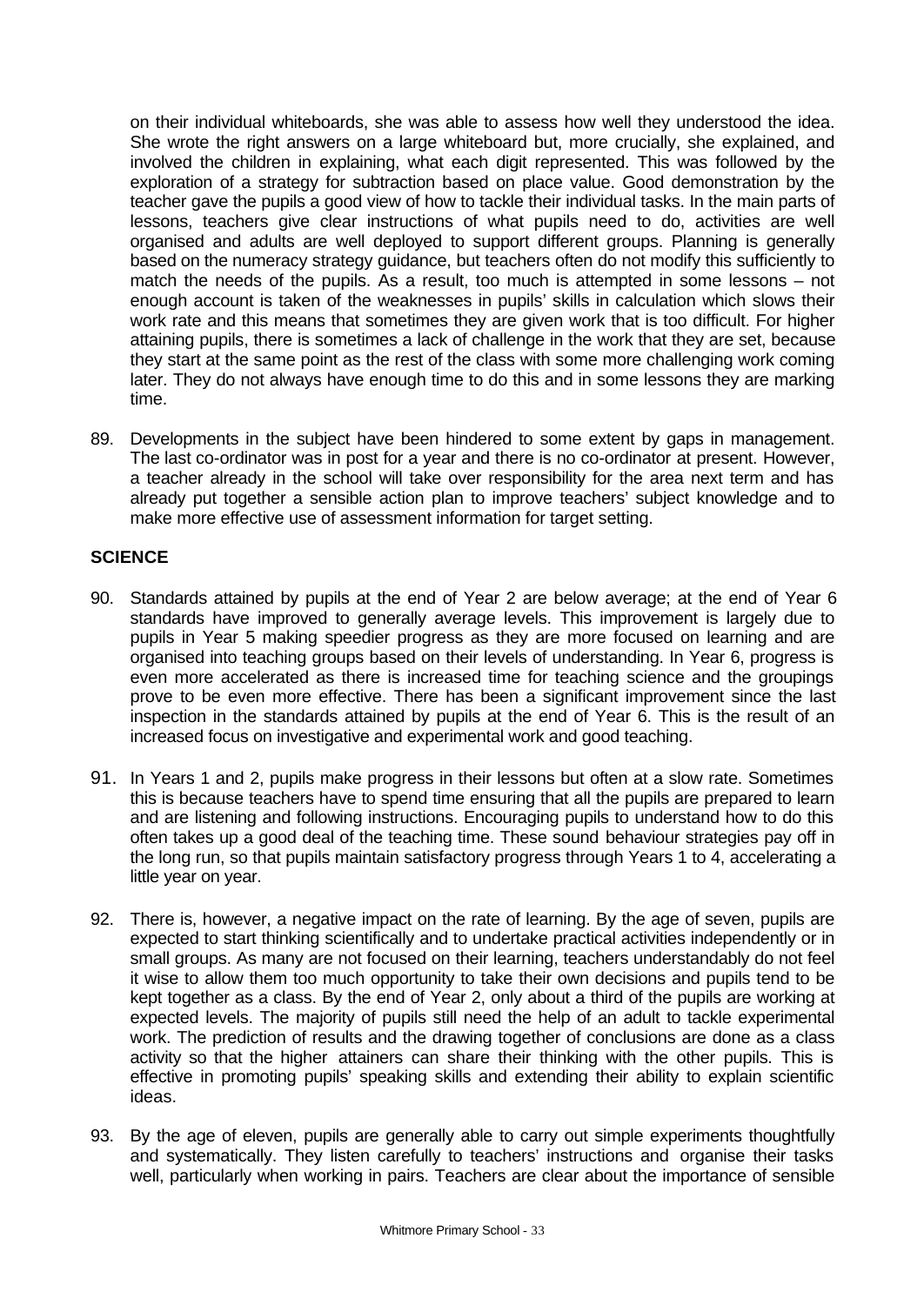working practices because of safety issues and all pupils comply with expectations. In practical activities there is a healthy buzz of discussion as pupils make careful observations. They discuss findings with their partners to sharpen up their ideas and carefully record their observations, often using simple captions by diagrams. Lower attaining pupils need help from adults to formalise their conclusions, but often produce clear, simple statements that demonstrate their understanding. Pupils often apply their knowledge well in practical tasks. They show a lively interest in the world of science and enjoy establishing principles that explain what they have found.

- 94. Teaching is good overall; some lessons with the older pupils are very good. Lessons are well prepared and teachers generally have sufficient specialist knowledge to deal not only with the content of the lesson but the unexpected question by a pupil. At the beginning, teachers clearly explain what the lesson is about and what pupils are going to do throughout. However, what is planned does not always take place. On these occasions, the end of the lesson can be unsatisfactory for all, as exciting work has to be left for another day. When lessons proceed according to plan, teachers review with the pupils what has been done and reinforce key learning points.
- 95. In the more effective lessons practical work is at the heart of the learning. Pupils like doing experiments but often need a good deal of guidance to enable them to experience success. In Year 4, a well-planned lesson took a long time before real learning of science took place. Pupils were to go into the grounds and identify animals and search for their habitats. They were excited by the prospect of going outside to research, and the teacher had to stop them again and again to ensure sound conditions for learning and to establish suitable behaviour. In the end, the outcomes of the lesson were achieved, but it took twice as long as it would have done in some other schools. By contrast, research in Year 6 into heating and changing the state of common materials was extremely well carried out. Behaviour was very good, pupils worked sensibly, taking full account of health and safety procedures, and learning progressed at a rapid pace. Pupils were observant, recorded their observations well, and almost all in a higher attaining group were able to draw good conclusions. Here, attainment was in line with average levels and progress was very good. Pupils enjoyed the lesson because it was good science and they also enjoyed tasting materials, such as chocolate, as they changed state.
- 96. As in other subjects, developments have been restricted by the changing staff. Currently there is no co-ordinator, but the deputy headteacher, herself a science specialist, is successfully leading the work. The action plan has been well thought through and developments have led to an improvement in standards. Staff feel well supported, and the coverage of the curriculum has improved. Some new teachers are real experts in the subject and this bodes well for further improvements. Teaching assistants are well versed in supporting practical work, getting out the equipment, helping to support group activities and then clearing away at the end. This enables the teacher to concentrate on pupils' learning and ensures a quick response when help is needed. Science teaching usually takes place at the end of the morning or for part of the afternoon and often the use of equipment and staff is concentrated into a narrow time frame. Although staff manage this well, it means at times that work has to be carried over from one session to the next and some of the momentum of good practical activities is lost.

# **ART AND DESIGN**

97. Only two lessons were observed, so a firm judgement on teaching is not possible. However, on the basis of work seen in these lessons and around the school, standards are in line with expectations. This is a similar judgement to the last inspection. There is some good and very good work in observational drawing. Sketchbooks are used well and pupils enjoy the subject.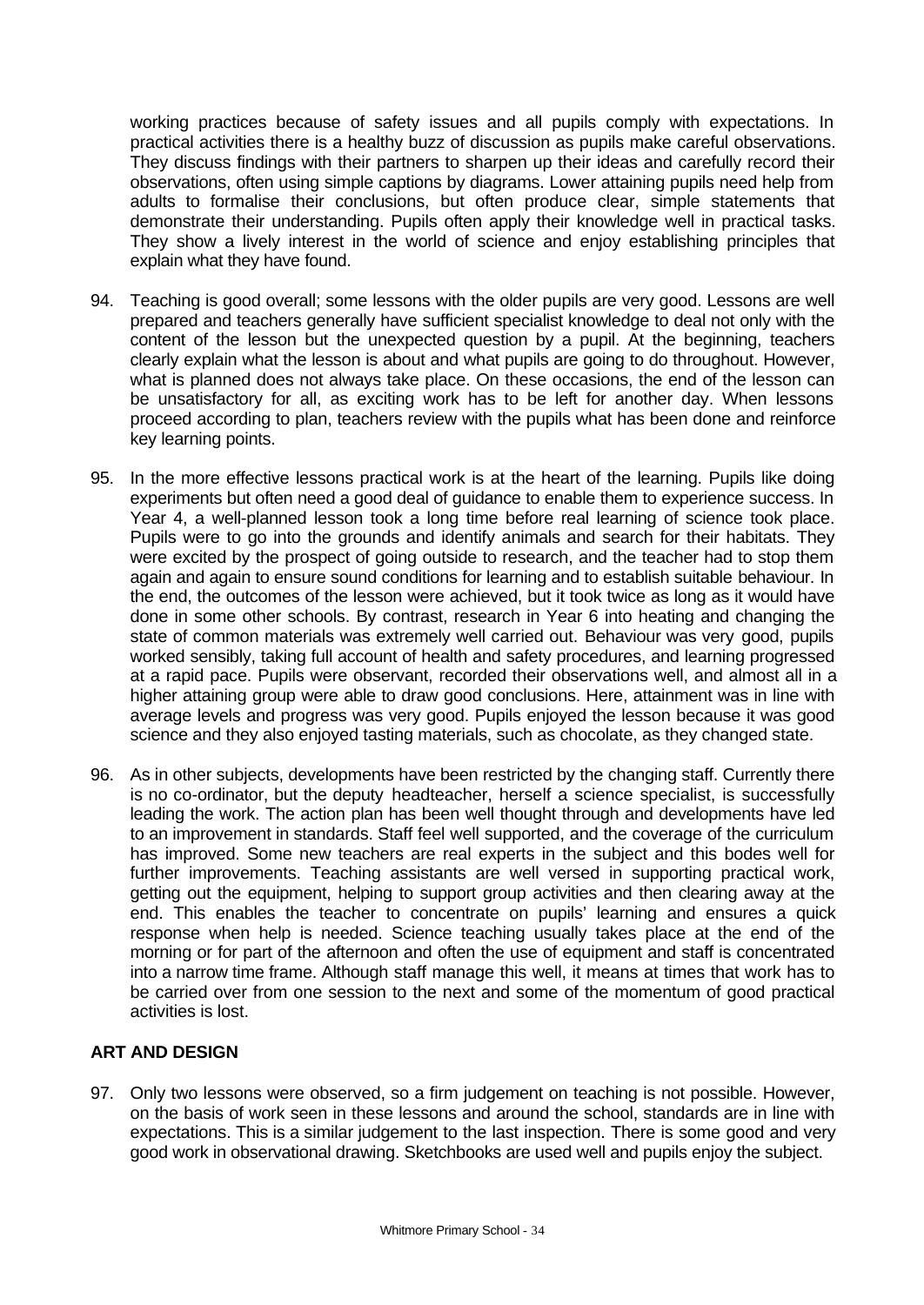- 98. There are opportunities for pupils to paint, draw, make collages, and experiment with various media, textures and materials, such as straw, string and cellophane. The locality is used as a focus, as in a visit to Hoxton Market, where photographs from the digital camera were used to inspire a display of painted fruit for a stall in the classroom. Some pupils in a Year 4 class had done some good work on the use of black and white linked to shadows, comparing it to black and white pictures of 'The Laughing Cavalier' and L.S.Lowry's 'The Canal Bridge'. In a Year 2 class, there were some effective self-portraits.
- 99. There are many examples of celebrating the art of other cultures, such as a display of Indian prints. The work of classical artists like Monet and Odilon Redon are studied and emulated. Pupils' work is displayed well, with bold labelling, often inviting a response from those who view it. All classrooms have an art and design area and a wall for display,and resources are in good condition and plentiful. There is little use of ICT to support the subject and only a few programs are available at the moment. Staff do, however, make use of the Internet for their own research.
- 100. Until this term an artist in residence has worked regularly in the school and he is due to return next term. This gives groups of pupils the opportunity to represent their ideas and observations in a range of media. A large arts room on the top floor houses both music and art resources and provides a good facility for large scale and collaborative work.
- 101. The co-ordinator has recently taken up the post and has many ideas for the future. She works well with the music co-ordinator and they plan to apply for the Arts Mark<sup>3</sup>. This has necessitated a complete audit of the subject and the production of an action plan. She has started to introduce an assessment system based on national guidance material. She has also prepared resource boxes, for example for three-dimensional work, which assists teachers in finding equipment readily. She has given good support to an inexperienced member of staff by demonstrating a lesson and working alongside her.
- 102. Visits take place to extend pupils' knowledge of the subject, for example to the National Gallery. Some pupils benefit from a free workshop organised by the Prince's Foundation in the summer holidays.

# **DESIGN AND TECHNOLOGY**

l

- 103. Progress since the last inspection is unsatisfactory, as pupils are not gaining a sufficiently systematic delivery of the National Curriculum to fully meet requirements. In Years 1, 2 and 3, design and technology and art and design are alternated each half term on the timetable. All classes were on the art element of the planned modules. In Years 4, 5 and 6, design and technology is taught as a block each term during the assessment week. It was therefore not possible to see any lessons during the inspection. There were some displays of completed work available, but no evidence of the accompanying designs, so it is not possible to make a judgement either on the standards attained, or the quality of teaching.
- 104. The new co-ordinator is using national guidance to support planning for particular projects, but teachers select the parts that they want to teach. As a result, there is no clear planning for the development of pupils' skills in the subject as they move through the school. A range of experiences are planned and these cover a suitable range of materials and processes. In Years 1, 2, 3, 4 and 5 some display work indicated that pupils have some experience of practical design and making.

 $^3$  A nationally recognised award for schools making outstanding provision for the teaching of the creative arts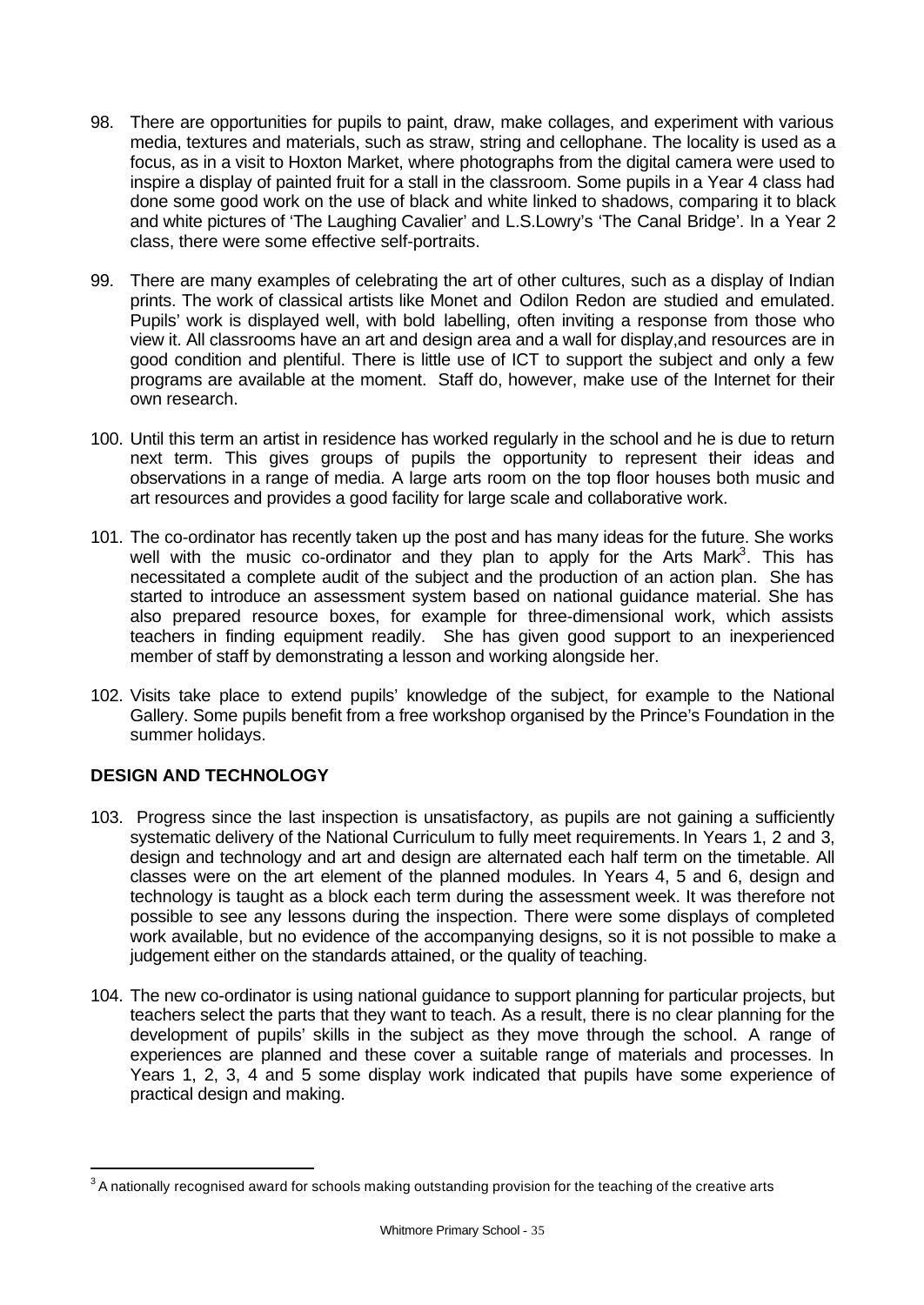105. The co-ordinator has identified a clear need to train teachers further in the delivery of the National Curriculum and recognises that they need more help in gaining the full understanding of what they have to teach and how to teach it. In addition, the assessment of pupils' capability in design and technology is underdeveloped.

## **GEOGRAPHY AND HISTORY**

- 106. Although only a few lessons were seen, analysis of work, teachers' planning and discussion with pupils indicates that attainment by the end of Years 2 and 6 in history and geography is below national expectations. However, given their starting points, the majority of pupils achieve satisfactorily in both subjects with the rate of progress being maintained since the last inspection.
- 107. In geography, pupils in Year 2 identify aspects of land use using the Isle of Struay map. They begin to develop understanding of the use of different buildings and draw on their knowledge of the local area to identify similarities and differences. However, many of the pupils' verbal responses are tentative and whilst higher attainers describe features with some detail, the majority needs a lot of prompting. Pupils' written work shows limited understanding; much consists of colouring and when they list features of different places no further conclusions or observations are identified about the character of different places. In history, pupils note brief aspects of the life and work of Florence Nightingale and describe in very simple terms the conditions in hospitals with a significant number showing limited knowledge.
- 108. In Year 5, in their study of rivers, pupils use atlases to locate the Nile and identify the most important features and places in the region. The majority identifies Egypt on the map of Africa. Higher attainers demonstrate knowledge of key vocabulary and identify the source of the river and the various countries it flows through. In Year 6, pupils demonstrate sound knowledge of the water cycle and label a diagram showing the various processes and how they are linked. In history, in their study of Benin, pupils in Year 4 use pictures to identify different aspects of Benin society. However, the majority find this a challenge as they have little previous knowledge of this complex and unfamiliar civilisation. This is not helped by the paucity of resources to enable them to develop some understanding. In Year 6, pupils demonstrate good knowledge and understanding of developments in technology during different decades up to the present time. Much of this is due to the excellent teaching seen in one lesson.
- 109. In both subjects, achievement is held back because of the low time allocation for teaching. In addition, limited literacy skills for many pupils means that they have difficulty researching and interpreting information independently. Although many pupils have positive attitudes to the subjects, in some instances where some present challenging behaviour, much time is taken to deal with it and inevitably valuable learning time is lost, resulting in lower achievement.
- 110. The quality of teaching in both subjects is broadly satisfactory but it is variable. In the best lessons, effective links are made to previous work enabling pupils to draw on what they already know, for instance when recalling different parts of a river or linking technological development with other significant changes after the Second World War. Good use is made of visual aids and effective explanations including teachers noting and explaining key vocabulary to help with pupils' understanding. Work is carefully matched, with those pupils with English as an additional language being effectively supported by the class teacher during whole-class discussion and by the EMA teacher when pupils work in groups. Where teaching is less effective, this is due to the lack of good resources to bring the subject alive combined, in some cases, with weaknesses in managing pupils' behaviour. In a number of lessons, insufficient consideration is given to identifying the language demands of the subject and the opportunities that might arise for developing language skills, particularly for bilingual learners.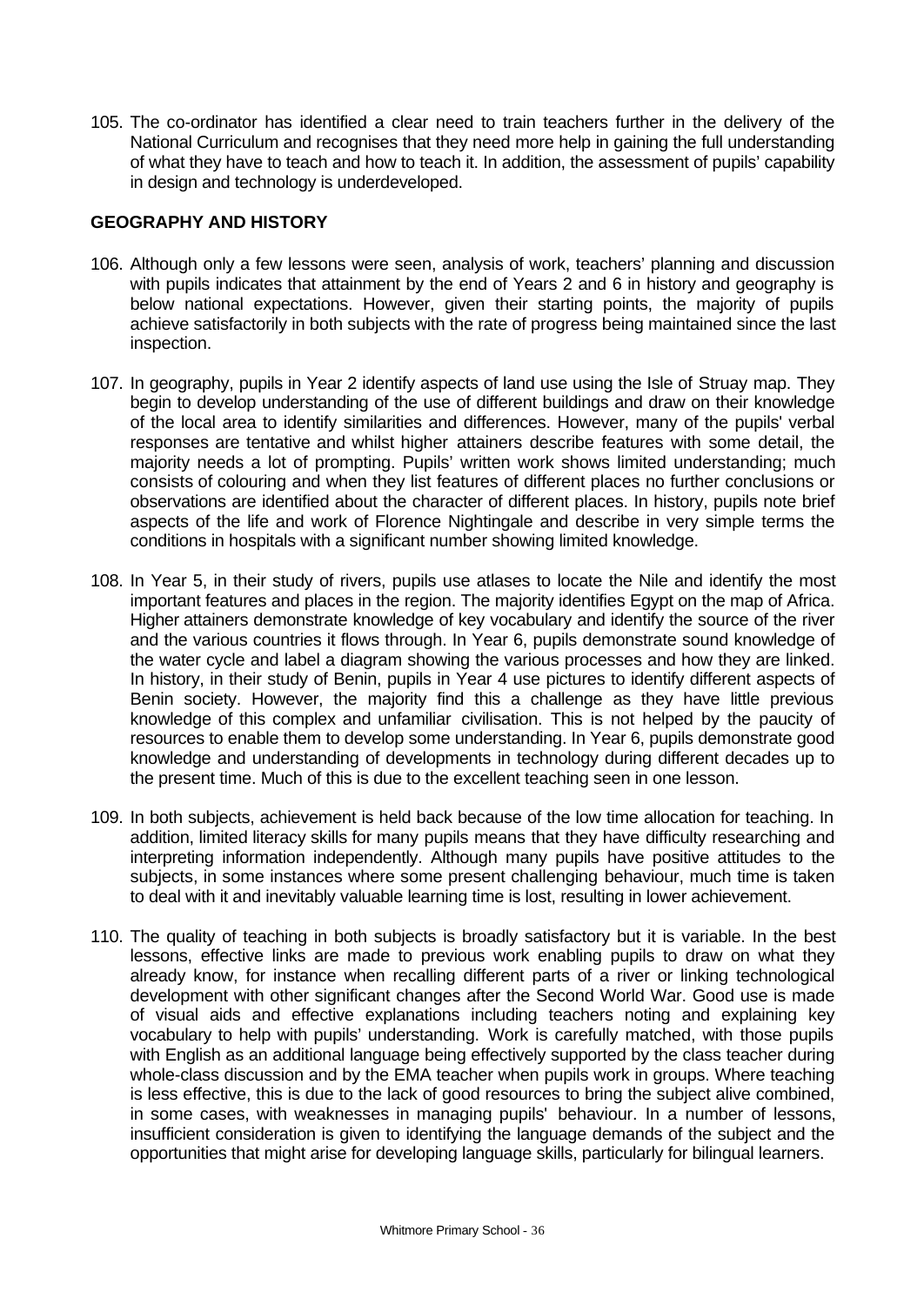111. Both the history and geography curriculum are enhanced through fieldwork focused on the local area. The curriculum is enriched, particularly in history, through additional opportunities for pupils to look at aspects of black history. In geography, the co-ordinator provides good support to his colleagues by planning most of the units of work and selecting good resources. In both subjects assessment procedures and the use of ICT are underdeveloped. Opportunities to extend pupils' literacy skills are not identified in planning.

## **INFORMATION AND COMMUNICATION TECHNOLOGY**

- 112. Recent developments and improvements in provision are beginning to have a positive impact on standards. A series of key experiences are systematically planned year by year and these are starting to build up pupils' capability. However, older pupils who have not had these experiences throughout their school life have gaps in their knowledge about ICT. They are quickly making up some lost ground so that aspects of their work are at national expectations. They are competent in using computers and following their teachers' instructions but have limited understanding of the types of software that they might select for a specific use.
- 113. All pupils use the computer suite regularly. Pupils respect the equipment and use it sensibly. They know how to log on and get the computer running and how to save their work. By the end of Year 2 pupils can wordprocess their work using pictures to help demonstrate understanding. They control the actions of a floor robot and use the computer to write stories and show things simply in graphical form.
- 114. By Year 6, pupils plan and produce their own website, adding buttons to make things happen such as changing pages or adding sound. They work in pairs to discuss their work, or individually where they concentrate well. In almost all lessons pupils have satisfactory attitudes to learning and behave well. A few pupils use the computer system to produce a school newspaper. When teachers demonstrate what they are going to do in lessons using the projector, pupils listen well and answer the questions willingly and effectively. They are eager to start work, and boys and girls work with equal verve. Lower attaining pupils enjoy using the computers because they print out work of quality and this improves their selfesteem. Pupils with English as an additional language use the computers well because they can work methodically and correct work easily without their mistakes showing. Similarly, they can print out work that presents and communicates their ideas effectively.
- 115. Teaching is never less than satisfactory and is often good. Where teachers are confident in what they are doing pupils respond well. When teachers use the ICT suite they are well prepared. They know what they are going to do and how to do it. Teachers generally demonstrate how to use programs well and enable pupils to get to work effectively, setting them clear time-scales for completion and clear targets of what they have to achieve. Lessons have a good ending, saving work and closing down computers quickly so that teachers can draw conclusions of what has been achieved and what still has to be done. A more sophisticated storage system is needed so that teachers can readily look at the work of their class for assessment purposes.
- 116. The subject has come under new management. There are good plans for continued development that focus on further raising standards and equipping staff with the skills to use ICT more effectively. The co-ordinator recognises that some teachers lack confidence in teaching the subject. The national training for teachers in ICT has not been started, but it will commence next term. The co-ordinator sees his role as enabling staff to teach ICT in their lessons and has used national guidance to prepare a good overview scheme. If fully implemented, this has the potential to raise attainment significantly. Although the scheme covers all the aspects of ICT that need to be taught, there are still gaps in planning for the use of ICT in the subjects across the curriculum. For example, there is little use of CD-Roms for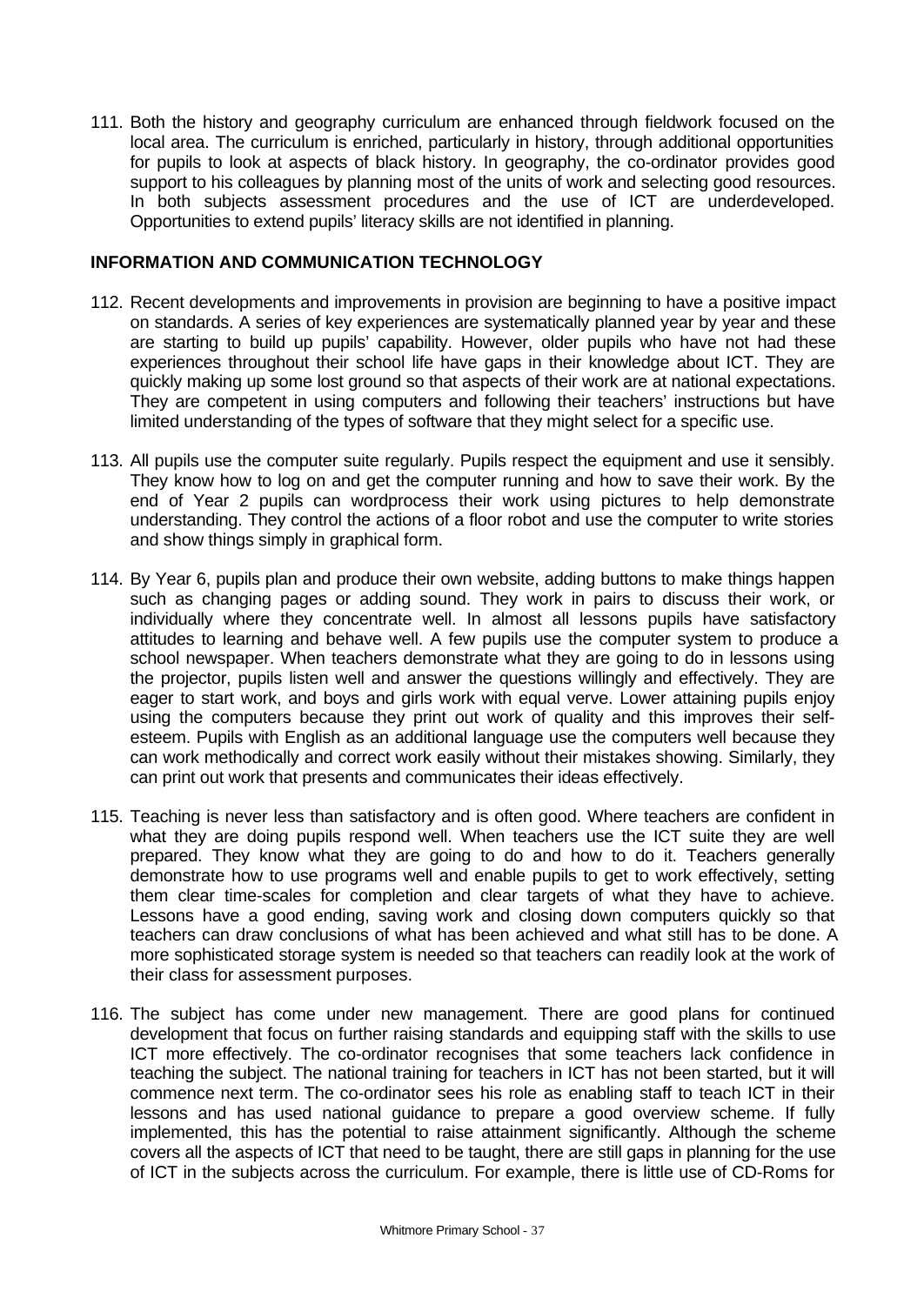pupils to explore data or to research information in subjects such as history and geography. The school has not yet fully realised the potential of ICT as a powerful tool for supporting learning.

## **MUSIC**

- 117. There has been an improvement in standards since the last inspection. Overall, pupils attain at least expected levels at the ages of seven and eleven. Pupils in Year 5 are achieving levels higher than expectations, indicating that standards are set to rise further. Pupils are enthusiastic about music and make good progress as they move through the school. They pay careful attention to instructions and eagerly participate in activities. In some cases they achieve very good levels of attainment.
- 118. Overall, teaching is good and in some instances, very good. The best lessons are those taught by specialist teachers. On these occasions, good subject knowledge, careful planning to meet the needs of all the pupils, good pace and challenging activities are all evident. Pupils have opportunities to experience all aspects of the subject, for example composing and performing using tuned and untuned instruments and listening and responding to music.
- 119. Pupils in Year 2 sing well and in tune. They demonstrate good control of dynamics and rhythm. Teachers ensure good pupil concentration and attention by establishing regular routines at the start of each lesson. For example, in one good lesson the teacher began with familiar warm-up exercises for the pupils before they started to sing. In another, which involved pupils listening carefully to a piece of music, the teacher asked the pupils to close their eyes and to be still and quiet before playing the music. Songs are chosen carefully and with a range of cultural backgrounds in mind. These are used to develop control of dynamics and pupils' sense of rhythm. A good example was seen in a Year 2 lesson when the teacher conducted the singing of 'Daddy's taking us to the zoo tomorrow' requiring pupils to sing loudly and softly. In the same lesson the teacher clapped the rhythm of the names of animals which the pupils were asked to identify. By the end of the lesson pupils were successfully doing this for themselves. In another Year 2 lesson pupils were listening to and responding to music. In this very challenging session the pupils listened to 'On hearing the first cuckoo in spring' in preparation for a live concert to be given to the school by the London Symphony Orchestra. Pupils concentrated hard and listened carefully in order to answer the teacher's challenging questions. Many used good vocabulary to describe their feelings about the music.
- 120. It was not possible to observe music lessons in Year 6, but they were heard singing in a 'singing assembly'. This, and observations of pupils aged between 8 and 10 years, shows that standards of the older pupils are satisfactory and in some elements good. Music specialists taught the lessons with these pupils. Their teaching was never less than good and in a Year 5 drumming lesson it was very good. Lessons are carefully planned to take account of all abilities and good use is made of support staff. Pupils have a good knowledge of musical vocabulary, as seen in one lesson when they correctly described and used 'crescendo', 'diminuendo', 'sharp', 'flat', 'major' and 'minor'. Pupils in Year 5 were performing their first attempts of their own compositions, using tuned and untuned instruments, entitled 'Going on a journey'. In this lesson a visiting music teacher helped the children to achieve high standards by asking good questions and developing their confidence through good use of praise. This, in turn, encouraged the pupils to find ways to improve upon their first attempts. Overall, pupils aged between eight and eleven years enjoy music and are keen to improve. They listen carefully to the teachers' instructions, behave well and develop a sense of achievement.
- 121. The co-ordinator has held the position for less than a year but is already having a positive impact upon standards. She has begun to improve the resources and extended the curriculum to include listening and performing. She has made good links with outside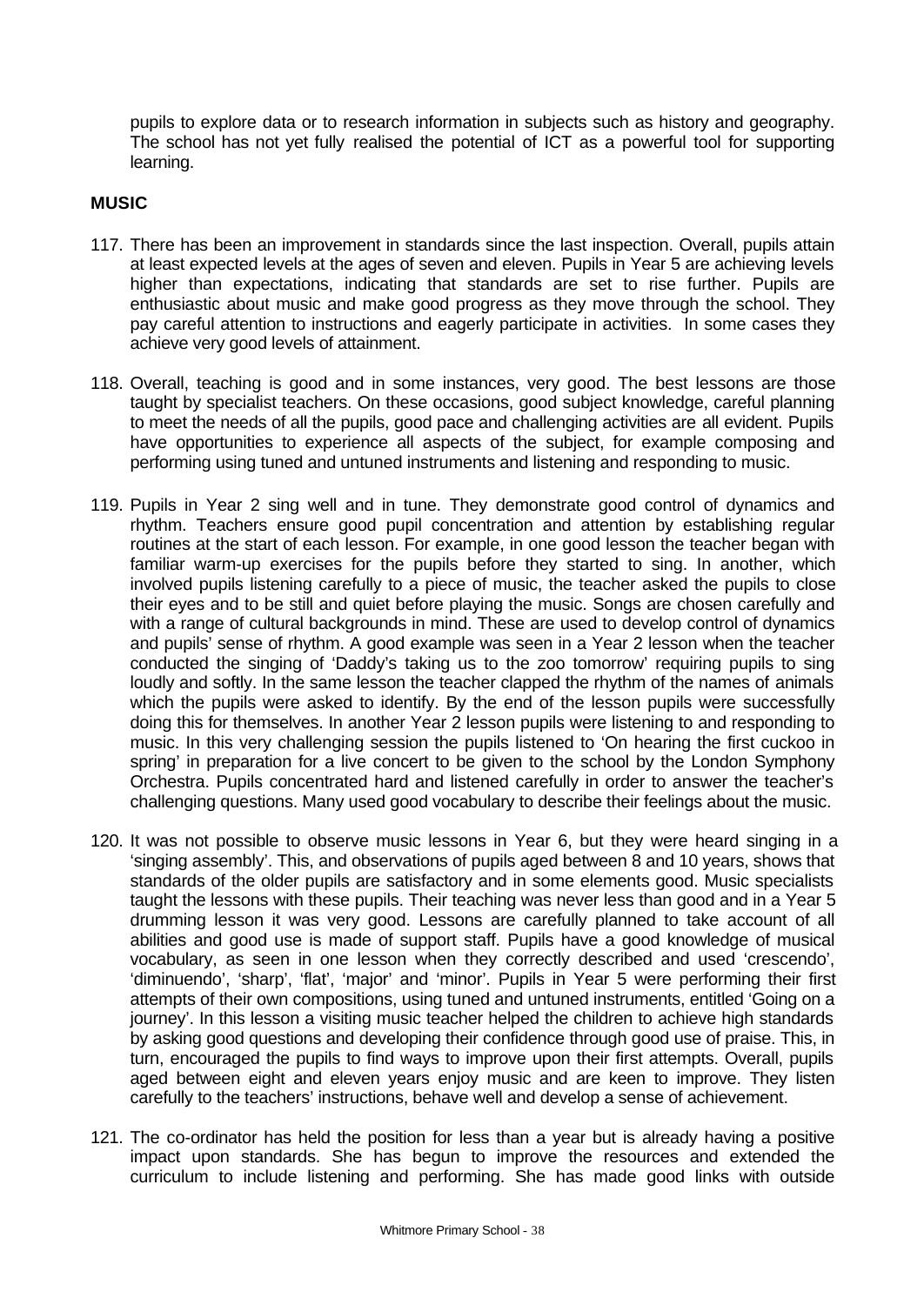agencies, for example the London Symphony Orchestra and local opera groups, in order to enhance the curriculum. She is also encouraging full and effective use of the school's newly established performing arts studio for all pupils throughout the school. She has a very clear view on the areas for improvement, for example the monitoring of teaching and learning and the use of ICT for composition, and has made a good start in beginning the process of raising standards.

# **PHYSICAL EDUCATION**

- 122. It was not possible to see any lessons in Years 1 and 2 and therefore no judgement can be made about the standards for these pupils. However, they achieve well in swimming because of regular lessons in the school's small pool. In Year 6, pupils' attainment is above national expectations. This represents a substantial improvement since the last inspection when attainment was below average in games and dance. The majority of pupils achieve well. This is mainly the result of the importance attached to teaching specific skills and encouraging pupils to evaluate their performance and that of others.
- 123. In Year 5, in gymnastics, pupils showed a high degree of flair in creating their own balances and working in groups to practice and refine sequences linked together. They showed good skills in working together to negotiate and alter their group performance before they presented it to the rest of the class. They evaluate their performance and use this well when they work further to improve it. In Year 6, in dance, pupils showed good knowledge of which parts of the body they need to warm up for dance and devised effective and appropriate body shapes modelled by the teacher. Pupils worked well in groups as they rehearsed their calypso dance, showing a high degree of spontaneous collaboration and enjoyment. This high degree of achievement is attributed to a great extent to pupils' positive attitudes to the subject, to their self-discipline and the quality of teaching.
- 124. Teaching in the majority of lessons is very good. Teachers have good and sometimes very good subject knowledge which they use well to enthuse pupils. Clear aims for the lesson are identified and used to evaluate pupils' achievement. Lessons start with a range of warm up exercises and pupils are effectively briefed about the skills to be practised. Good use is made of demonstrations and interventions to enable pupils to improve their performance. This was clearly exemplified in a dance lesson in Year 6 where the teacher actively demonstrated a series of movements and paused occasionally to invite individual pupils to also demonstrate for their peers. High expectations helped pupils to engage well with the activity; all showed a high level of maturity and very good behaviour. Where teaching is less effective, this is mainly due to the teacher providing the minimum of guidance and not actively demonstrating what pupils are expected to achieve.
- 125. The co-ordinator has not been long in post and has not had any opportunities to observe any lessons. She is, therefore, not in a position to evaluate the strengths and weaknesses of provision and to further spread the good practice that underpins good teaching and learning. The curriculum is enhanced by a football club for Years 4 to 6, but opportunities for competitive activities are limited.

## **RELIGIOUS EDUCATION**

126. Standards are well below the expectations outlined in the locally agreed syllabus at the end of Year 2 and Year 6 and have not been maintained at the level found in the last inspection. It was only possible to observe two lessons; the judgement on standards is based on these lessons, co-ordinator interviews and an analysis of the work of pupils in Years 3, 4, 5 and 6.